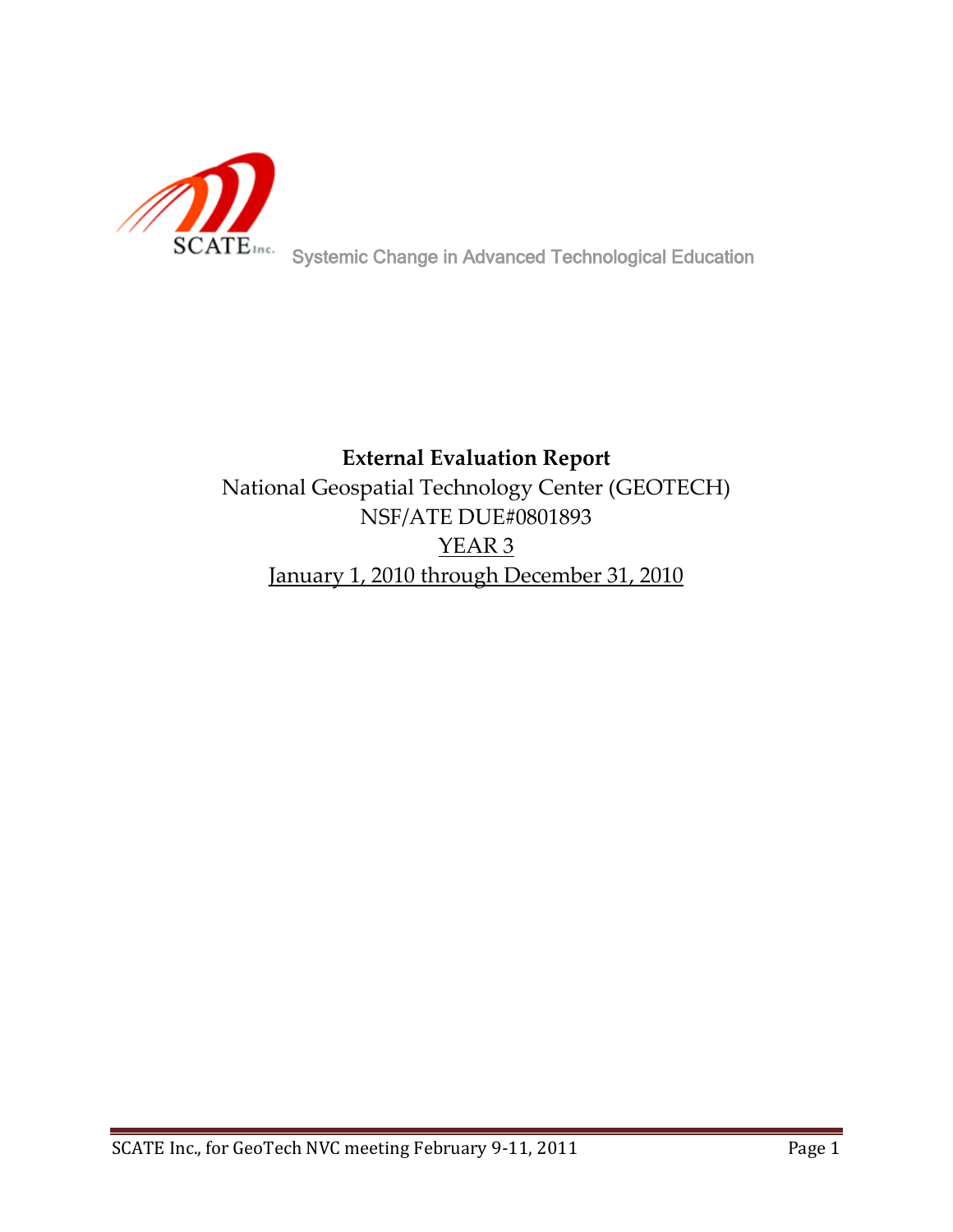### Table of Contents

|                                                                    | 3              |
|--------------------------------------------------------------------|----------------|
|                                                                    | $\overline{4}$ |
|                                                                    | 5              |
|                                                                    | 6              |
| Assessment of Progress Towards Achievement of Goals and Objectives | 8              |
|                                                                    | 8              |
| Data and Assessment of Accomplishment of Objectives                | 9              |
|                                                                    | 9              |
|                                                                    | 10             |
|                                                                    | 10             |
|                                                                    | 11             |
|                                                                    | 13             |
|                                                                    | 18             |
|                                                                    | 18             |
| Formative Evaluation Recommendations and Food for Thought          | 19             |
|                                                                    | 22             |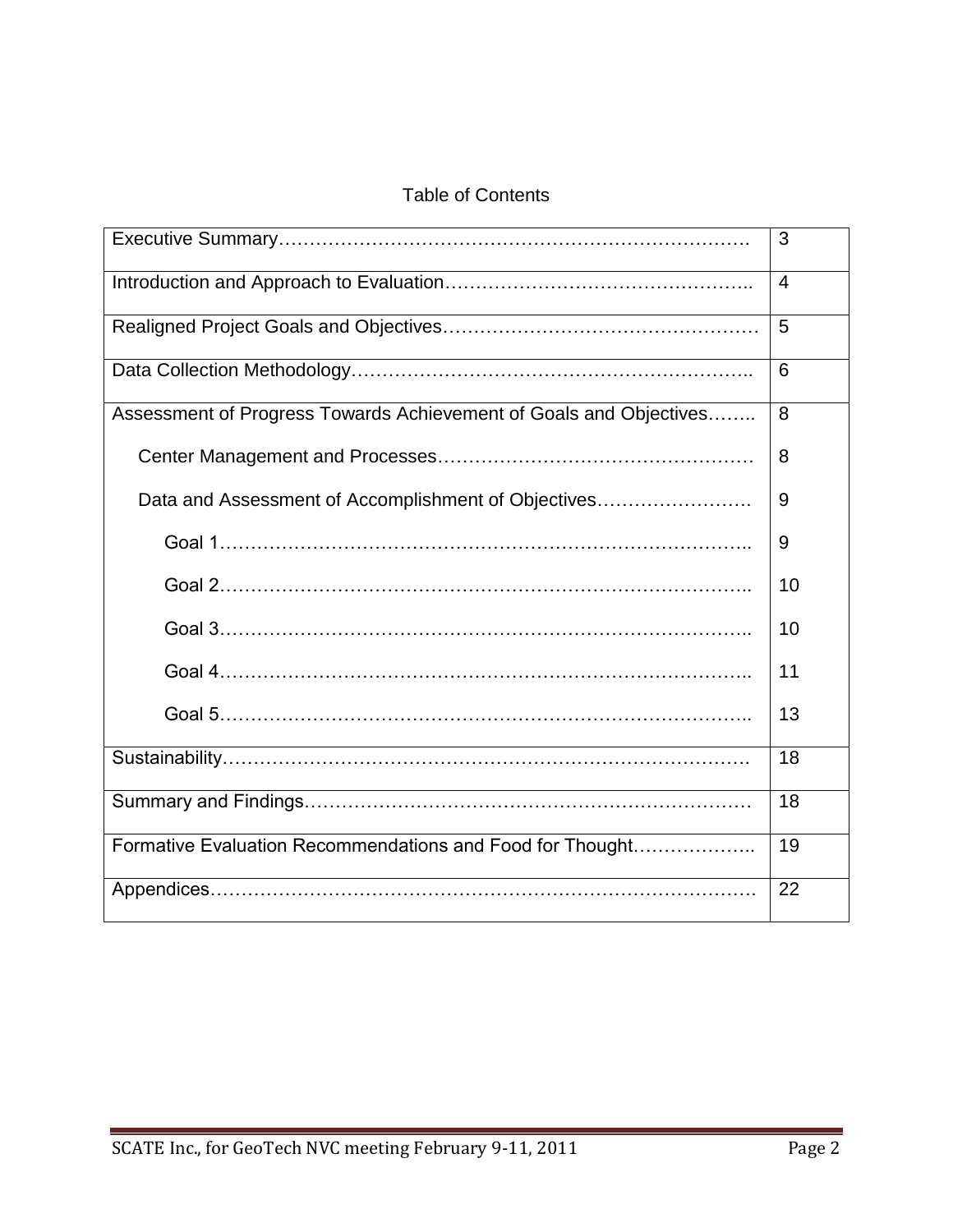### **Executive Summary**

At the February 2010 GeoTech National Visiting Committee meeting, it was recommended that Elaine Craft, an experienced NSF/ATE Mentor, work with the GeoTech leadership team to present information uniformly, revisit, reword, and strategically realign the Center"s goals and objectives to better reflect changes that had occurred and knowledge that had been acquired since the grant proposal was first written. To accomplish this task, a working session was held May 17-18, 2010 at Del Mar College, Corpus Christi, Texas. Two guiding documents now in use are products of this effort: the GeoTech Operational Plan 2009-2012 (provided to the NVC by GeoTech) and a new Evaluation Plan/Logic Model (Appended to this report). Following the planning session in May, the GeoTech management team defined many activities to help accomplish the GeoTech Center"s five realigned goals, and they worked with the External Evaluator to ensure that activities have associated milestones, measurable objectives, and an assigned responsible staff member, PI/Co-PI, and/or partner to help ensure that tasks are completed as scheduled and that there is accountability. A thorough end-of year review of the work and products of the Center has been completed by the external evaluation team, and there is substantial evidence that significant progress has been made toward achieving the goals of the Center.

2010 ended on a positive note as a new, improved [www.GeoTechCenter.org](http://www.geotechcenter.org/) website was launched in early November, ending a two-year struggle to achieve the desired look and functionality to support the work of the Center. Partners are fully engaged in contributing content to the website, contributing to the leadership of the Center, assisting with special projects in their field of expertise, and providing professional development and outreach presentations for GeoTech.

Among the GeoTech Center"s 2010 realigned goals, the greatest amount of progress has been made towards achieving Goal 1: National Leadership and Expertise and Goal 2: Skills and Competencies. The GeoTech Center has strategically placed GeoTech at the forefront of geospatial technology education nationally with the very important work that has been completed in collaboration with the Department of Labor (DOL) in developing the Geospatial Technology Competency Model (GTCM), having it nationally recognized and publicized by DOL, and in leveraging this success with aggressive outreach and powerful publicity. In this regard, the Center has clearly exceeded expectations by leveraging critical partnerships and acting quickly and decisively at the right time. In three short years, GeoTech has established itself firmly as the "go to" place for expertise and resources in geospatial technology education, especially for twoyear college faculty. GeoTech"s contributions have helped to clearly define geospatial technology occupations for technicians that are enhancing both professionalism and program development.

The primary weakness of GeoTech work is in the area of faculty development. While the quality of each event is evident, target audience focus and evaluation need improvement. Overall, however, the GeoTech team has become increasingly focused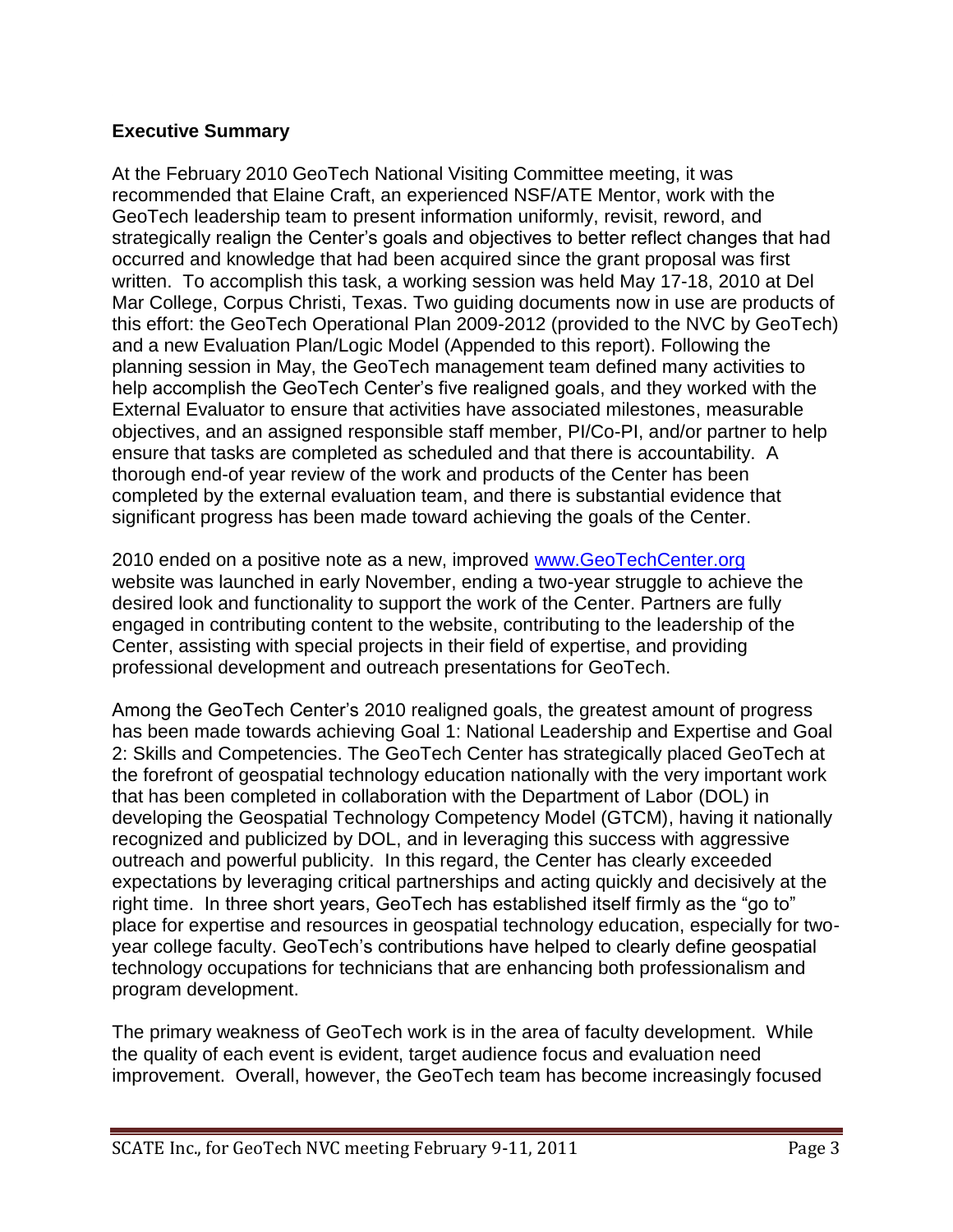over the past year. GeoTech has completed an exceptionally productive year of work with many notable accomplishments.

Highlights associated with each goal will be noted as well as suggestions for strengthening GeoTech's work in several areas.

### **Introduction and Approach to Evaluation**

SCATE Inc., lead by President/CEO Elaine Craft, serves as external evaluator for the GeoTech Center. Assistance with the evaluation is provided by Special Projects Consultant, Dr. Helen Edens. Craft has worked with the GeoTech team on a regular basis throughout the year and periodically participates in team teleconferences. Faceto-face meetings have taken place at Del Mar College as well as at the HI-TEC and Esri Educational Users PI conferences in Corpus Christi, TX, Orlando, Florida, and San Diego, California respectively. The PI and GeoTech Staff have been full partners in data collection and information sharing activities required for evaluating this project. Numerous opportunities to observe project team activities have been provided during the year.

In response to advice from the GeoTech National Visiting Committee received at a meeting held in Denver, Colorado in February, 2010, lead external evaluator for SCATE Inc. and GeoTech PI mentor, Elaine Craft, was asked to facilitate a meeting at Del Mar College May 17-18, 2010 for the purpose of re-visiting GeoTech"s original goals and objectives and realigning them as needed to reflect the project team"s refined focus and to position the Center to maximize the impact of GeoTech"s work with the Department of Labor on the Geospatial Technology Competency Model (GTCM). The realigned goals and measurable objectives are now guiding GeoTech work and helping to ensure consistent language for the many formats and numerous venues where the goals of the Center are disseminated.

The realigned/restated goals and measurable objectives have been developed in a logic model format to emphasize timelines and metrics, guide the Center"s work plan, facilitate evaluation of the project, and clarify assignment of responsibilities among PIs, staff, and partners. The SCATE Inc. evaluation plan for GeoTech has been modified in response to this realignment and is provided in Appendix A.

The National Geospatial Technology Center (GeoTech) is effectively working to form a collaboration of community and technical colleges, universities, and industry, to increase the capability of the nation's two-year college community and their high school partners to produce a highly skilled geospatial technician workforce. The initial work of the Center through year 3 has focused on raising awareness of this emerging career option, creating an infrastructure and guidance that supports program growth and career pathways, and faculty development. All goals, however, are being addressed at some level and data collection is underway to support evaluation of longer-term goals (e.g., increasing diversity of the geospatial technician workforce).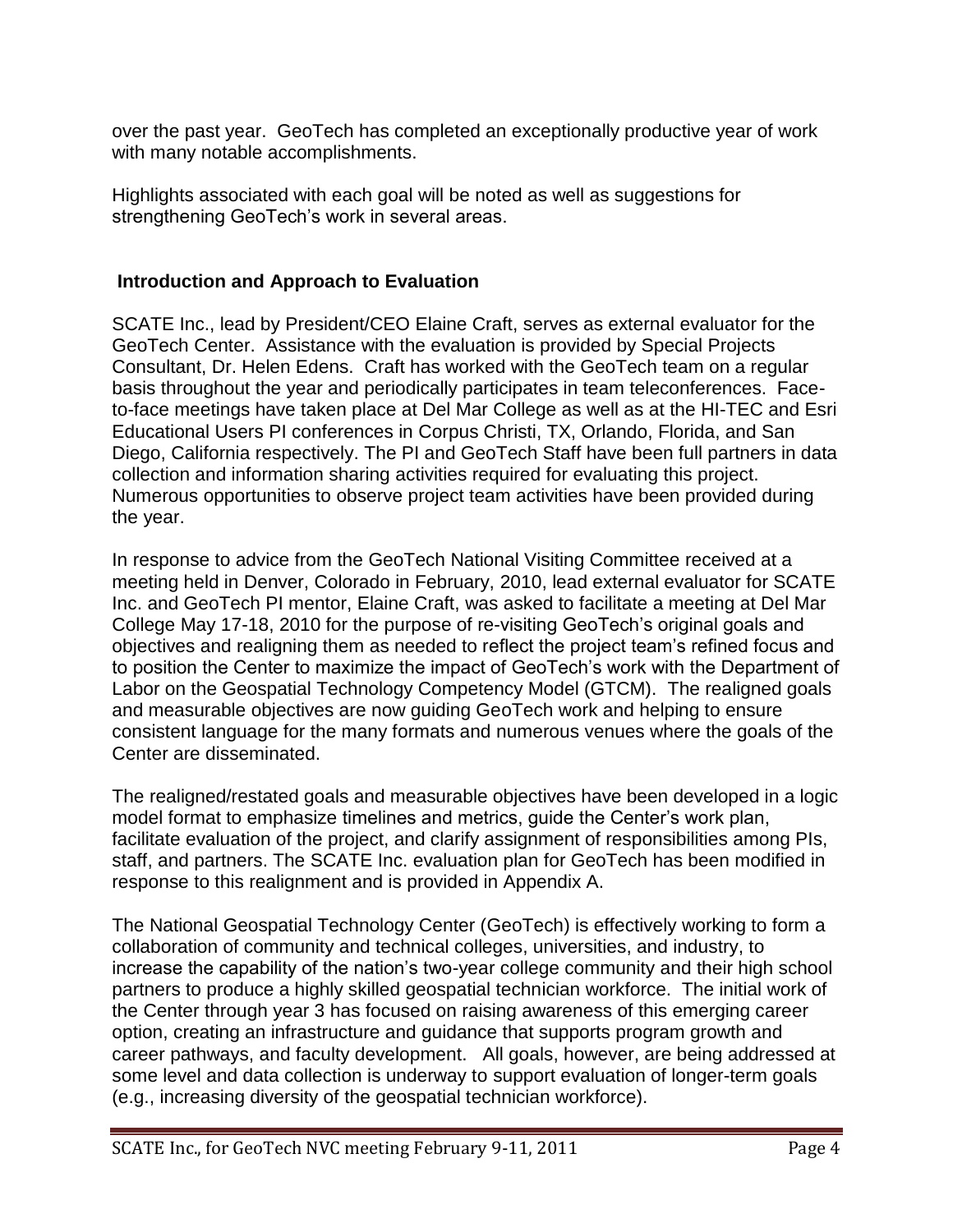## **Realigned Goals and Outcomes Objectives of GeoTech**

### **Goal 1 National Leadership and Expertise**

The GeoTech Center will provide cohesive national leadership and expertise for community college geospatial technology educators and education programs and serve as the eyes, ears, voice and the communication link to secondary schools, universities, government and industry. **Objectives**:

- o Use of research-based and successful strategies and practices for advanced technological education for the geospatial workforce is demonstrated.
- o Membership(s) and participation in academic and professional organizations provide representation and a voice for community and technical college geospatial technology educators and programs.
- o Partnerships with geospatial technology-related governmental entities create a conduit for information and influence on behalf of community and technical college geospatial technology educator and programs.
- $\circ$  Value-added resources and services are identified and provided based on feedback from the geospatial technology community of users.

## **Goal 2 Skills and Competencies**

The GeoTech Center assisted the Department of Labor in completing the Geospatial Technology Competency Model (GTCM) and will promote the use of the GTCM by developing and disseminating related workforce skills and competency resources to guide program development for undergraduate geospatial technology education programs. **Objectives:**

- o GTCM is developed in collaboration with the Department of Labor.
- o A Matrix is created to establish and promote career pathways and guide curriculum development/alignment.

## **Goal 3 Resources**

The GeoTech Center will expand access to exemplary educational resources for undergraduate and secondary schools through an interactive website, resource repository clearinghouse, and regionally distributed technology infrastructure to share software through innovative technology. **Objectives:**

- o An exemplary interactive website (goetechcenter.org) is created and maintained as a primary communication tool in support of community and technical college and secondary schools for geospatial technology education.
- o New tools, techniques, research outcomes and publications are developed and broadly shared.
- o A regionally distributed network of hardware, software, and IT support is established to increase accessibility to geospatial technology education for community and technical colleges and secondary schools nationally.

## **Goal 4 Faculty Development and Outreach**

The GeoTech Center will provide community college and secondary school educators with geospatial technology professional development, help these educators benefit from geospatial technology education faculty development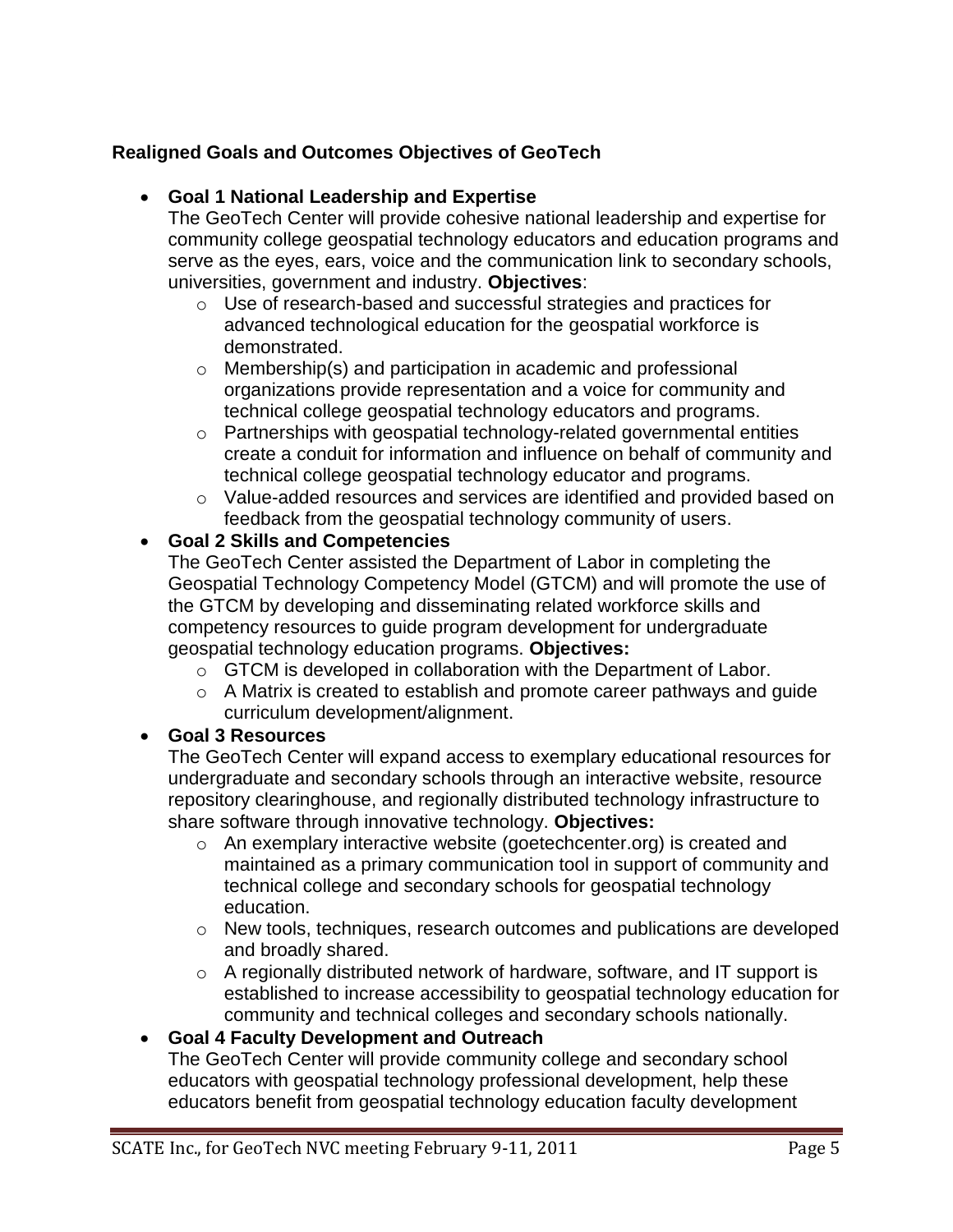provided by others, and guide them in evaluating and accessing geospatial technology professional and academic organizations, user groups, and geospatial technology certification options.

- o Multi-day faculty development events that increase/update/upgrade geospatial technology knowledge and skills are provided to enable teachers to effectively deliver geospatial technology courses or incorporate geospatial technology into existing courses/programs.
- o Geospatial technology awareness activities stimulate career awareness, program/course development and/or inclusion of geospatial technology into existing curricula.

## **Goal 5 Student Engagement and Outreach**

The GeoTech center will encourage and support an increase in the number, diversity and quality of students participating in and completing geospatial technology courses and programs of study in undergraduate and secondary schools.

- o Resources are provided to educators to stimulate geospatial technology awareness, understanding, and career pathways for students.
- o Strategies for broadening participation and increasing enrollment in geospatial technology courses/programs are identified and/or developed.

If the Center meets its intended goals, the following outcomes should be attained.

- Models of exemplary geospatial programs in terms of technology, curriculum, articulation, and workforce education will be identified and broadly shared.
- The next generation of geospatial technology students will include an increased number of under-represented minorities and women.
- The body of knowledge available to students, educators, researchers, and employers in the geospatial technology industry will be expanded.
- The capacity of two-year colleges to educate geospatial technicians will be increased.
- The quantity, quality, and diversity of geospatial technicians enrolling in and completing programs of study will have increased.
- Potential services, collaborations, and funding sources to sustain the work of the Center will have emerged.

## **Data Collection Methodology**

Extensive work was completed in Years 1 and 2 to establish systems of data collection for the evaluation of GeoTech and to assist the Center with other NSF reporting such as the annual report and the annual ATE Survey. The hoped for, on-line data connection system via the Center"s website has not yet materialized, therefore a system of spreadsheet data collection is being used along with on-line surveying tools, interviews, etc.

The initial list of data elements developed by the SCATE Inc. evaluation team in collaboration with the GeoTech team is driving uniform longitudinal data collection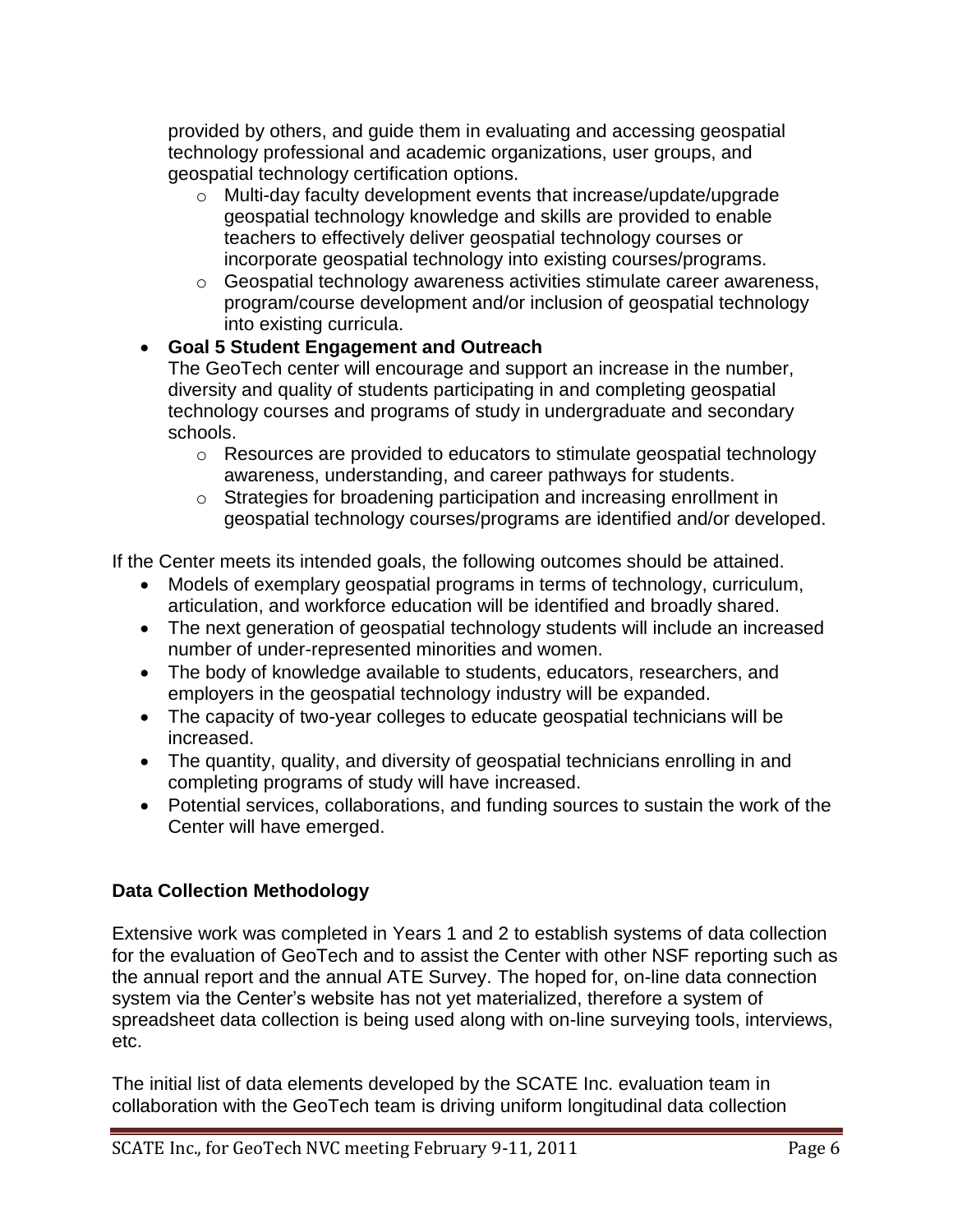across the partnership. The only modification made to the data collection template in 2010 was to add graduates/program completers. The data collection spreadsheet is distributed to all Core and affiliate college partners. Semi-annual data collection dates have been established that remain unchanged from year to year to enable colleges to work with institutional research personnel to capture and report data in a timely fashion. Data for spring semester is due by October 31 each year, and data for summer and fall semesters is due by March 31 each year. To ensure student confidentiality, no individual student identifiers are required. Partners submit data directly to the GeoTech Center where the data is consolidated into a single spreadsheet with individual college data provided as verification. This combined data file is then forwarded to the evaluators. Data collected for fall 2008 and spring 2009 enabled the evaluator to establish baselines. Fall 2009 and spring 2010 data have been added to inform the Year 3 evaluation (data for fall 2010 is not due until March 31, 2011). The GeoTech staff is diligent in working with partners to gather the essential data related to students, academic programs, and partnerships across the partnership. Participation in this process has been steadily improving.

Capturing uniform data for professional development activities and outreach presentations, however, continues to be a challenge. In addition to numbers of people participating in these activities, it is important to capture demographic data and to evaluate participant response to the activity. In summer 2009, various drafts and approaches were developed and considered by evaluators with input from project PIs. Ultimately, two "uniform" registration/survey tools were completed: one for "presentations" and one for "workshops." The data collection tool for presentations is designed for awareness-level events where participants may not pre-register, the event is relatively short, and specific follow-up with participants is not anticipated. The other data collection tool was designed for the type of event that is referred to as a workshop. Workshops are events where participants register (thus providing a better opportunity to capture demographic information), training/education (vs. "awareness") is involved, and follow-up with participants is possible. Even though these evaluation/data collection tools were available, they have not been uniformly used by all partner and affiliate institutional representatives who have provided presentations or workshops on behalf of, or in partnership with, the GeoTech Center.

Unfortunately, it has been consistently difficult to determine when faculty development events are occurring. No master calendar of GeoTech professional development events or GeoTech co-sponsored events was available to enable GeoTech staff or evaluators to proactively contact providers in advance of events to increase utilization of the uniform data forms. Co-sponsored events present special challenges since other organizations may be driving the organization and evaluation of an event. Not all events were reported or evaluated. Evaluation surveys that were collected for specific faculty development events reflect inconsistency in survey tools used, event descriptions, etc. Evaluation findings from events over the past year, therefore, are event-specific, may not be aggregated in any meaningful way, and are of limited use to the overall Center evaluation.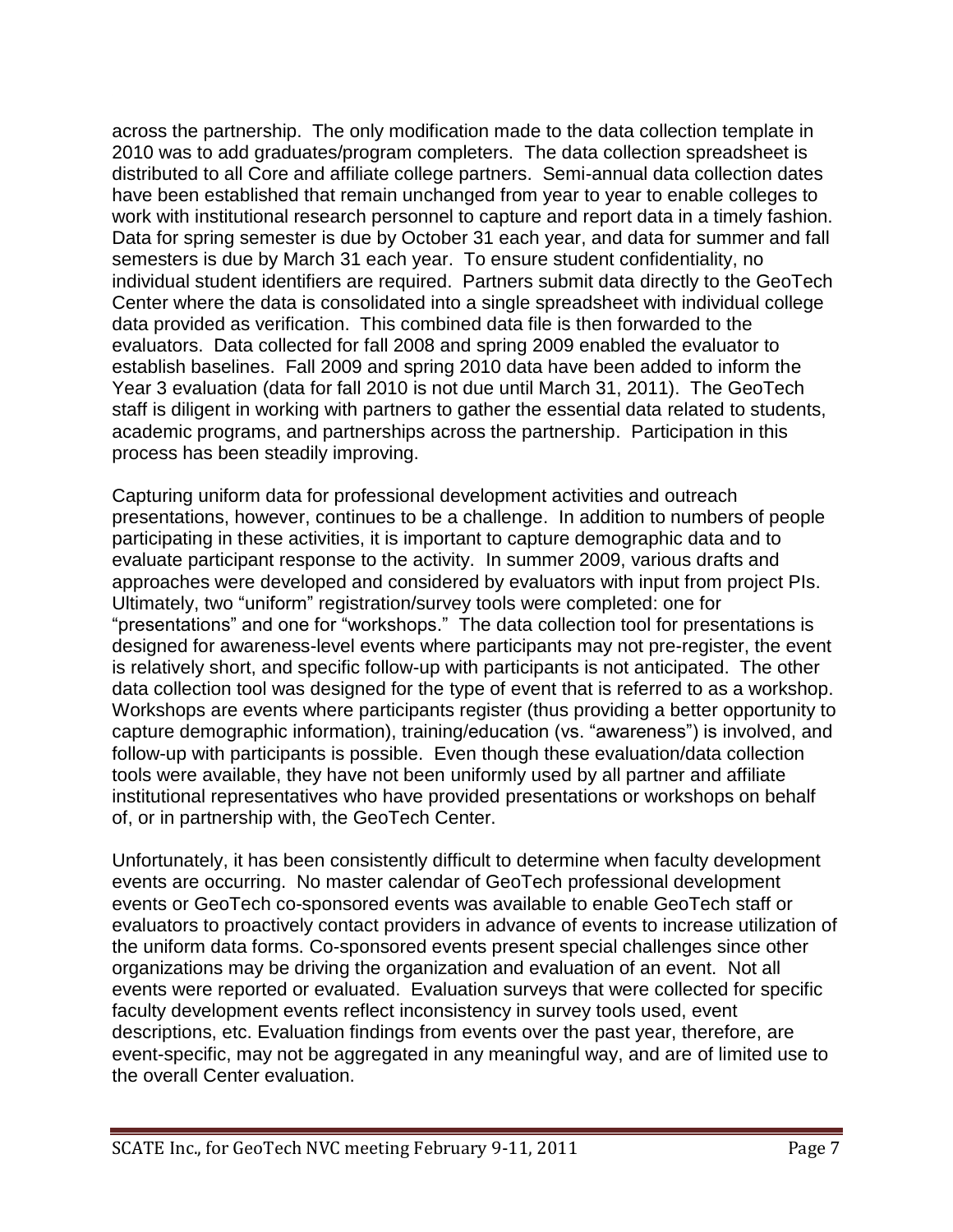With the realigned goals and measurable objectives, new data needs have surfaced. The first step in broadening data collection was to develop an expanded protocol for interviewing the Center Director and to provide the GeoTech Center staff with a list of data/information needs. In year 4, additional tools may need to be developed to capture essential data and information related to the 2010 realigned goals/objectives.

All of these data sources and strategies have contributed to the analyses, observations, conclusions and recommendations in this report.

### **Assessment of Progress towards Achievement of Goals and Objectives**

### **Center Management and Processes**

While not listed as a project goal, a well-run ATE Center is critical to the success of stated goals and objectives and thus is of interest in conducting an evaluation of the GeoTech Center. As with any endeavor of this magnitude, it is essential that procedures to get the work done and adapt to change continue to evolve. There is evidence that the GeoTech leadership is continuously modifying and improving the way the Center is managed. The PI meets weekly with the GeoTech Staff at Del Mar College, monthly with the Co-PI/partnership team, and periodically with evaluators and advisors, effectively using technology in doing so. The PI is an excellent communicator, sending messages, news items, and other information out to his team almost daily. One strategy that continues to be helpful in managing the GeoTech Center is conducting meetings via teleconference and then archiving teleconference meetings for access after the "live" meeting by those who were unable to attend. The PI"s efforts to work with individuals or sub-groups within the partnership is proving more effective than trying to manage all aspects of GeoTech as a committee of the whole.

Progress continues in focusing Center efforts very clearly on work that needs to be done at the current point in time in the life of the Center. Saying "no" and scaling back in some areas continues to be a challenge, but the GeoTech PI and leadership team are proving that they are capable of evaluating and prioritizing opportunities. All seem to understand that resources are finite and must be focused to best advantage in accomplishing the Center"s vision. The PI frequently reaches out to advisors when evaluating new opportunities. Exercising this type of project discipline will need to continue as more people across the country (and beyond) learn about and want to partner with the GeoTech Center in a variety of ways. The team will constantly need to keep asking: What and how much can you do for whom and when?

The wise guidance of a strong NVC, excellent leadership; energetic, capable, dedicated PIs/partners; teamwork; and, effectively distributed responsibility continue to be central to the on-going success of the GeoTech Center. Another factor is the national environment where, even during an economic slow-down, geospatial technology is becoming more essential and more mainstream across multiple disciplines and innumerable applications. Opportunity continues to knock at the GeoTech door, and it is becoming increasingly clear that GeoTech was formed at exactly the right time to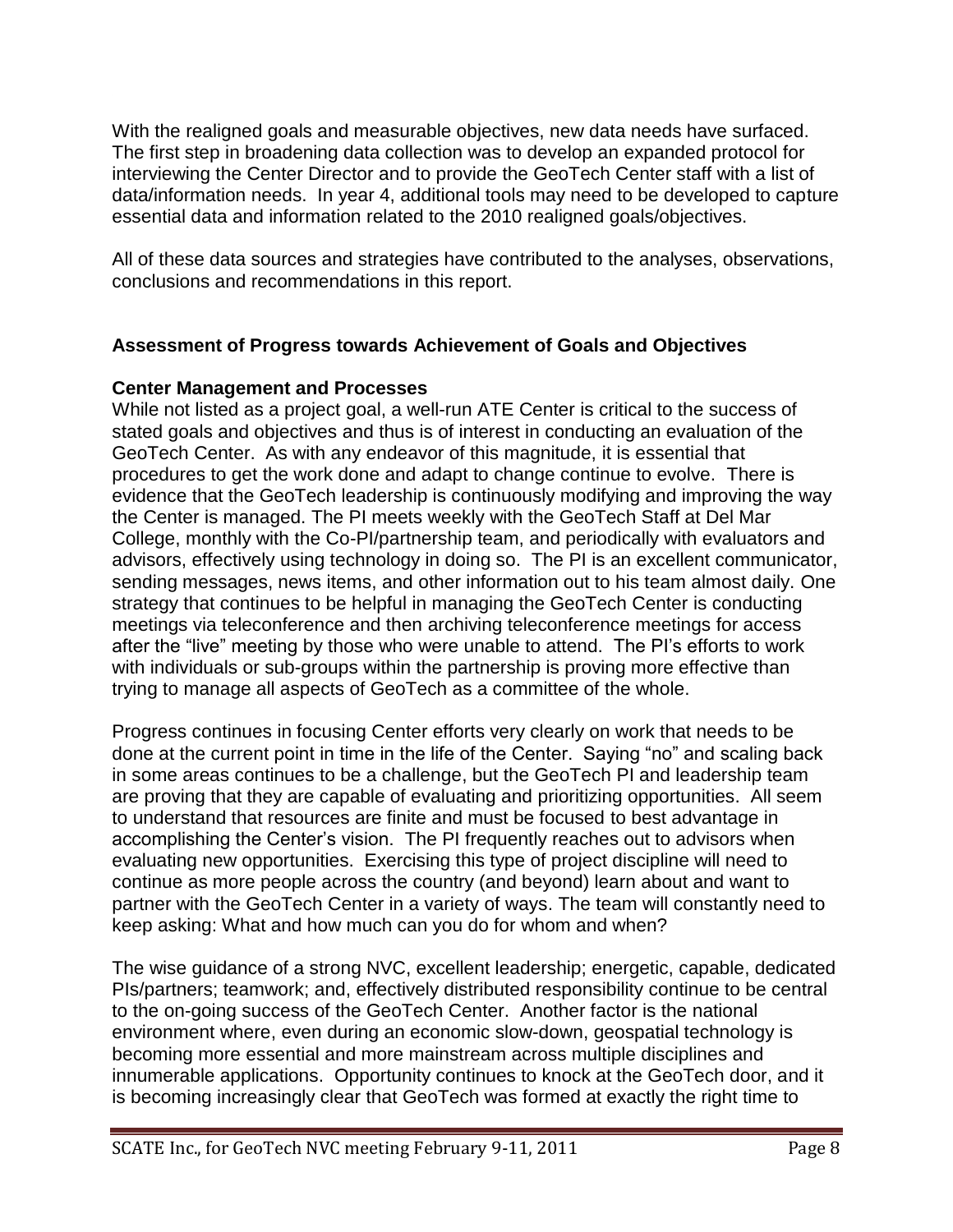seize the opportunity and maximize the impact on two-year college geospatial education.

### **Data and Assessment of Accomplishment of Objectives**

It is not the role of this evaluation report to reiterate the activities completed by the Center over the past year (this information will be provided by GeoTech) but rather to denote specific evidence that shows progress, or lack thereof, towards the goals of the Center.

### **Goal 1 National Leadership and Expertise**

The GeoTech Center will provide cohesive national leadership and expertise for community college geospatial technology educators and education programs and serve as the eyes, ears, voice and the communication link to secondary schools, universities, government and industry. **Objectives**:

- o Use of research-based and successful strategies and practices for advanced technological education for the geospatial workforce is demonstrated.
- o Membership(s) and participation in academic and professional organizations provide representation and a voice for community and technical college geospatial technology educators and programs.
- o Partnerships with geospatial technology-related governmental entities create a conduit for information and influence on behalf of community and technical college geospatial technology educator and programs.
- o Value-added resources and services are identified and provided based on feedback from the geospatial technology community of users.

 $\rightarrow$ GeoTech is making a name for itself with publications (e.g., three articles in the Special GIS Education Issue of the *Journal of the Urban and Regional Information Systems Association (URISA),* vol. 22, No. 2, 2010) and presentations (e.g., multiple presentations/exhibits at the 2010 Esri Educational User"s Conference, Dr. David DiBiase keynote at GeoED 2010) as well as through its collaboration with the Department of Labor to define geospatial technology occupations for technicians which has generated positive press and stimulated interest in presentations on the Geospatial Technology Competency Model (GTCM).

→Among the 11-member GeoTech leadership/partnership team, there are 28 memberships in geospatial professional organizations, only four of these are paid by GeoTech. This represents a high level of professionalism among this group and provides many opportunities for these GeoTech leaders to function as the "eyes, ears, voice, and communication link" for the two-year college geospatial technology community.

→Chris Semerjian and Ann Johnson serve as GeoTech representatives to UCGIS. In 2010, four GeoTech articles or blogs specifically address UCGIS.  $\rightarrow$ In 2010, PI Phil Davis has had contact with five governmental entities that provided opportunities to share information about the work of GeoTech: US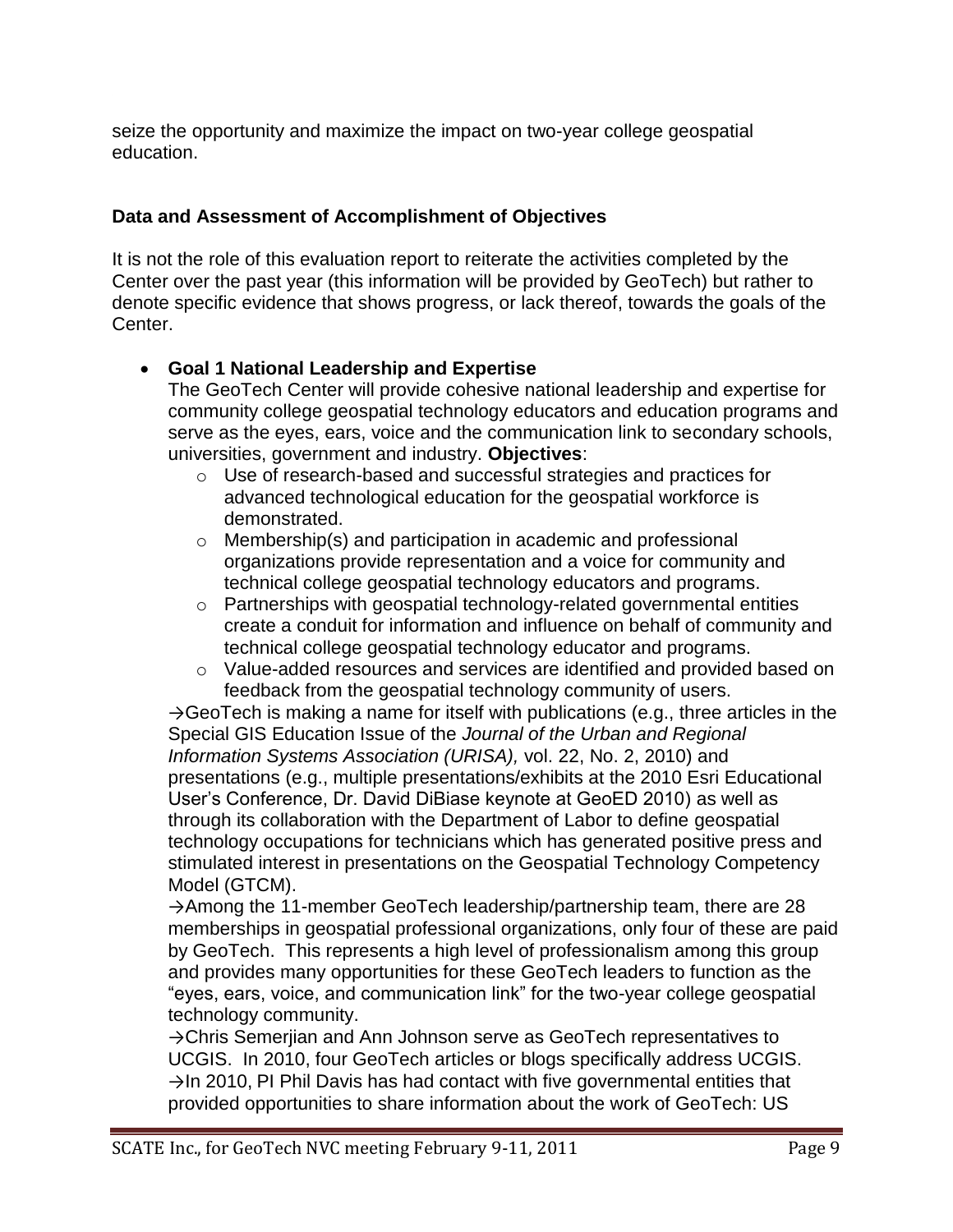Department of Labor, USGS EROS Center, NASA Outreach, Department of Education (served as grant reviewer), NOAA/NWS (via Del Mar College internship program).

→The GeoTech annual survey (conducted in October 2009 and October 2010) is getting good response and is providing feedback from the field.

### **Goal 2 Skills and Competencies**

The GeoTech Center assisted the Department of Labor in completing the Geospatial Technology Competency Model (GTCM) and will promote the use of the GTCM by developing and disseminating related workforce skills and competency resources to guide program development for undergraduate geospatial technology education programs. **Objectives:**

- $\circ$  GTCM is developed in collaboration with the Department of Labor.
- o A Matrix is created to establish and promote career pathways and guide curriculum development/alignment.

 $\rightarrow$ The GTCM has been developed and is being disseminated.

→Co-PIs/partners are pilot-testing the process of program alignment to inform the development of tools to assist others.

 $\rightarrow$ Informational and training sessions on the GTCM and program alignment have begun.

### **Goal 3 Resources**

The GeoTech Center will expand access to exemplary educational resources for undergraduate and secondary schools through an interactive website, resource repository clearinghouse, and regionally distributed technology infrastructure to share software through innovative technology. **Objectives:**

- o An exemplary interactive website (goetechcenter.org) is created and maintained as a primary communication tool in support of community and technical college and secondary schools for geospatial technology education.
- $\circ$  New tools, techniques, research outcomes and publications are developed and broadly shared.
- $\circ$  A regionally distributed network of hardware, software, and IT support is established to increase accessibility to geospatial technology education for community and technical colleges and secondary schools nationally.

→A new version of [www.GeoTechCenter.org](http://www.geotechcenter.org/) was launched in November 2010. Based on the evaluator"s review of the site, it has the desired look and excellent initial functional capability, with improvements ongoing. Traffic on the site increased measurably after the new version was launched. For example, page views fluctuated between 380 and1509 from January-October 2010 and then jumped to 2250 the week of November 8-14, fluctuating between 1299-2283 through the end of December 2010. Visitors reached a new high of 485 the week of December 13-19. Google Statistics for the new site will be monitored going forward to assess spread and depth of usage over time. Visitors, visits, page views, pages/visit, % of new visits, and geographic spread and growth of use by region will be noted to help evaluate usage of this resource.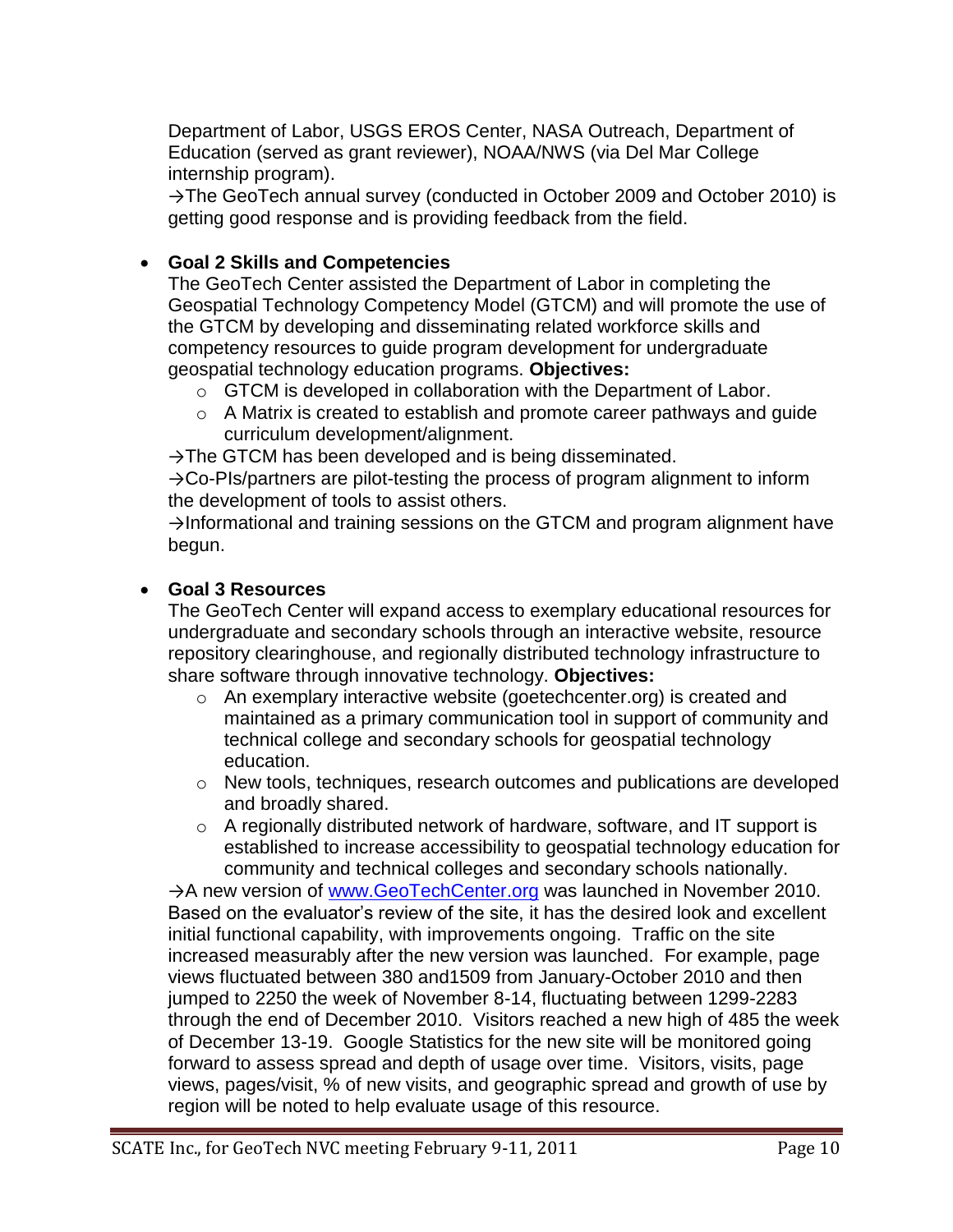$\rightarrow$ The GeoTech website is quickly becoming a key dissemination tool for publications and communications. Whereas the PI initially provided most of the content for blogs, etc., other team members are now contributing and the depth and quality of postings is steadily improving. Editorial guidelines and a selection process for additions to the resource library have not yet been provided on the website to solicit quality contributions from the broader geospatial education community. A system for archiving older and/or less popular publications is also planned but has not yet been developed.

→Pilot testing of two remote access systems continues: remote access via cloud computing in Kentucky and remote desktop access to on-campus computers in Georgia. To date, both systems appear to work well. The advantages and disadvantages of both systems continue to be investigated and are being documented to inform potential adopters. The GeoTech Synergy project is focused on taking the remote access strategy from pilot tests to scale to increase accessibility to geospatial technology across a broad range of educational settings. GeoTech hosted a webinar on the topic of remote access in May. In addition, to inform potential users, presentations (some with video) have been provided on the topic of remote desktop access.

 $\rightarrow$ GeoTech PIs and partners are contributing to the body of knowledge in GIS through presentations (~100 events), publications (12 documented in 2010), books/book chapters (1 chapter published and 1 book in press), webinars (13 in 2010, 10 with evaluation data), and blogs (28 entries in 2010).

### **Goal 4 Faculty Development and Outreach**

The GeoTech Center will provide community college and secondary school educators with geospatial technology professional development, help these educators benefit from geospatial technology education faculty development provided by others, and guide them in evaluating and accessing geospatial technology professional and academic organizations, user groups, and geospatial technology certification options.

- o Multi-day faculty development events that increase/update/upgrade geospatial technology knowledge and skills are provided to enable teachers to effectively deliver geospatial technology courses or incorporate geospatial technology into existing courses/programs.
- o Geospatial technology awareness activities stimulate career awareness, program/course development and/or inclusion of geospatial technology into existing curricula.

 $\rightarrow$  A variety of faculty development events have been provided over the past year ranging from "awareness" presentations at conferences to multi-day skills/knowledge-building workshops. All GeoTech partners have participated by hosting events and/or delivering instruction. In addition, GeoTech hosted 13 webinars on a variety of topics.

→While events over the past year have been somewhat more targeted than in past years, participants still range from middle school children to incumbent workers. From the information that is available for professional development events offered (or co-sponsored) by GeoTech in the 2009-2010 grant year, it is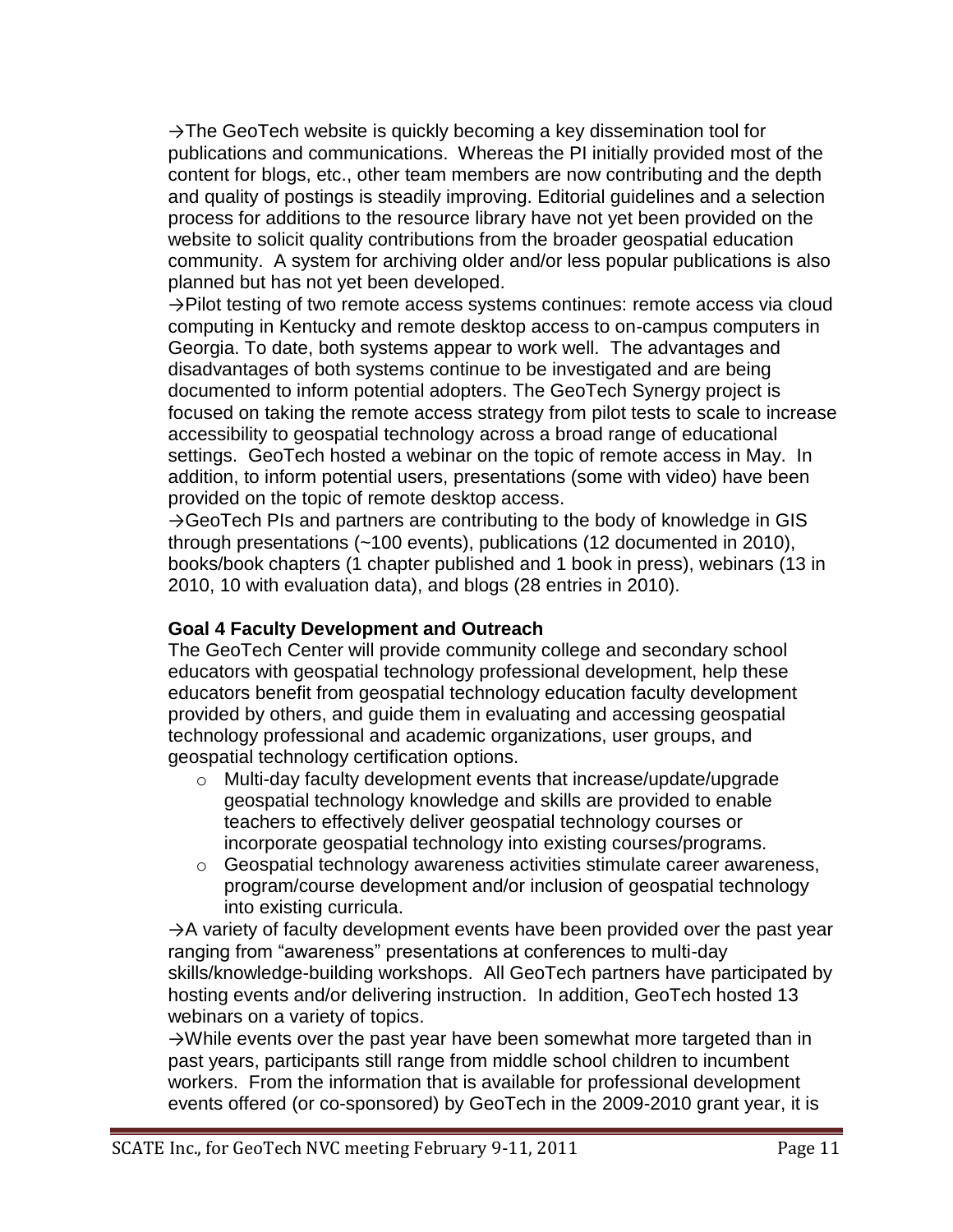not obvious that the goal of faculty development for GeoTech is two-year college geospatial technology instructors (as recommended by the NVC). For example, evaluation data for four events are available on the GeoTech website. One event is listed as having been offered for high school instructors, but only two participants reported having secondary education credentials and six participants were less than 18 years old. Another event was listed as targeting K-12 instructors: of 19 participants, eight were community college faculty, three were "other," and eight were high school teachers. Of two fall 2010 events hosted in Kentucky for which evaluation data was provided, one clearly targeted incumbent workers. Different evaluation forms were used for each event, and one collected no demographic data on participants. These examples illustrate that there is still considerable work to do in targeting professional development and in collecting consistent evaluation data on events that can be collated and used to assess broader impacts. The evaluation data, on a per-event basis, appear to indicate that the event was well done and well received. Any plans for follow-up with participants to determine longer term affects of the training are unclear. →Evaluation is included at the conclusion of every webinar. Thirteen webinars were provided in 2010 (evaluation data are available for 10 webinars). The number of participants completing the end-of-event survey ranged from 2-19 (the total number of webinar participants/event is unknown at this time, but the GeoTech team has been disappointed with low response rates on the end-ofevent evaluation survey indicating much higher participation than evaluation survey completion rates reveal). Those participants who have completed evaluation surveys indicate that they are likely to participate in future webinars (50-100%). Further investigation of feedback received, participation and evaluation response rates, and the survey form itself will be scheduled by the evaluator in 2011 to provide formative feedback to the GeoTech team for 2011 webinar and evaluation planning.

 $\rightarrow$ GeoTech team members provided information at approximately 100 events during 2010, reaching between 4200-4300 audience participants. Table 1 below outlines presentations and participants by semester as reported by partners.

|      | Number of Geospatial Fresentations             |      |        |      |        |      |        |      |               |  |
|------|------------------------------------------------|------|--------|------|--------|------|--------|------|---------------|--|
| Fall | Spring                                         | Fall | Spring | Fall | Spring | Fall | Spring | Fall | <b>Totals</b> |  |
| 2008 | 2009                                           | 2009 | 2010   | 2010 | 2011   | 2011 | 2012   | 2012 |               |  |
| 47   | 47                                             | 41   | 61     |      |        |      |        |      |               |  |
|      |                                                |      |        |      |        |      |        |      |               |  |
|      | <b>Number of Geospatial Event Participants</b> |      |        |      |        |      |        |      |               |  |
| Fall | Spring                                         | Fall | Spring | Fall | Spring | Fall | Spring | Fall | <b>Totals</b> |  |
| 2008 | 2009                                           | 2009 | 2010   | 2010 | 2011   | 2011 | 2012   | 2012 |               |  |
| 1838 | 6537                                           | 3113 | 3901   |      |        |      |        |      |               |  |
|      |                                                |      |        |      |        |      |        |      |               |  |

#### **Table 1: Geospatial Presentations and Participants Number of Geospatial Presentations**

 $\rightarrow$ The number of presentations was up from spring 2009 to spring 2010 while the number of event participants went down.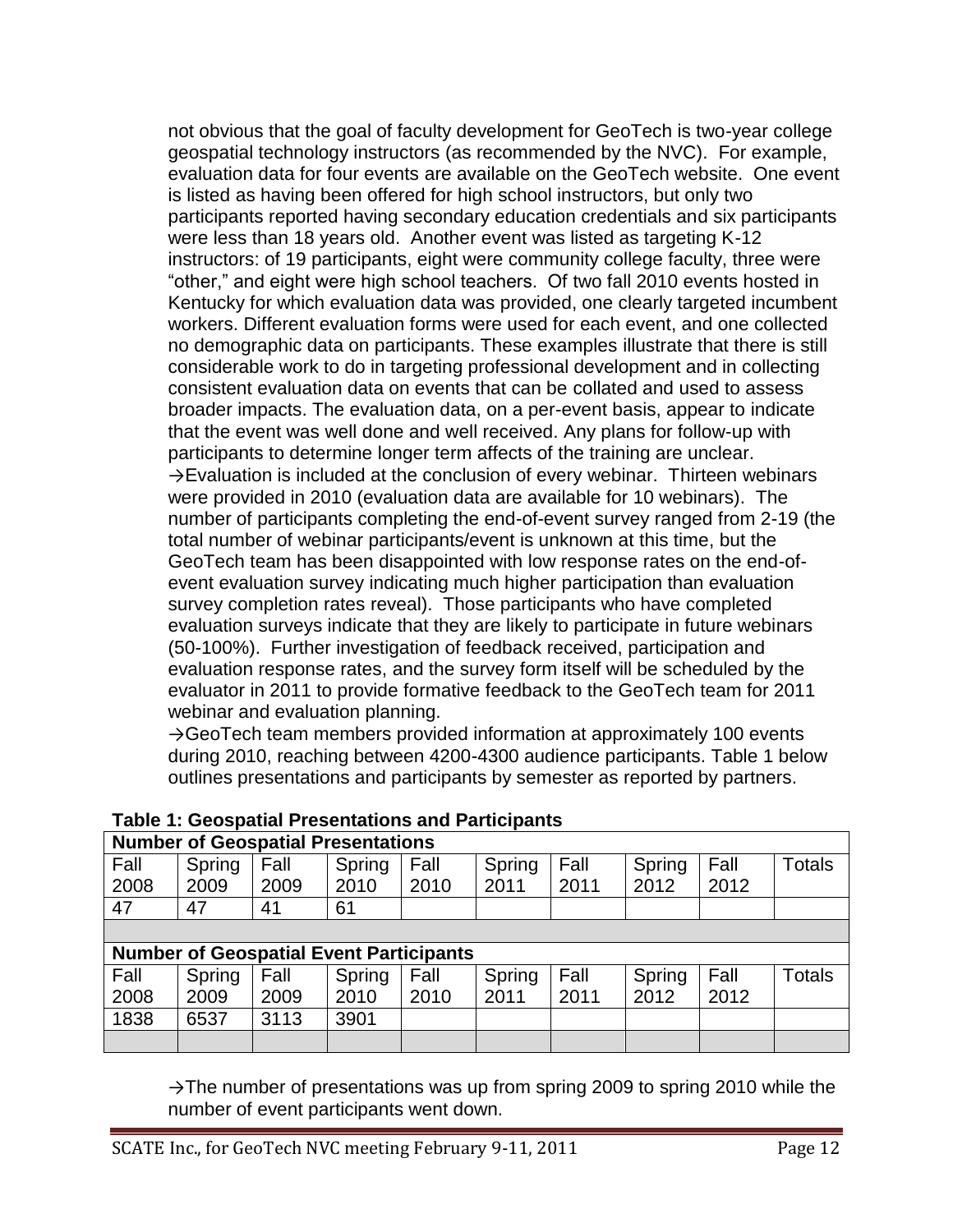→GeoTech stipends stimulated and/or helped support 15 outreach presentations by TG3 participants in 2009-2010.

 $\rightarrow$ GeoTech events are being publicized via the faculty development website for the ATE Program, [www.TeachingTechnicians.org.](http://www.teachingtechnicians.org/)

### **Goal 5 Student Engagement and Outreach**

The GeoTech center will encourage and support an increase in the number, diversity and quality of students participating in and completing geospatial technology courses and programs of study in undergraduate and secondary schools.

- $\circ$  Resources are provided to educators to stimulate geospatial technology awareness, understanding, and career pathways for students.
- o Strategies for broadening participation and increasing enrollment in geospatial technology courses/programs are identified and/or developed.

 $\rightarrow$ Role models are being identified to encourage consideration of geospatial technology careers. A video featuring Sian Proctor is an example. GeoTech is also distributing a career piece developed by Arizona State University. Other role models have been identified who can be featured in outreach materials, e.g. Charlene Walker (African American), and Luis Bluiz (Hispanic).

 $\rightarrow$ Resources are being shared to support involvement in GIS day.

→There is increasing anecdotal evidence that new geospatial technology courses and programs are being started and expanded with the assistance of the GeoTech Center and GeoTech Center partners. One way this is being stimulated is that faculty members are being assisted in developing grant proposals to help initiate and grow geospatial technology programs at their colleges and schools.

 $\rightarrow$ While enrollment numbers across the partnership are still relatively small, there were notable increases in fall-to-fall and spring-to-spring comparisons: 72% increase from fall 2008 (25) to Fall 2009 (43); 20% increase from spring 2009 (41) to spring 2010 (49). →Certificate program graduates are up from 35 in spring 2009 to 62 in spring 2010, a 10% increase.

 $\rightarrow$ Associate Degree graduates more than doubled: 9 in spring 2009 to 22 in spring 2010, a 214% increase.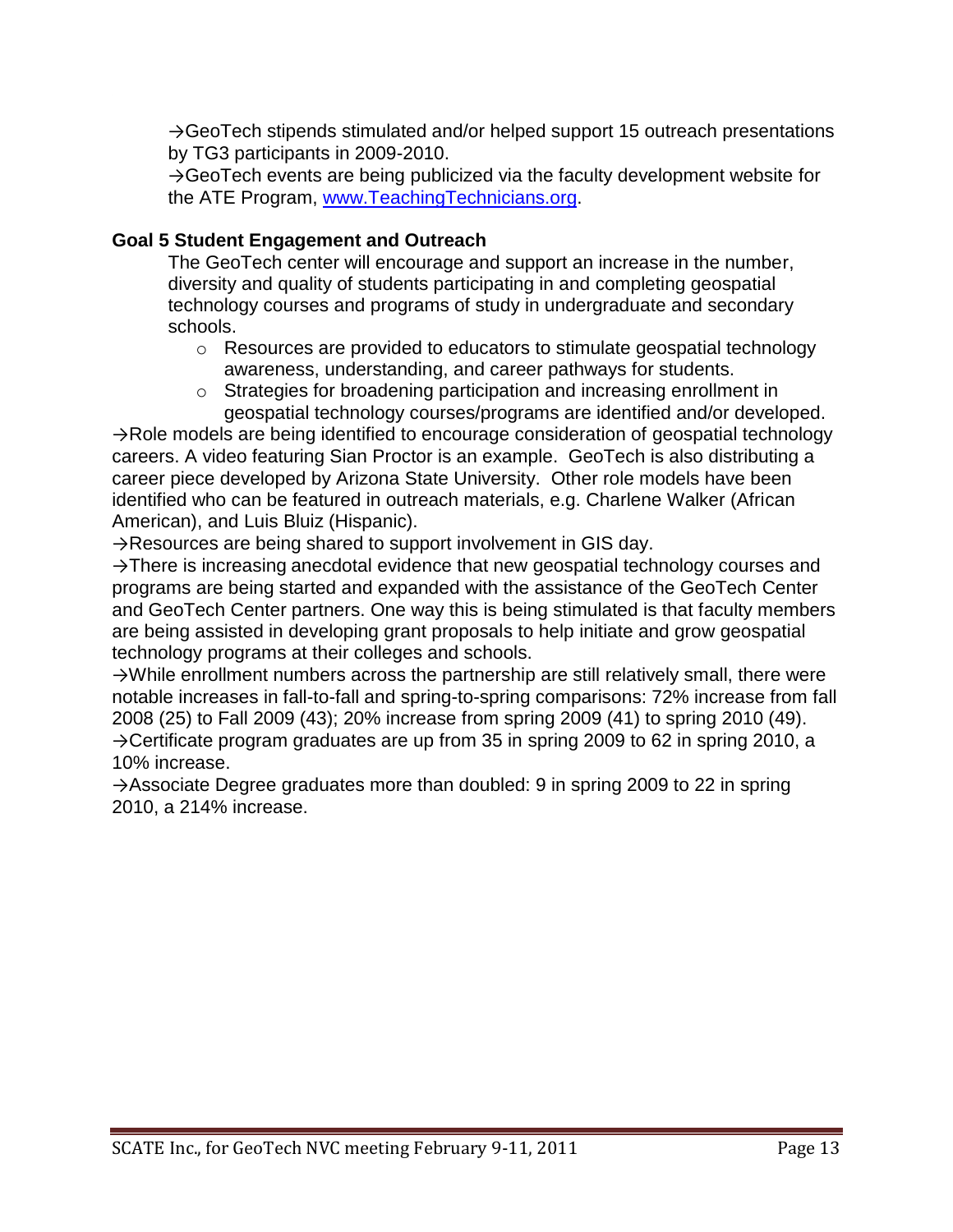| $1800$ $\sigma$ $2.$ Oldern Emonitent (2000-2012) |      |     |                |     |               |     |      |                |      |               |
|---------------------------------------------------|------|-----|----------------|-----|---------------|-----|------|----------------|------|---------------|
| Data                                              | Fall | Spg | Fall           | Spg | Fall          | Spg | Fall | Spg            | Fall | <b>Totals</b> |
|                                                   | '08  | '09 | '09            | '10 | $^{\prime}10$ | '11 | '11  | $^{\prime}$ 12 | 12'  |               |
| <b>Total enrollment</b>                           | 360  | 612 | 786            | 798 |               |     |      |                |      |               |
|                                                   |      |     |                |     |               |     |      |                |      |               |
| <b>Males</b>                                      | 190  | 387 | 506            | 571 |               |     |      |                |      |               |
| <b>Females</b>                                    | 108  | 171 | 238            | 227 |               |     |      |                |      |               |
| Hispanic/Latino                                   | 62   | 66  | 92             | 64  |               |     |      |                |      |               |
| Am. Indian or                                     | 3    | 12  | 12             | 14  |               |     |      |                |      |               |
| <b>Alaska Native</b>                              |      |     |                |     |               |     |      |                |      |               |
| Asian                                             | 15   | 21  | 20             | 23  |               |     |      |                |      |               |
| <b>Black or African</b>                           | 35   | 31  | 44             | 56  |               |     |      |                |      |               |
| American                                          |      |     |                |     |               |     |      |                |      |               |
| Hawaiian or                                       | 1    | 1   | $\overline{2}$ | 0   |               |     |      |                |      |               |
| Pacific Islander                                  |      |     |                |     |               |     |      |                |      |               |
| <b>Multiracial</b>                                | 0    | 21  | 32             | 8   |               |     |      |                |      |               |
| <b>White Non-</b>                                 | 148  | 380 | 502            | 546 |               |     |      |                |      |               |
| Hispanic/Latino                                   |      |     |                |     |               |     |      |                |      |               |
| Ethnicity unkn.                                   | 96   | 60  | 55             | 87  |               |     |      |                |      |               |

**Table 2: Student Enrollment (2008-2012)**

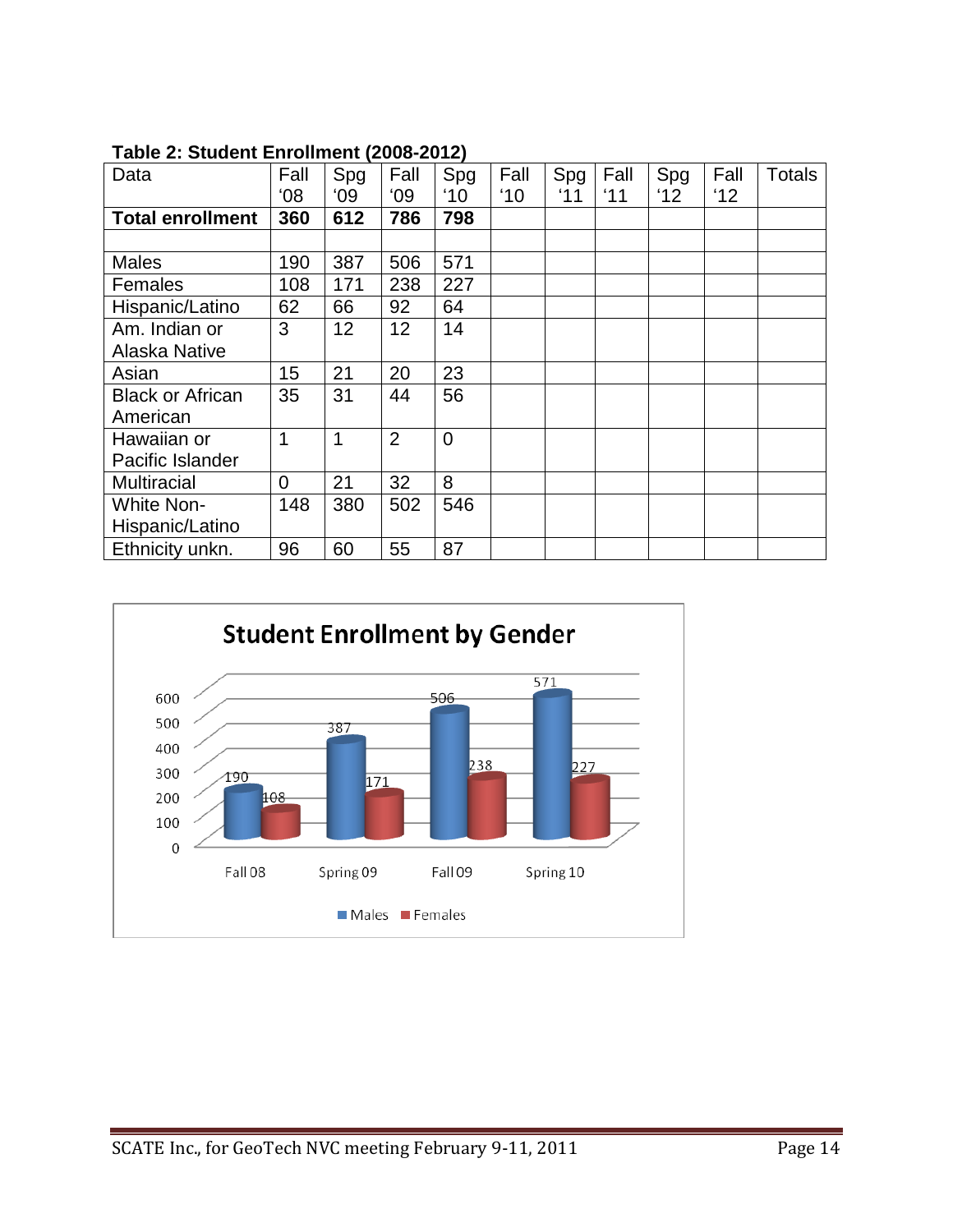

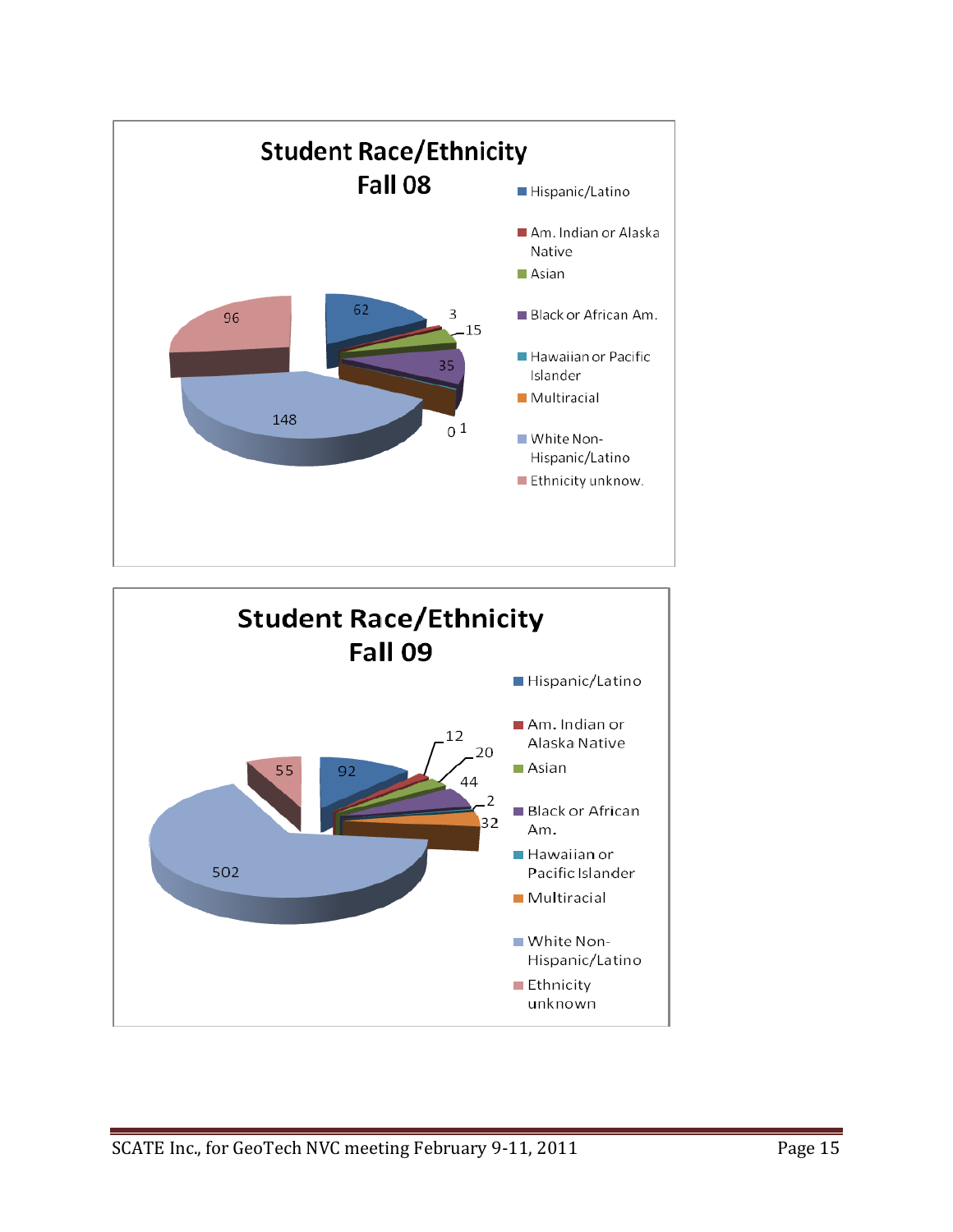

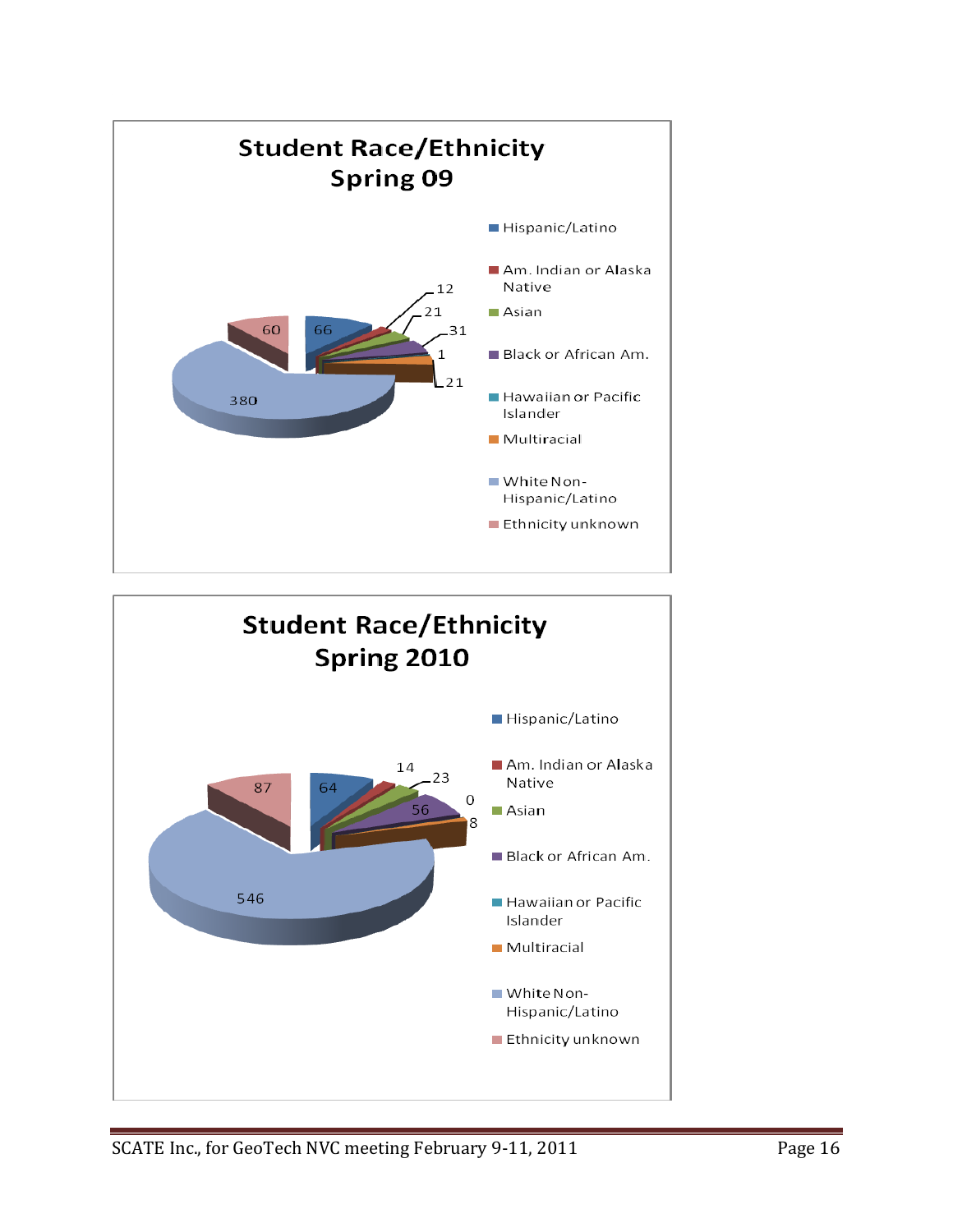## Table 3

 $\overline{\Gamma}$ 

| Number of GIS courses offered by all partner institutions |               |                                       |                                            |                                                           |        |                                                                         |        |                                                                                   |               |
|-----------------------------------------------------------|---------------|---------------------------------------|--------------------------------------------|-----------------------------------------------------------|--------|-------------------------------------------------------------------------|--------|-----------------------------------------------------------------------------------|---------------|
| Fall                                                      | Spring        | Fall                                  | Spring                                     | Fall                                                      | Spring | Fall                                                                    | Spring | Fall                                                                              |               |
| 2008                                                      | 2009          | 2009                                  | 2010                                       | 2010                                                      | 2011   | 2011                                                                    | 2012   | 2012                                                                              |               |
| 25                                                        | 41            | 43                                    | 49                                         |                                                           |        |                                                                         |        |                                                                                   |               |
|                                                           |               |                                       |                                            |                                                           |        |                                                                         |        |                                                                                   |               |
|                                                           |               | <b>Number of Certificate Programs</b> |                                            |                                                           |        |                                                                         |        |                                                                                   |               |
| Fall                                                      | Spring        | Fall                                  | Spring                                     | Fall                                                      | Spring | Fall                                                                    | Spring | Fall                                                                              |               |
| 2008                                                      | 2009          | 2009                                  | 2010                                       | 2010                                                      | 2011   | 2011                                                                    | 2012   | 2012                                                                              |               |
| 14                                                        | 35            | 27                                    | 62                                         |                                                           |        |                                                                         |        |                                                                                   |               |
|                                                           |               |                                       |                                            |                                                           |        |                                                                         |        |                                                                                   |               |
|                                                           |               |                                       | <b>Number of Associate Degree Programs</b> |                                                           |        |                                                                         |        |                                                                                   |               |
| Fall                                                      | Spring        | Fall                                  | Spring                                     | Fall                                                      | Spring | Fall                                                                    | Spring | Fall                                                                              |               |
| 2008                                                      | 2009          | 2009                                  | 2010                                       | 2010                                                      | 2011   | 2011                                                                    | 2012   | 2012                                                                              |               |
| 5                                                         | 9             | 10                                    | 22                                         |                                                           |        |                                                                         |        |                                                                                   |               |
|                                                           |               |                                       |                                            |                                                           |        |                                                                         |        |                                                                                   |               |
| $2007 - 8$                                                |               |                                       |                                            |                                                           |        |                                                                         |        | Annual Additions to # of high school to 2-year college Articulation Agreements    |               |
| baseline                                                  | 2008-<br>2009 | 2009-<br>2010                         | 2010-<br>2011                              | $2011 -$<br>2012                                          |        |                                                                         |        |                                                                                   |               |
| 5                                                         | $\mathbf{1}$  | $\mathbf{1}$                          |                                            |                                                           |        |                                                                         |        |                                                                                   |               |
|                                                           |               |                                       |                                            |                                                           |        |                                                                         |        |                                                                                   |               |
|                                                           |               |                                       |                                            |                                                           |        |                                                                         |        | Annual Additions to # of 2-year college to 4-year college Articulation Agreements |               |
| $2007 - 8$                                                | 2008-         | 2009-                                 | 2010-                                      | $2011 -$                                                  |        |                                                                         |        |                                                                                   |               |
| baseline                                                  | 2009          | 2010                                  | 2011                                       | 2012                                                      |        |                                                                         |        |                                                                                   |               |
| 9                                                         | 6             | $\overline{0}$                        |                                            |                                                           |        |                                                                         |        |                                                                                   |               |
|                                                           |               |                                       |                                            |                                                           |        |                                                                         |        |                                                                                   |               |
|                                                           |               |                                       |                                            |                                                           |        |                                                                         |        | Annual Additions to # of high school to 2-year college Articulation Agreements    |               |
| $2007 - 8$                                                | 2008-         | for concurrent matriculation<br>2009- | 2010-                                      | $2011 -$                                                  |        |                                                                         |        |                                                                                   |               |
| baseline                                                  | 2009          | 2010                                  | 2011                                       | 2012                                                      |        |                                                                         |        |                                                                                   |               |
| $\overline{7}$                                            | 3             | $\Omega$                              |                                            |                                                           |        |                                                                         |        |                                                                                   |               |
|                                                           |               |                                       |                                            |                                                           |        |                                                                         |        |                                                                                   |               |
|                                                           |               |                                       |                                            |                                                           |        | Annual Additions to # of 2-year college and 4-year college Articulation |        |                                                                                   |               |
|                                                           |               |                                       |                                            | <b>Agreements for concurrent matriculation</b>            |        |                                                                         |        |                                                                                   |               |
| $2007 - 8$                                                | 2008-         | 2009-                                 | 2010-                                      | $2011 -$                                                  |        |                                                                         |        |                                                                                   |               |
| baseline                                                  | 2009          | 2010                                  | 2011                                       | 2012                                                      |        |                                                                         |        |                                                                                   |               |
| 0                                                         | 1             | 0                                     |                                            |                                                           |        |                                                                         |        |                                                                                   |               |
|                                                           |               |                                       |                                            |                                                           |        |                                                                         |        |                                                                                   |               |
|                                                           |               |                                       |                                            | <b>Number of Geospatial Mentoring Activities/Contacts</b> |        |                                                                         |        |                                                                                   |               |
| Fall                                                      | Spring        | Fall                                  | Spring                                     | Fall                                                      | Spring | Fall                                                                    | Spring | Fall                                                                              | <b>Totals</b> |
| 2008                                                      | 2009          | 2009                                  | 2010                                       | 2010                                                      | 2011   | 2011                                                                    | 2012   | 2012                                                                              |               |
| 293                                                       | 255           | 372                                   | 276                                        |                                                           |        |                                                                         |        |                                                                                   |               |
|                                                           |               |                                       |                                            |                                                           |        |                                                                         |        |                                                                                   |               |

 $\overline{\phantom{a}}$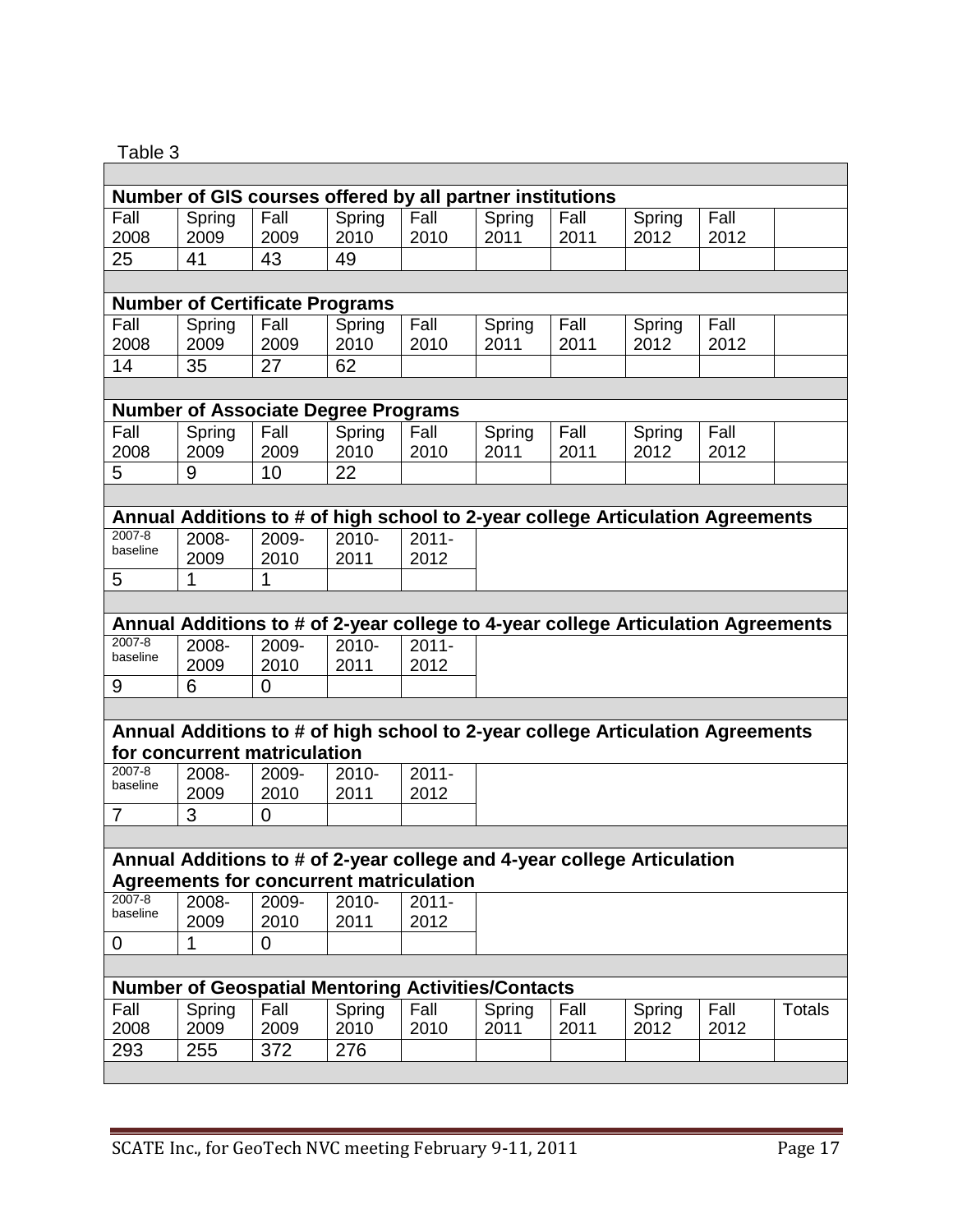### **Sustainability**

Although no longer articulated as one of the five major goals of GeoTech, sustainability is a goal of all ATE Centers and will become an increasingly important component of the work of the GeoTech Center as it matures.

| Data                                                         | Fall<br>08'    | Spg<br>09 | Fall '09       | Spg<br>$^{\prime}10$ | Fall<br>$^{\prime}10$ | Spg<br>'11 | Fall<br>'11 | Spg<br>'12 | Fall<br>'12 | <b>Totals</b> |
|--------------------------------------------------------------|----------------|-----------|----------------|----------------------|-----------------------|------------|-------------|------------|-------------|---------------|
| Donated<br><b>Money Total</b><br>\$ Value                    | 0              | \$3,900   | \$890          | \$5,700              |                       |            |             |            |             |               |
| Donated<br>Equipment or<br><b>Software Total</b><br>\$ Value | \$900          | \$2,975   | \$14,243       | \$9,000              |                       |            |             |            |             |               |
| <b>Total Donated</b><br>Time/#Hours                          | 63             | 111       | 282            | 128                  |                       |            |             |            |             |               |
| <b>Total paid</b><br>Interns                                 | $\overline{0}$ | 5         | 10             | 12                   |                       |            |             |            |             |               |
| Total non-paid<br>interns                                    | $\overline{0}$ | 16        | $\overline{7}$ | 16                   |                       |            |             |            |             |               |
| Data                                                         | Fall<br>08'    | Spg<br>09 | Fall '09       | Spg<br>$10^{\circ}$  | Fall<br>'10           | Spg<br>'11 | Fall<br>'11 | Spg<br>'12 | Fall<br>12' | <b>Totals</b> |
| # serving as<br>advisors                                     | 15             | 23        | 55             | 25                   |                       |            |             |            |             |               |
| # recruiting<br>activities with<br>industry help             | 5              | 14        | 37             | 16                   |                       |            |             |            |             |               |

### **Table 4: Industry Support for Geospatial Technology Programs/Geotech (2008-2012)**

### **Summary and Findings**

If the Center meets its intended goals, the following outcomes should be attained.

- Models of exemplary geospatial programs in terms of technology, curriculum, articulation, and workforce education will be identified and broadly shared.
- The next generation of geospatial technology students will include an increased number of under-represented minorities and women.
- The body of knowledge available to students, educators, researchers, and employers in the geospatial technology industry will be expanded.
- The capacity of two-year colleges to educate geospatial technicians will be increased.
- The quantity, quality, and diversity of geospatial technicians enrolling in and completing programs of study will have increased.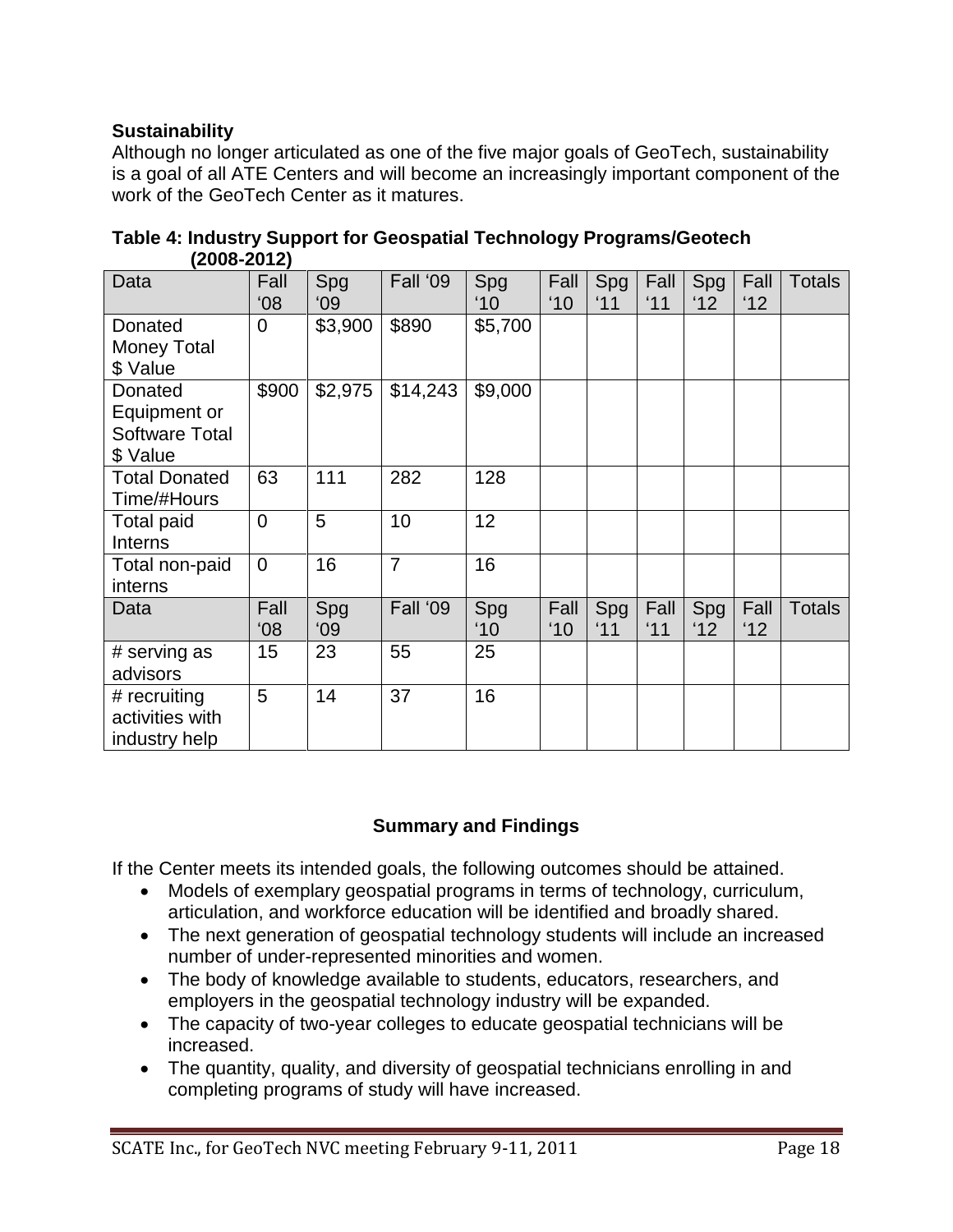Potential services, collaborations, and funding sources to sustain the work of the Center will have emerged.

The following formative evaluation recommendations and "food for thought" are provided to assist the GeoTech in achieving the desired outcomes and broader impacts.

### **Formative Evaluation Recommendations and Food for Thought**

### **Goal 1: National Leadership and Expertise**

It is recommended that the ways in which evaluation data, information, and survey feedback are being used to inform and improve the work of the GeoTech Center be shared with the external evaluator and NVC. The desired outcome of GeoTech interaction with the US Department of Labor was clearly articulated and achievement in this area is exemplary. It is recommended that a desired outcome be articulated for GeoTech interaction with other governmental entities to help guide this work and provide a basis for evaluating the effectiveness of this strategy. It might also be advisable to consider the desired outcome(s) for having all GeoTech-funded partners serve on one board or committee for a geospatial technology academic or professional organization as well as a strategy to help ensure that this objective is achieved.

### **Goal 2: Skills and Competencies**

It is recommended that a monitoring method for determining use of the GTCM and GeoTech-provided training and tools for program alignment be designed and shared with the evaluator. Capturing this information via web statistics and other strategies will be essential to evaluate the degree to which GeoTech achieves the Center's objectives related to program alignment and quality improvement for two-year geospatial technology programs. A strategy for following up with those who have participated in information and/or training sessions should be developed and implemented. A community of practice via the GeoTech website might help connect those who are aligning their programs to the GTCM so that they can share their experiences and help one another.

GeoTech is to be congratulated for pursuing funding to continue work in conducting regional DACUMS and Meta-DACUMs to define technician jobs in geospatial technology. As these activities are added to the scope of work of GeoTech, the objectives and corresponding evaluation metrics should be adjusted. For example, the remote sensing DACUM work that has been added via a supplemental funding award from NSF is not yet articulated in these plans. Work in other specialty areas is being planned, and it will be important to keep the "operational" and evaluation documents updated as changes occur.

### **Goal 3: Resources**

Now that the GeoTech Center has an excellent new website infrastructure in place, attention should be focused on adding depth of content and improving usability to accommodate an increase in quantity of and variety of content. For a site that was launched in November 2010, it is understandable that not every feature is fully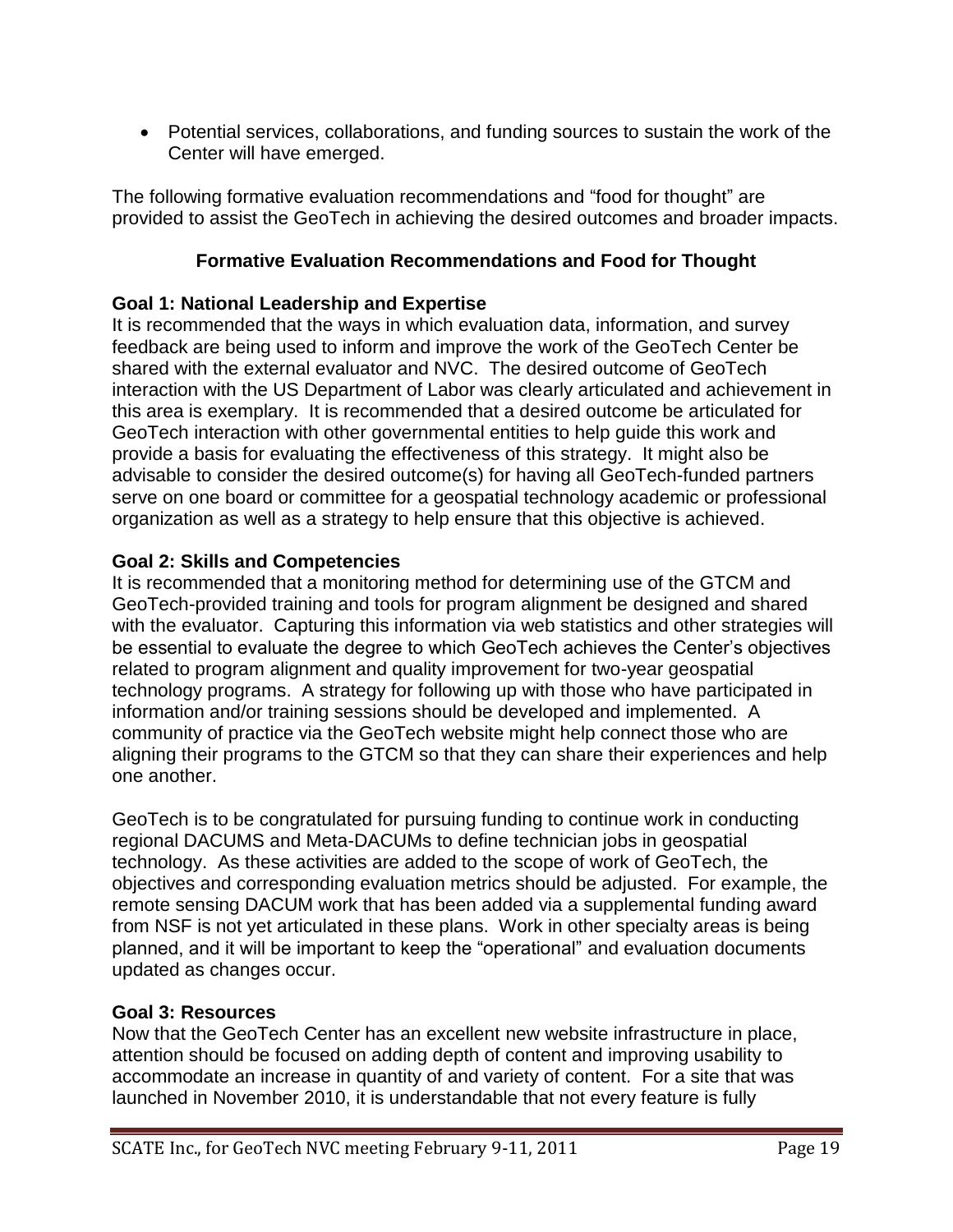functional nor are all categories of information fully populated with content at this time. As the quantity of content/resources grows, search features in particular will become increasingly important. Consideration should be given to ways that use can be tracked. For example, it may be advisable to have visitors register to download content to enable GeoTech to track the number of people who are downloading resources from the site. Rating systems should be used to inform improvements and perhaps alert the team when an item should be archived. A significant improvement over the past year is that all partners are now engaged in providing content for the website (e.g., blogs, white papers). Previously, the PI provided all of the blogs and content, and thus shouldered a disproportionate amount of the responsibility. Consideration should now be given to developing strategies for involving the broader community in this work. To achieve GeoTech"s objective in this regard, editorial guidelines and procedures for accepting website content from outside the GeoTech partnership should be developed and published as soon as possible.

The Synergy project is on track to guide GeoTech in diffusion of innovation and scaleup of remote desktop access to GIS. It is recommended that consideration be given to evaluating the degree to which new users are identified, taught, and engaged in using this technology strategy. Workshop evaluations and follow-up will be essential. This activity needs to be differentiated from other types of faculty development for evaluation purposes.

### **Goal 4: Faculty Development and Outreach**

Across the GeoTech partnership, there is a high level of activity in providing faculty development. The management team, however, needs a renewed/modified effort to capture uniform evaluation data from these events. Having survey forms readily available on the new website (where they now reside) should help (vs. having to locate them on SharePoint as was previously the case). Keeping track of upcoming events (perhaps by discussing at monthly PI meetings) and prompting/reminding the workshop or presentation provider just prior to the event date may help achieve the GeoTech objective of capturing evaluation data for 98% of the events sponsored or co-sponsored by GeoTech. A greater focus on two-year college geospatial technology educators is also recommended to increase the probability of collective national impact.

### **Goal 5: Student Engagement and Outreach**

Students are being engaged in a number of ways including GIS Day events and competitions. Data on these activities however are not being collected and/or aggregated to support evaluation.

Work remains to be done to develop a "central message" for use by two-year college geospatial technology educators with associated recruitment materials that can be locally adapted. The process of identifying role models to encourage diversity has begun and should be continued to get the identified individuals "in front of" prospective students in meaningful ways.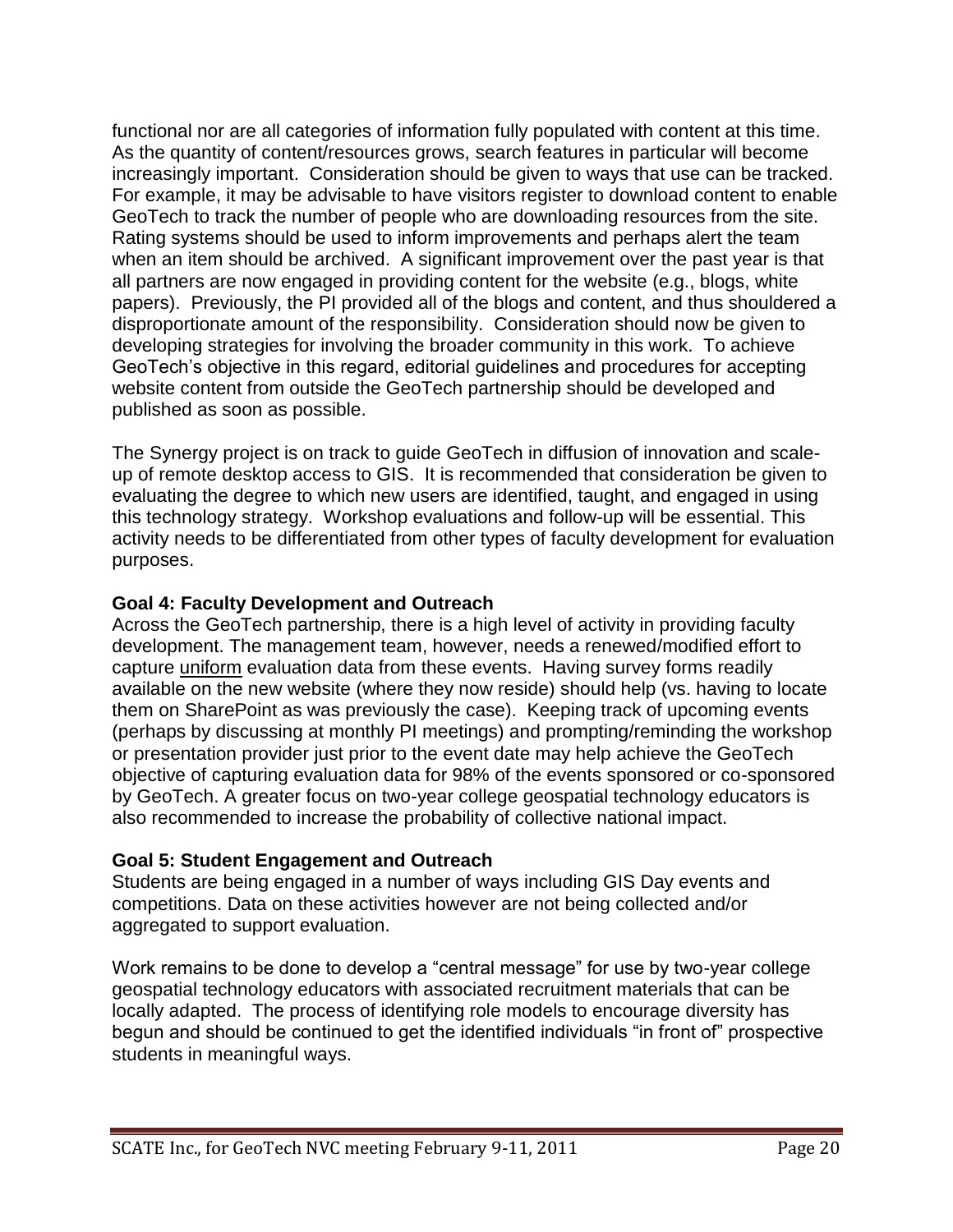It is unclear what strategies have been developed or implemented to help achieve GeoTech Center goals related to increasing internships for students. Data about internships are being collected, but strategies to increase these opportunities for students are unclear. For this and other elements of program improvement, it will be important to track how the strategies outlined in white papers, webinars, etc. are being implemented across the GeoTech partnership and with what result. Are GeoTech PIs and partners "practicing what they preach?"

Several "successful practices" publications are planned and the diffusion of these practices across the partnership should be monitored as well as the dissemination of this information to the broader geospatial technology education community.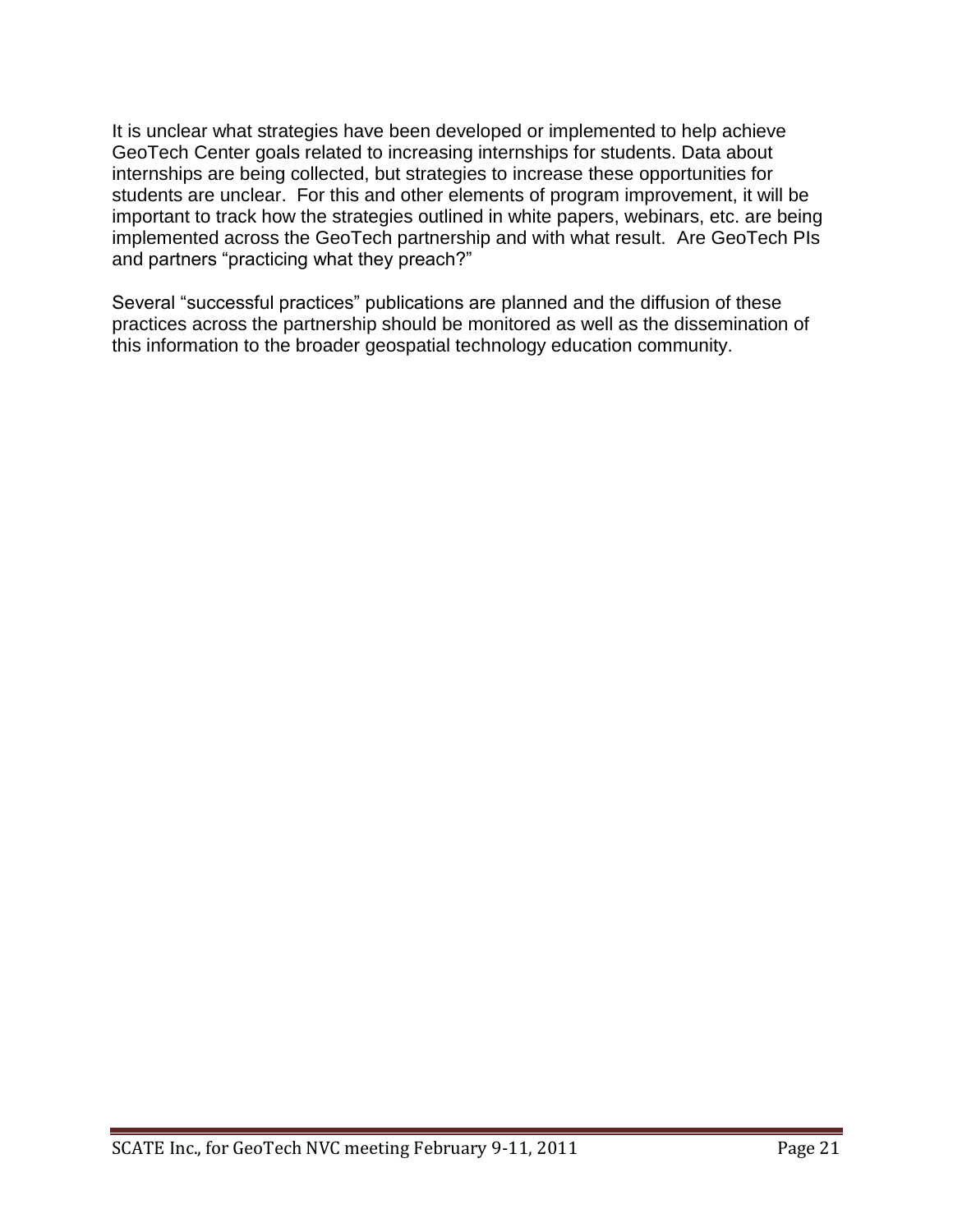**Appendix A: Modified Evaluation Plan based on Realigned Goals and Objectives**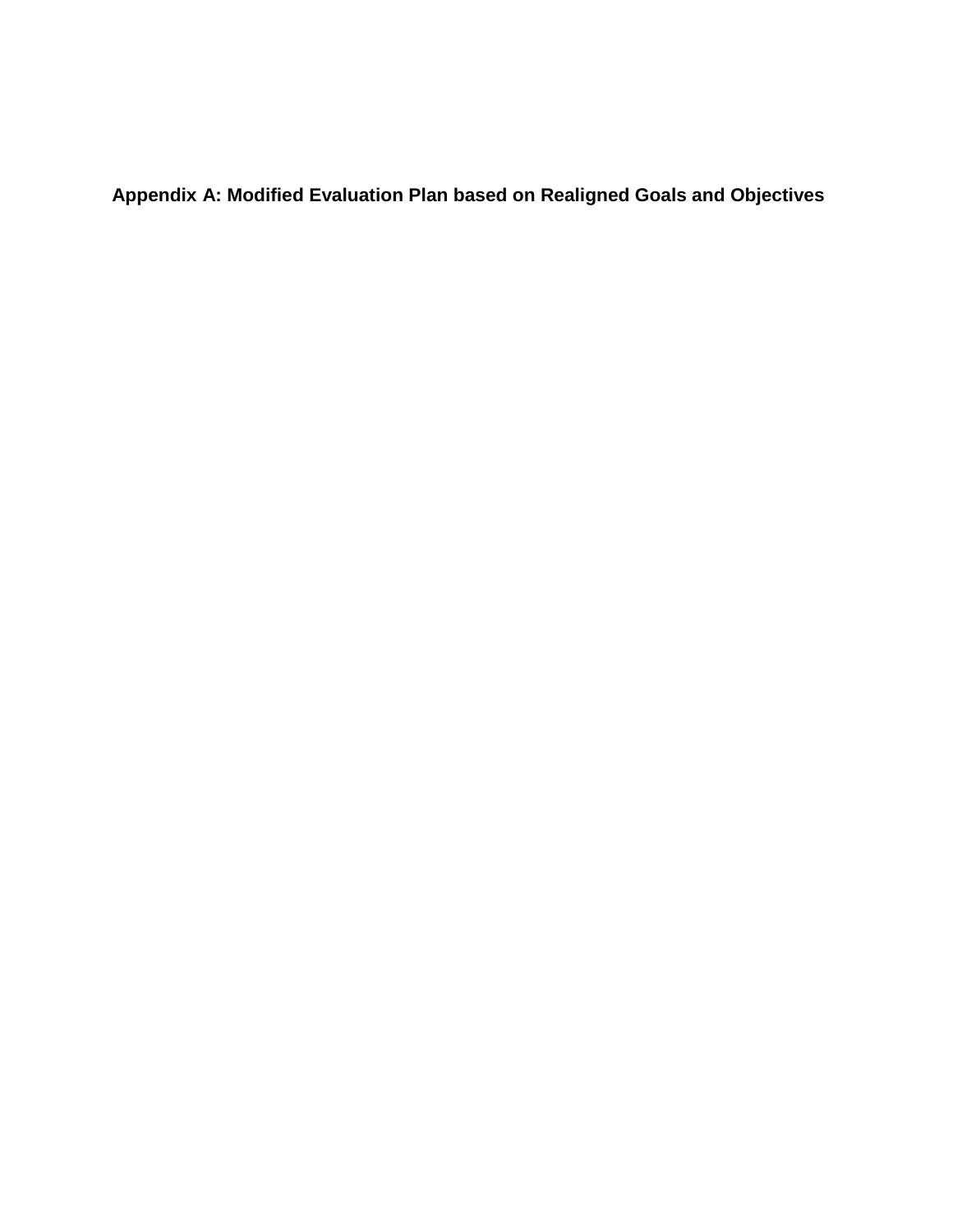

# **Evaluation Plan/Logic Model GeoTech ATE National Center (NSF/ATE DUE#0801893)**

## (Revised for 2010 realignment of GeoTech goals and objectives, finalized January 2011)

### **Goal 1. National Leadership and Expertise**

**Goal 1:** The GeoTech Center will provide cohesive national leadership and expertise for community college geospatial technology educators and education programs and serve as the eyes, ears, voice, and the communication link to secondary schools, universities, *government and industry.*

| <b>Objective</b>                                                                                                                                                                                                                                                                                                                                                                                                                                                                                                                                                                                                                                                                                                                          | <b>Target/Metrics</b>                                                                                                                                                                                                                                                                                                            | Methodology/Data<br><b>Source</b>                                                                                                                                                                                                                                                                                                                                     | <b>Outcomes/Evidence</b>                                                                                                                                                                                                         |
|-------------------------------------------------------------------------------------------------------------------------------------------------------------------------------------------------------------------------------------------------------------------------------------------------------------------------------------------------------------------------------------------------------------------------------------------------------------------------------------------------------------------------------------------------------------------------------------------------------------------------------------------------------------------------------------------------------------------------------------------|----------------------------------------------------------------------------------------------------------------------------------------------------------------------------------------------------------------------------------------------------------------------------------------------------------------------------------|-----------------------------------------------------------------------------------------------------------------------------------------------------------------------------------------------------------------------------------------------------------------------------------------------------------------------------------------------------------------------|----------------------------------------------------------------------------------------------------------------------------------------------------------------------------------------------------------------------------------|
| 1.1 Use of research-based and successful strategies and<br>practices for advanced technological education for the<br>geospatial workforce is demonstrated.<br>1.1.1 Activity: Successful strategies related to geospatial<br>technology education and academic programs are<br>documented, published (print, media, etc.), and used by<br>educators.<br>1.1.1.1 The number of papers written, published, and<br>added to the GeoTech resource clearing house increases<br>each year. GeoTech successful strategies publications are<br>distributed to, viewed by, and/or downloaded by 50<br>educators or others/year.<br>1.1.1.2 Surveys and web statistics show year to year<br>increases in awareness and use of GeoTech publications. | • # of papers written,<br>published, and added to<br>GeoTech resource<br>clearinghouse/year<br>[1.1.1.1]<br>•GeoTech resource<br>documents distributed<br>to, viewed by, and/or<br>downloaded by 50<br>educators or others/year<br>[1.1.1.1]<br>•increase in awareness<br>and use of GeoTech<br>resources each year<br>[1.1.1.2] | .Review of resources on<br>website to establish<br>content baseline and<br>annual additions<br>thereafter<br>• Analyze web statistics<br>for document downloads<br>•Survey website users<br>• Analysis of change in<br>awareness of available<br>resources and value of<br>the resources to the user<br>•Review project<br>documentation of<br>materials distribution | •# new publications, Yr.<br>1, Yr. 2, Yr. 3, Yr. 4<br>•# of educators<br>reviewing/receiving<br>publications, Yr. 1, Yr. 2,<br>Yr. 3, Yr. 4<br>•Documented increase in<br>awareness and use of<br>GeoTech resources each<br>year |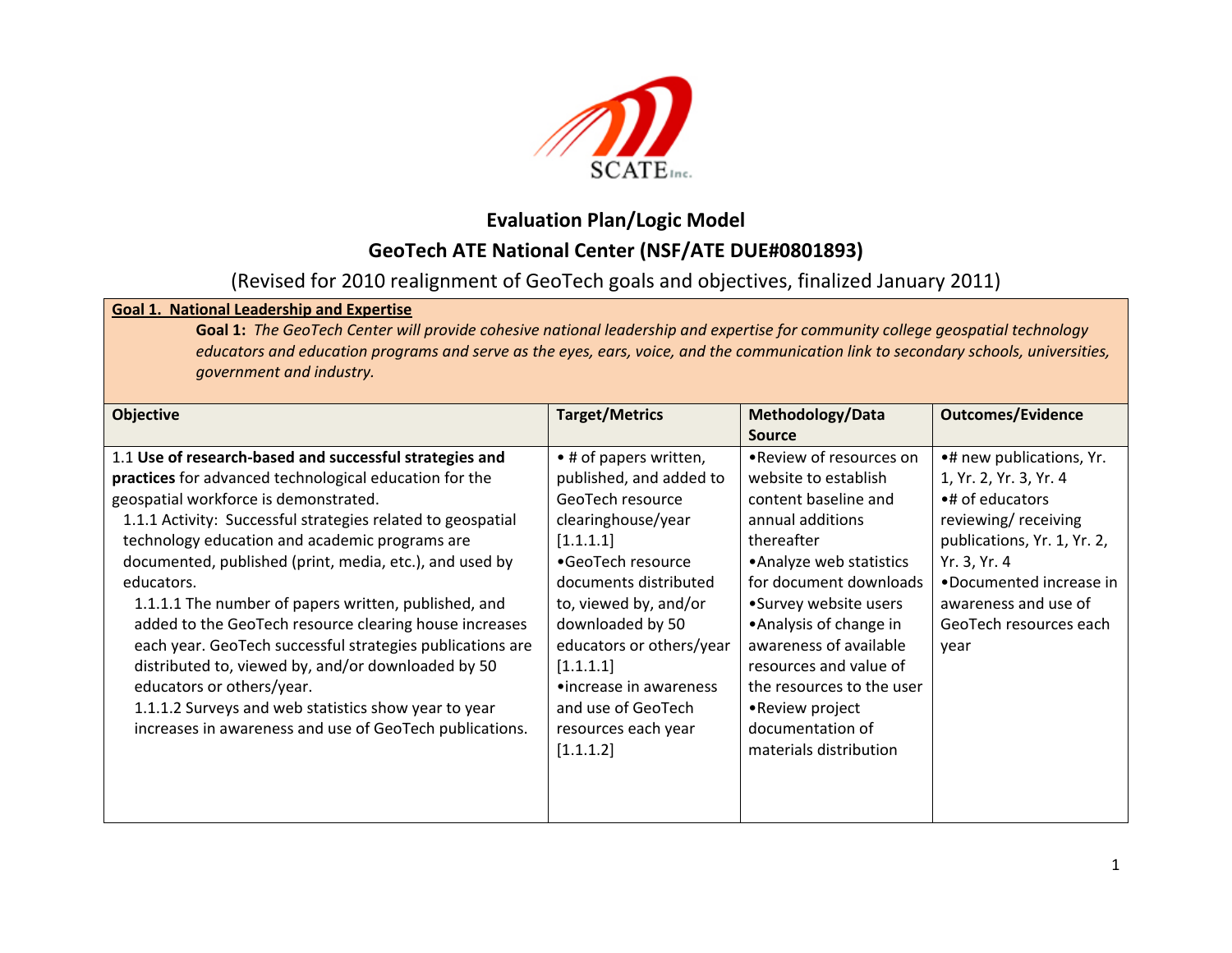| <b>Objective</b>                                               | <b>Target/Metrics</b>     | Methodology/Data              | <b>Outcomes/Evidence</b> |
|----------------------------------------------------------------|---------------------------|-------------------------------|--------------------------|
|                                                                |                           | <b>Source</b>                 |                          |
| 1.2 Membership(s) and participation in academic and            | ·All GeoTech funded       | •Count memberships            | The GeoTech "voice" is   |
| professional organizations provide representation and a        | partners belong to one    | •Confirm attendance for       | evident by the number of |
| voice for community geospatial technology educators and        | or more organizations by  | GeoTech representatives       | partners who are active  |
| programs.                                                      | 2012 [1.2.1.1]            | at UCGIS meetings             | in GST professional      |
| 1.2.1 Activity: Partners join organizations and participate in | •Two GeoTech              | •Confirm that a GeoTech       | memberships,             |
| organizational activities on behalf of GeoTech and for their   | representatives attend    | representative serves on      | conference attendance,   |
| professional growth                                            | each meeting of UCGIS     | the UCGIS Education           | and committee service.   |
| 1.2.1.1 All GeoTech funded partners will belong to one or      | each year, beginning      | Committee                     | The GeoTech "voice"      |
| more academic or professional geospatial organizations         | 2011 [1.2.1.2]            | . Count publications and      | resonates back to the    |
| by August 2012.                                                | •A GeoTech                | blogs resulting from          | technician education     |
| 1.2.1.2 GeoTech will become an active participant of           | representative serves on  | <b>UCGIS</b> participation by | community via the        |
| UCGIS by sending two representatives to the winter and         | the UCGIS Education       | GeoTech representative        | number of resulting      |
| summer meetings and serving on the Education                   | Committee [1.2.1.2]       | •Count number of              | publications and blogs   |
| Committee. All GeoTech representatives to UCGIS will           | • Attending GeoTech       | GeoTech representatives       | that share information   |
| report about the meetings via Blogs and write at least one     | representatives report    | serving on at least one       | from professional        |
| article about the meeting and initiatives important to         | via blogs and write at    | board or committee for        | organization             |
| colleges related to UCGIS.                                     | least one article related | a GST organization and        | involvement.             |
| 1.2.1.3 All GeoTech-funded partners will serve on at least     | to UCGIS [[1.2.1.2]       | document the time             |                          |
| one board or committee for a geospatial academic or            | ·All GeoTech funded       | frame for that service        |                          |
| professional organization by August 2012.                      | partners serve on at      | •Verify that all GeoTech      |                          |
| 1.2.1.4 All GeoTech-funded partners will present on            | least one board or        | partners have made a          |                          |
| behalf of the Center at two or more geospatially focused       | committee for a GST       | presentation at GST-          |                          |
| academic or professional organization conferences and          | academic or professional  | focused conferences and       |                          |
| blog about the events by August 2012.                          | organization by August    | share reports via blogs.      |                          |
| 1.2.1.5 The GeoTech Center will host at least two              | 2012 [1.2.1.3]            | .Count the number of          |                          |
| webinars related to the value of joining academic and          | •All funded partners      | presentations made per        |                          |
| professional organizations by August 2012.                     | make a presentation for   | partner.                      |                          |
| 1.3 Partnerships with geospatial technology-related            | GeoTech at 2 or more      |                               |                          |
| governmental entities create a conduit for information and     | GST-focused               |                               |                          |
| influence on behalf of community college geospatial            | conferences & report      |                               |                          |
| technology educators and programs.                             | via blog by August 2012   |                               |                          |
|                                                                | [1.2.1.4]                 |                               |                          |
|                                                                |                           |                               |                          |
|                                                                |                           |                               |                          |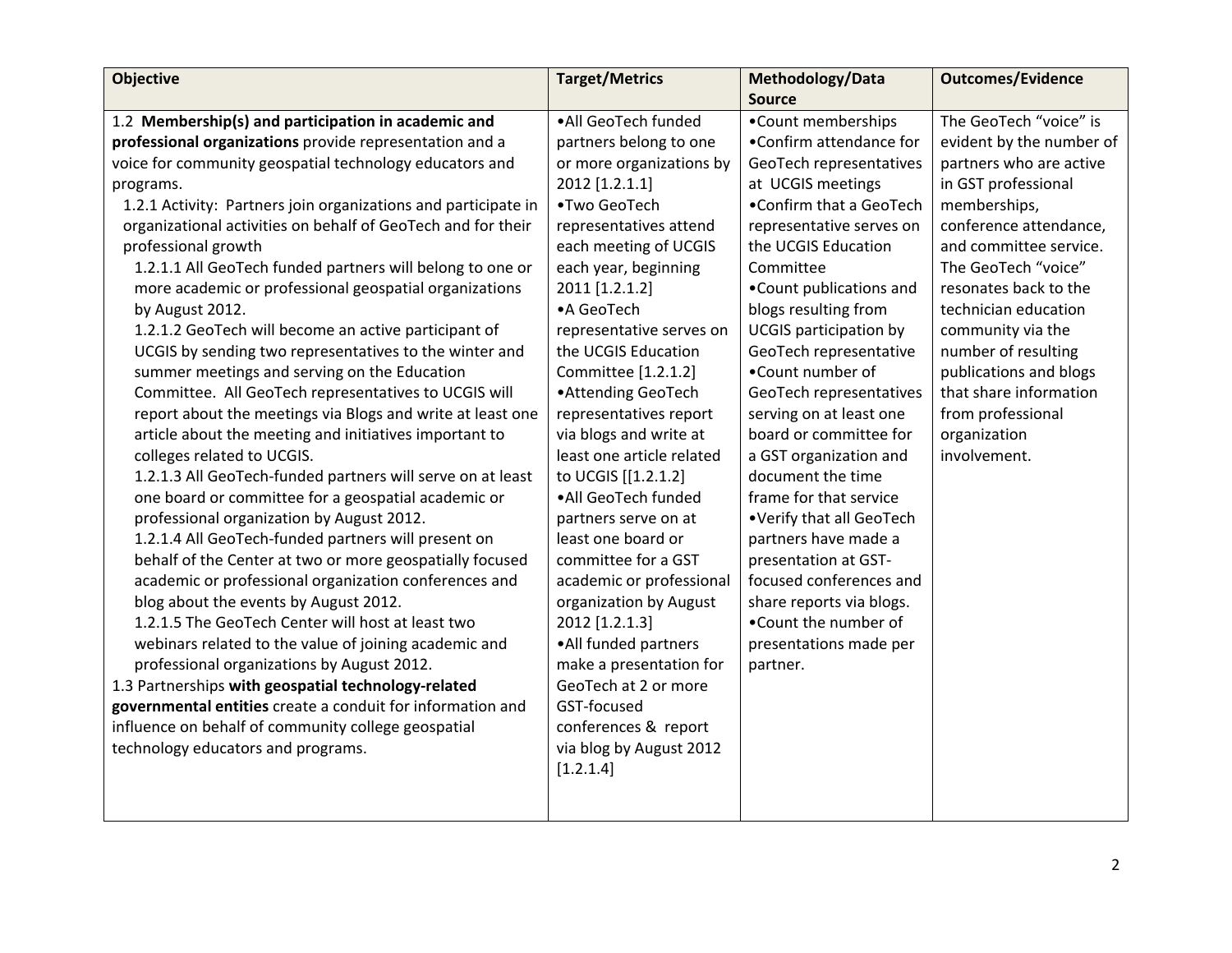| <b>Objective</b>                                                                                                                                                                                                                                                                                                                                                                                                                                                                                                                                                                                                                                                                                                                                                                                                                                                                                                                                                                                                                                                                                                                                                                                          | <b>Target/Metrics</b>                                                                                                                                                                                                                                                                                                                                                                                                                                                                                                                                                                                                                                                                                                       | Methodology/Data                                                                                                                                                                                                                                                                                                                                                                                                                                                                                                                                                                                                                                                                      | <b>Outcomes/Evidence</b>                                                                                                                                                                                                                                                                                                                                                                                                                                                   |
|-----------------------------------------------------------------------------------------------------------------------------------------------------------------------------------------------------------------------------------------------------------------------------------------------------------------------------------------------------------------------------------------------------------------------------------------------------------------------------------------------------------------------------------------------------------------------------------------------------------------------------------------------------------------------------------------------------------------------------------------------------------------------------------------------------------------------------------------------------------------------------------------------------------------------------------------------------------------------------------------------------------------------------------------------------------------------------------------------------------------------------------------------------------------------------------------------------------|-----------------------------------------------------------------------------------------------------------------------------------------------------------------------------------------------------------------------------------------------------------------------------------------------------------------------------------------------------------------------------------------------------------------------------------------------------------------------------------------------------------------------------------------------------------------------------------------------------------------------------------------------------------------------------------------------------------------------------|---------------------------------------------------------------------------------------------------------------------------------------------------------------------------------------------------------------------------------------------------------------------------------------------------------------------------------------------------------------------------------------------------------------------------------------------------------------------------------------------------------------------------------------------------------------------------------------------------------------------------------------------------------------------------------------|----------------------------------------------------------------------------------------------------------------------------------------------------------------------------------------------------------------------------------------------------------------------------------------------------------------------------------------------------------------------------------------------------------------------------------------------------------------------------|
|                                                                                                                                                                                                                                                                                                                                                                                                                                                                                                                                                                                                                                                                                                                                                                                                                                                                                                                                                                                                                                                                                                                                                                                                           |                                                                                                                                                                                                                                                                                                                                                                                                                                                                                                                                                                                                                                                                                                                             | <b>Source</b>                                                                                                                                                                                                                                                                                                                                                                                                                                                                                                                                                                                                                                                                         |                                                                                                                                                                                                                                                                                                                                                                                                                                                                            |
| 1.3.1 Activity: Partners collaborate and work with<br>governmental geospatial entities to increase awareness of<br>the Center and inform educators<br>1.3.1.1 To increase awareness of the GeoTech Center, the<br>Center Director will make contact with 10 governmental<br>agencies (local, state and federal) and organizations that<br>represent such agencies. Each partner will contact at<br>least one local and state entity to build awareness of their<br>community college geospatial programs and affiliation<br>with GeoTech.<br>1.4 Value-added resources and services are identified and<br>provided based on feedback from geospatial technology<br>community of users<br>1.4.1 Activity: Monitor activity in geospatial technology<br>education nationally at two-year colleges and secondary<br>schools by capturing information via online surveys to<br>include Center-sponsored events such as webinars,<br>workshops, and presentations.<br>1.4.1.1 A national survey of stakeholders will be<br>conducted once a year.<br>1.4.1.2 Evaluation surveys will be completed by<br>participants at 90% of events (e.g., webinars, workshops,<br>presentations) hosted by Center partners. | •GeoTech Center will<br>host at least two<br>webinars related to the<br>value of joining<br>academic/<br>professional<br>organizations by August<br>2012 [1.2.1.5]<br>•GeoTech Center<br>Director contacts 10<br>governmental agencies<br>or organizations that<br>represent such agencies<br>to share information<br>about two-year college<br>GST programs [1.3.1.1]<br>•Funded partners<br>contact at least one local<br>or state entity each to<br>share information about<br>their GST programs and<br>affiliation with GeoTech<br>[1.3.1.1]<br>•Annual survey is<br>conducted [1.4.1.1]<br>• Evaluation surveys are<br>completed by<br>participants at 90% of<br>events sponsored by<br>GeoTech partners<br>[1.4.1.2] | •Verify government or<br>related contacts/year by<br><b>GeoTech Center Director</b><br>•Verify local/state<br>government or related<br>contacts/year by<br>GeoTech funded<br>partners<br>•Compare number of<br>GeoTech sponsored<br>events to the number of<br>events for which<br>evaluation data was<br>collected from<br>participants<br>·Interviews with Center<br>Director to assess the<br>degree to which<br>evaluation feedback is<br>being used to improve<br>Center-sponsored events<br>and inform the Center of<br>the demographics of<br>participants, and impact<br>of the event on GST<br>career awareness,<br>program development,<br>and/or teaching and<br>learning. | • Policy makers,<br>legislators and others in<br>government at all levels,<br>state and national, are<br>made aware of GST<br>programs at community<br>colleges and of the work<br>of GeoTech on their<br>behalf.<br>•GeoTech conducts<br>events that are<br>continuously being<br>improved, and data is<br>being captured regarding<br>demographics of<br>participants and impact<br>on GST career awareness,<br>program development,<br>and/or teaching and<br>learning. |
|                                                                                                                                                                                                                                                                                                                                                                                                                                                                                                                                                                                                                                                                                                                                                                                                                                                                                                                                                                                                                                                                                                                                                                                                           |                                                                                                                                                                                                                                                                                                                                                                                                                                                                                                                                                                                                                                                                                                                             |                                                                                                                                                                                                                                                                                                                                                                                                                                                                                                                                                                                                                                                                                       |                                                                                                                                                                                                                                                                                                                                                                                                                                                                            |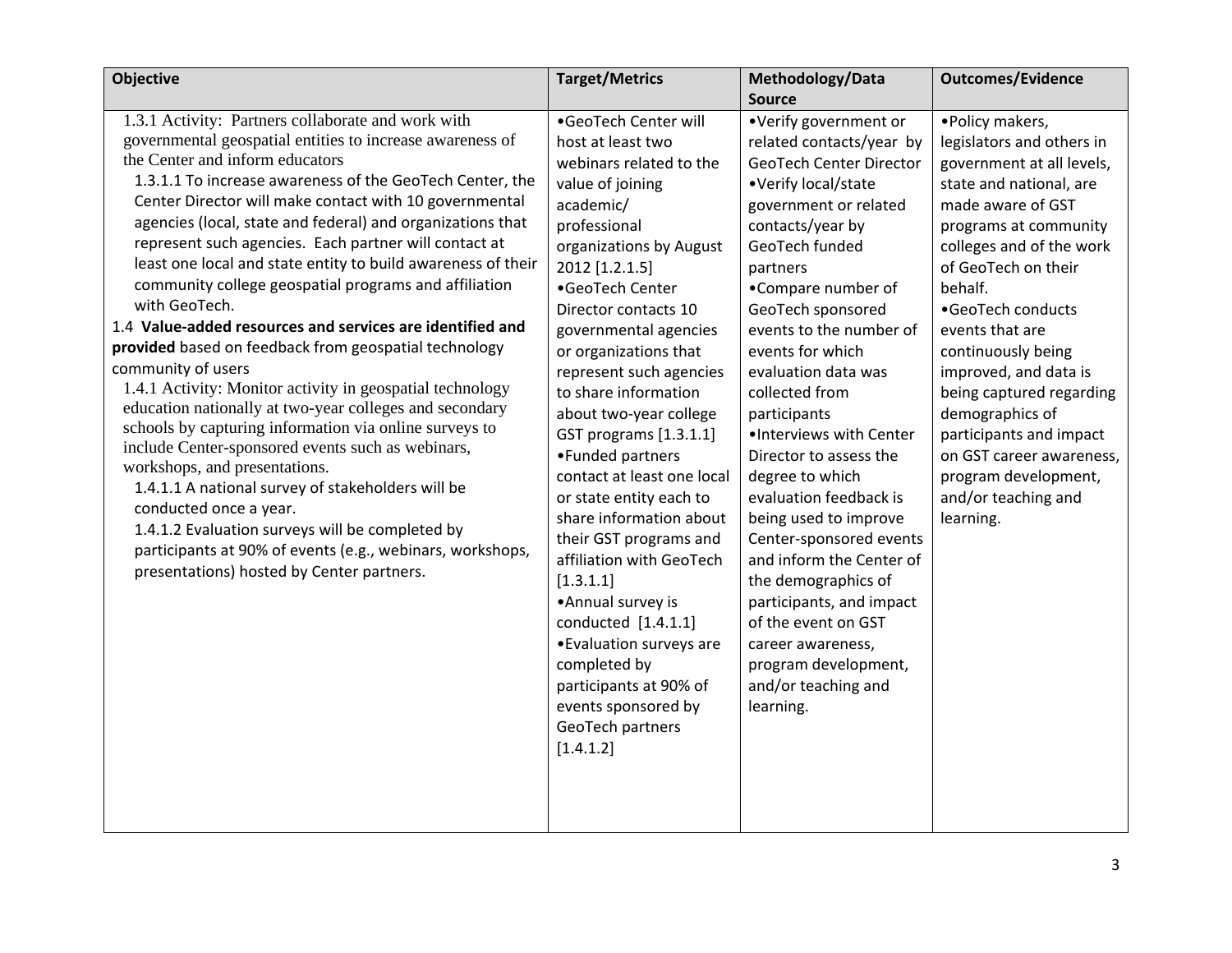### **Goal 2. Skills and Competencies**

**Goal 2:** *The GeoTech Center assisted the Department of Labor in completing the Geospatial Technology Competency Model (GTCM) and will promote the use of the GTCM by developing and disseminating related workforce skills and competency resources to guide program development for community college geospatial technology education programs.* 

| <b>Objective</b>                                                                                                                                                                                                                                                                                                                                                                                                                                                                                                                                                                                                                                                                                                                                                                                                                                                                                                                                                                                                                                                   | <b>Target/Metrics</b>                                                                                                                                                                                                                                                                                                                                                                                                                                                                                                                                                | Methodology/Data                                                                                                                                                                                               | <b>Outcomes/Evidence</b>                                                                                                                                                          |
|--------------------------------------------------------------------------------------------------------------------------------------------------------------------------------------------------------------------------------------------------------------------------------------------------------------------------------------------------------------------------------------------------------------------------------------------------------------------------------------------------------------------------------------------------------------------------------------------------------------------------------------------------------------------------------------------------------------------------------------------------------------------------------------------------------------------------------------------------------------------------------------------------------------------------------------------------------------------------------------------------------------------------------------------------------------------|----------------------------------------------------------------------------------------------------------------------------------------------------------------------------------------------------------------------------------------------------------------------------------------------------------------------------------------------------------------------------------------------------------------------------------------------------------------------------------------------------------------------------------------------------------------------|----------------------------------------------------------------------------------------------------------------------------------------------------------------------------------------------------------------|-----------------------------------------------------------------------------------------------------------------------------------------------------------------------------------|
|                                                                                                                                                                                                                                                                                                                                                                                                                                                                                                                                                                                                                                                                                                                                                                                                                                                                                                                                                                                                                                                                    |                                                                                                                                                                                                                                                                                                                                                                                                                                                                                                                                                                      | <b>Source</b>                                                                                                                                                                                                  |                                                                                                                                                                                   |
| 2.1 GTCM is developed in collaboration with the<br>Department of Labor<br>2.1.1 Activity: Work with the DOL, expert geospatial<br>professionals and organizations to complete the GTCM<br>2.1.1.1 GTCM is accepted and published by DOL by<br>Summer 2010.<br>2.1.1.2 Relevant geospatial occupations are defined.<br>2.1.2 Activity: Conduct DACUM job analyses to define and<br>update relevant geospatial occupations<br>2.1.2.1 Three DACUMs are completed by Summer 2010<br>2.1.2.1 Three additional DACUMs are completed by<br>Summer 2012 (if supplemental funding is awarded).<br>2.1.3 Activity: Compile Meta-DACUM job analyses from<br>multiple DACUM outcomes to define and update national<br>competencies for relevant geospatial occupations as<br>defined by the DOL Occupation Codes<br>2.1.3.1 Meta-DACUM is complied and shared with<br>educators by Summer 2010.<br>2.1.4 Activity: Monitor changes in demand for relevant<br>geospatial occupations<br>2.1.4.1 Methods are developed to monitor and update<br>recommendations by summer 2011. | .GCTM accepted and<br>published by DOL by<br>Summer 2010. [2.1.1.1]<br>•Relevant geospatial<br>occupations are defined<br>[2.1.1.2]<br>•3 DACUM analyses are<br>completed by summer<br>2010 [2.1.2.1]<br>•3 additional DACUMS<br>are completed by<br>summer 2012 (if<br>supplemental funding is<br>awarded)<br>•Meta-DACUM analysis<br>completed for GIS by<br>summer 2010 [2.1.3.1]<br>.GeoTech works with<br>DOL develops and<br>provides updated<br>recommendations for<br>monitoring changes in<br><b>GST</b> occupational<br>demand by summer<br>2011 [2.1.4.1] | ●Published GCTM<br>•GST occupation<br>definitions<br>•DACUM and Meta-<br>DACUM analyses<br>. Interview with Center<br>Director to verify the<br>degree to which there is<br>on-going collaboration<br>with DOL | .The GCTM and<br>occupational definitions<br>reflect the role of two-<br>year GST programs in<br>overall GST workforce<br>development<br>•GeoTech has become an<br>advisor to DOL |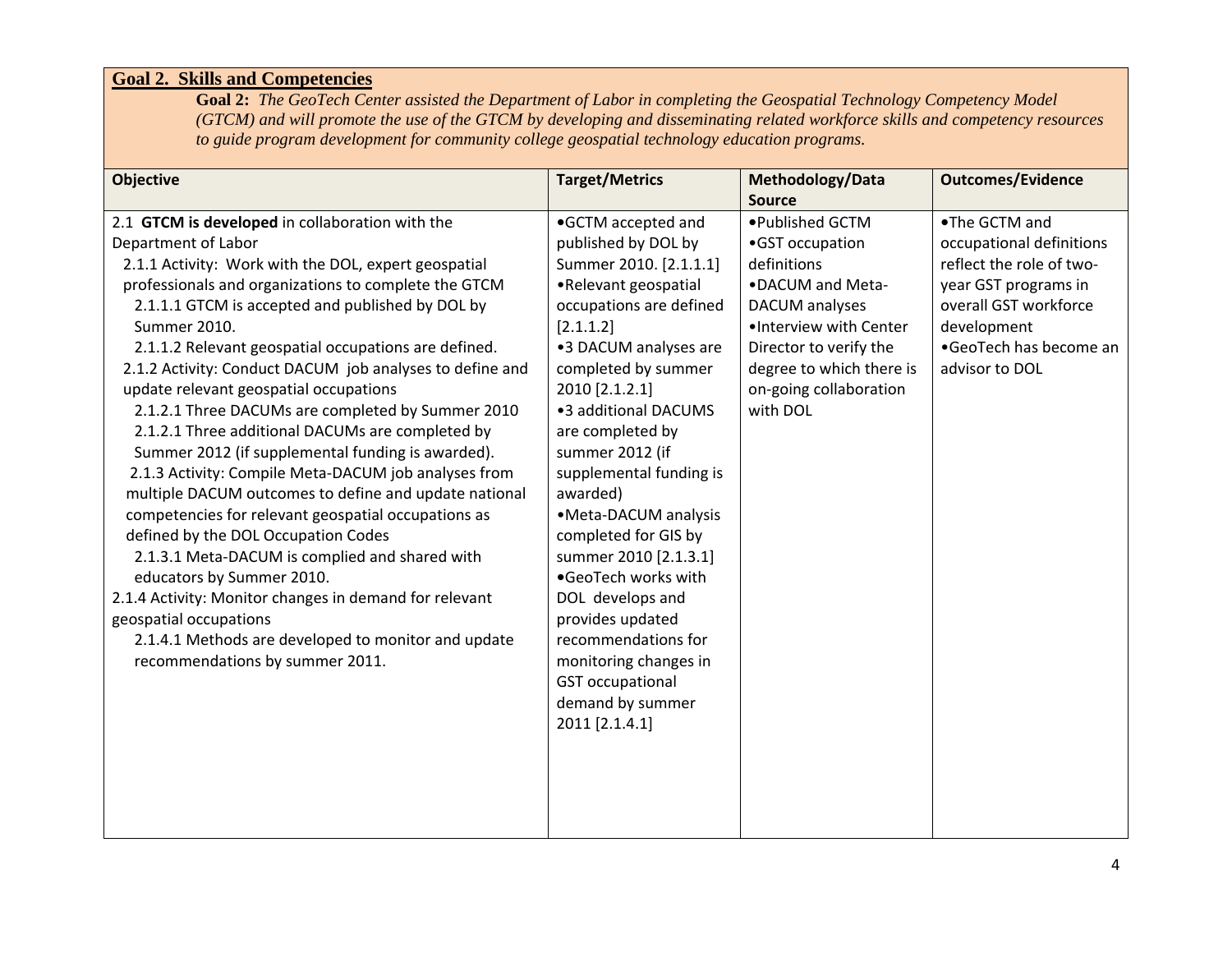| <b>Objective</b>                                            | <b>Target/Metrics</b>     | Methodology/Data         | <b>Outcomes/Evidence</b> |
|-------------------------------------------------------------|---------------------------|--------------------------|--------------------------|
|                                                             |                           | <b>Source</b>            |                          |
| 2.2 A matrix is created to establish and promote career     | .The guide and matrix is  | .The Guide and matrix    | •GST programs are being  |
| guidelines and guide curriculum development/alignment       | available by August 2011  | .Wed statistics on       | aligned with the GCTM    |
| 2.2.1 Activity: Create a GTCM matrix from GTCM and Meta-    | [2.2.1.1]                 | downloads of GTCM and    | with the help of the     |
| <b>DACUM</b> outcomes                                       | .50 programs have used    | alignment tools          | guide, matrix, and       |
| 2.2.1.1 The GeoTech Center will develop a Guide and         | the GTCM by August,       | •Partner                 | mentoring provided by    |
| matrix based on the GTCM and Meta-DACUM that can be         | 2012 [2.2.1.2]            | recommendations on       | GeoTech                  |
| used to create, review or update geospatial curriculum      | •Recommendations          | usability of guide and   | •GeoTech serves as a     |
| and programs by August 2011.                                | related to the usability  | matrix                   | liaison between DOL and  |
| 2.2.1.2 The GeoTech Center will document that 50            | of the guide contributed  | • Pathways documents     | the two-year college     |
| institutions nationwide have used the Geospatial            | by all funded partners by | •Conference agenda       | community for GST        |
| Technology Competency Model (GTCM) and Meta-                | 2012 [2.2.1.3]            | . Names and locations of | workforce development    |
| DACUM in creating, assessing or updating community          | •Published career         | those who have been      |                          |
| college geospatial technology education by August, 2012.    | guidance document(s)      | mentored with date(s)    |                          |
| 2.2.1.3 All funded partners of GeoTech with geospatial      | by August 2011 [2.2.2.1]  | when assistance was      |                          |
| programs will use the guide and matrix to evaluate their    | •GTCM and Model           | provided                 |                          |
| program and make recommendations on the usability of        | curriculum guidelines     |                          |                          |
| the guide by December, 2011.                                | are disseminated at 4     |                          |                          |
| 2.2.2 Activity: Develop relevant career guidance documents  | conferences by summer     |                          |                          |
| 2.2.2.1 Document on career guidance published by            | 2011 and 6 additional     |                          |                          |
| Summer 2011                                                 | conferences by 2012       |                          |                          |
| 2.2.3 Activity: Broadly disseminate GTCM and related        | .25 colleges and 50       |                          |                          |
| resources including Model curriculum guidelines             | secondary schools are     |                          |                          |
| 2.2.3.1 Partners will attend and present on the GTCM and    | mentored in the use of    |                          |                          |
| Model at 4 conferences by summer of 2011 and 6              | the GTCM and Model by     |                          |                          |
| additional conferences by 2012.                             | summer 2012 [2.2.4.1]     |                          |                          |
| 2.2.4 Activity: Assist educators in using of the Matrix and |                           |                          |                          |
| Model program guidelines                                    |                           |                          |                          |
| 2.2.4.1 Center partners mentor 25 colleges and 50           |                           |                          |                          |
| secondary schools in the use of the GTCM and Model by       |                           |                          |                          |
| Summer 2012.                                                |                           |                          |                          |
|                                                             |                           |                          |                          |
|                                                             |                           |                          |                          |
|                                                             |                           |                          |                          |
|                                                             |                           |                          |                          |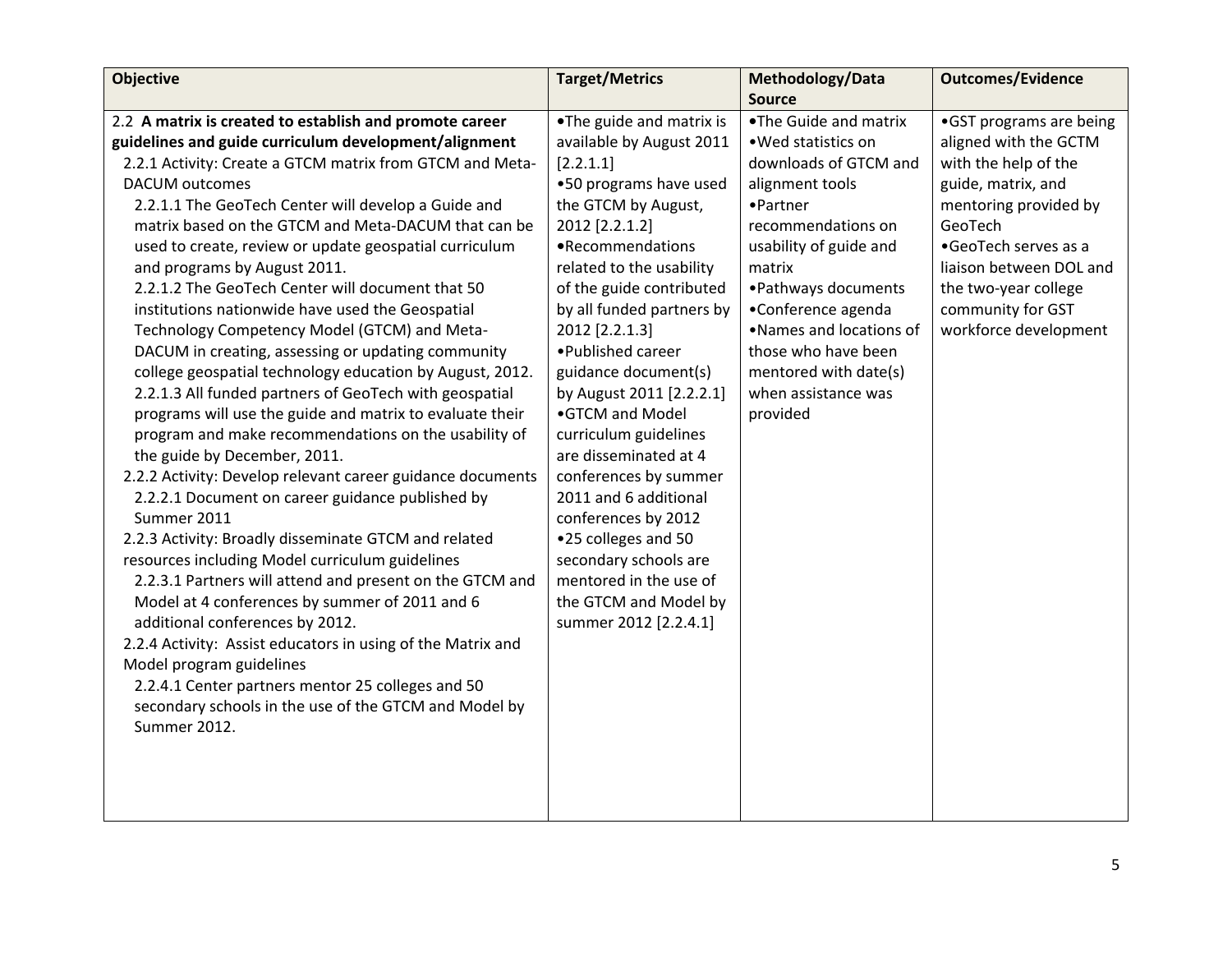| <b>Objective</b>                                                                                                                                                                                                                                                                                                                                                                                        | <b>Target/Metrics</b>                                                                                                                                                                                                                                            | Methodology/Data                                                                                                                                                                                                                                                        | <b>Outcomes/Evidence</b>                                                                                                                                            |
|---------------------------------------------------------------------------------------------------------------------------------------------------------------------------------------------------------------------------------------------------------------------------------------------------------------------------------------------------------------------------------------------------------|------------------------------------------------------------------------------------------------------------------------------------------------------------------------------------------------------------------------------------------------------------------|-------------------------------------------------------------------------------------------------------------------------------------------------------------------------------------------------------------------------------------------------------------------------|---------------------------------------------------------------------------------------------------------------------------------------------------------------------|
|                                                                                                                                                                                                                                                                                                                                                                                                         |                                                                                                                                                                                                                                                                  | <b>Source</b>                                                                                                                                                                                                                                                           |                                                                                                                                                                     |
| 2.2.5 Activity: Conduct webinars, trainings and<br>presentations on the use of the GTCM and related<br>resources<br>2.2.5.1 The GeoTech Center will host at least 4 Webinars<br>based on the GTCM and use of the Guide and matrix by<br>2012.<br>2.2.5.2 A paper will be written on the GTCM and DACUM<br>process by Summer 2011 and submitted to a peer-<br>reviewed journal for possible publication. | •4 Webinars based on<br>the GTCM and use of the<br>Guide and matrix are<br>provided by 2012<br>[2.2.5.1]<br>• Paper on GTCM and<br>DACUM process written<br>and submitted to a peer-<br>reviewed journal for<br>possible publication by<br>summer 2011 [2.2.5.2] | •GTCM-related webinar<br>schedule and<br>evaluations<br>• Paper on GTCM and<br>DACUM and name of<br>peer-reviewed journal to<br>which the paper was<br>submitted for<br>publication<br>• Publication date and<br>final published article if<br>accepted for publication | ·Broad, national<br>/international<br>dissemination of<br>GeoTech-produced tools<br>for guiding curriculum<br>development and<br>alignment w0ith the<br><b>GTCM</b> |
|                                                                                                                                                                                                                                                                                                                                                                                                         |                                                                                                                                                                                                                                                                  |                                                                                                                                                                                                                                                                         |                                                                                                                                                                     |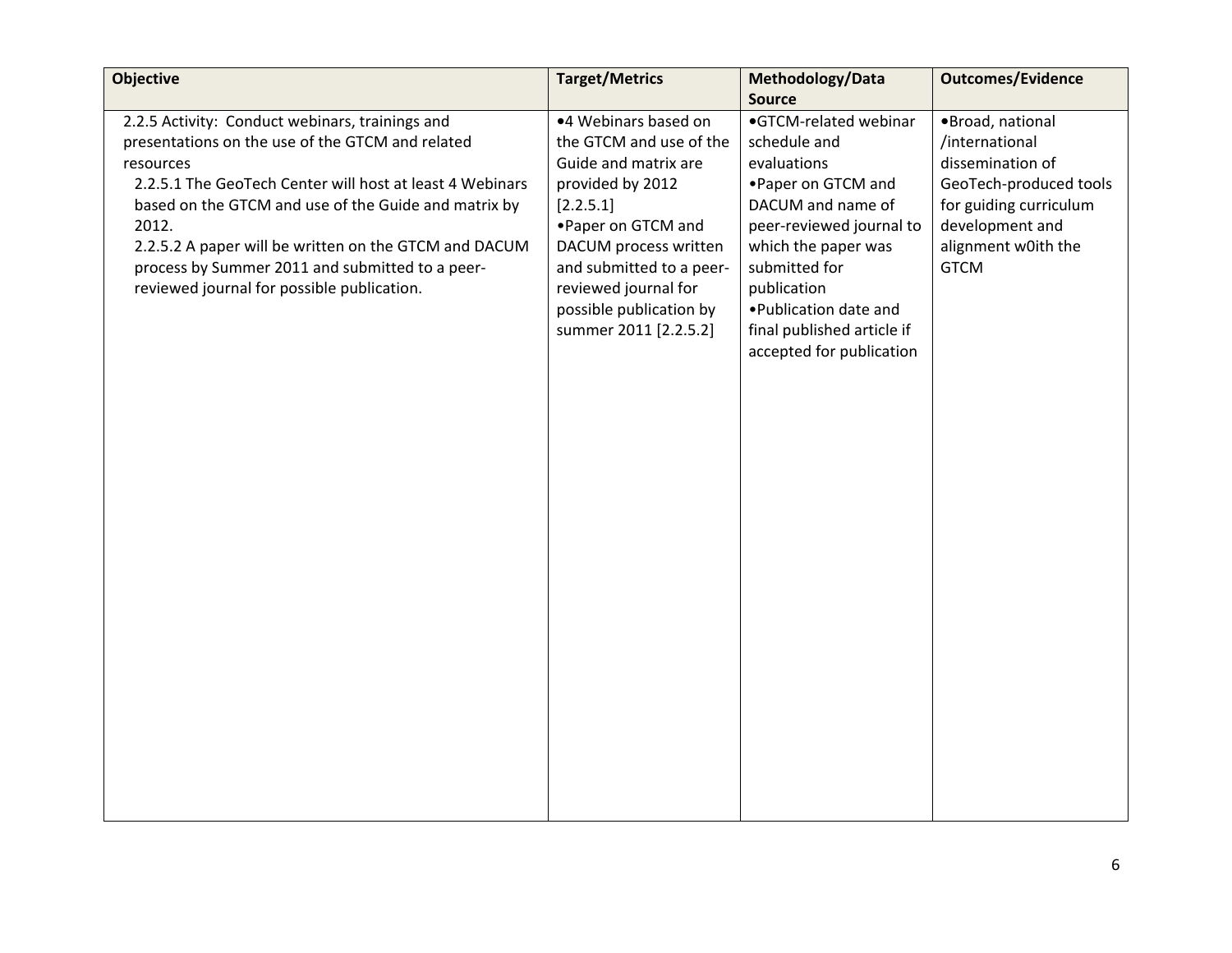### **Goal 3. Resources**

**Goal 3:** *The GeoTech Center will expand access to exemplary geospatial educational resources through an interactive website, resource repository clearinghouse, and regionally distributed technology infrastructure to share software through innovative technology.*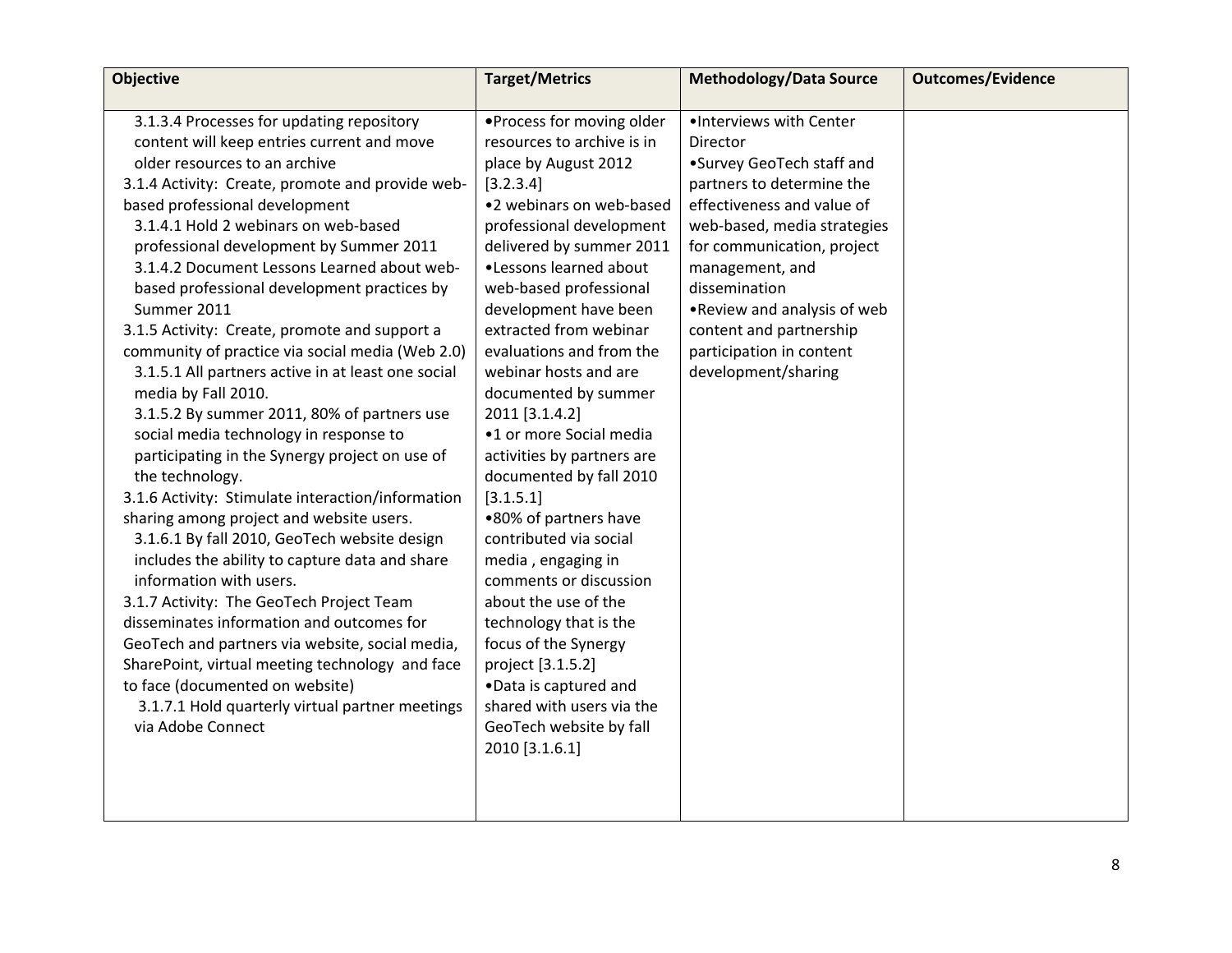| <b>Objective</b>                                  | <b>Target/Metrics</b>       | <b>Methodology/Data Source</b> | <b>Outcomes/Evidence</b> |
|---------------------------------------------------|-----------------------------|--------------------------------|--------------------------|
|                                                   |                             |                                |                          |
| 3.1.7. 2 Post recordings and documents on         | •Virtual GeoTech partner    | •Review GeoTech                |                          |
| SharePoint of meetings                            | and staff meetings are      | publications, webinars,        |                          |
| 3.1.7.3 Hold weekly staff meetings - virtual      | held /recorded [3.1.7.1]    | and/or web links related to    |                          |
| 3.1.7.4 Hold twice yearly staff meetings - face   | [3.1.7.2]                   | articulation agreements and    |                          |
| to face.                                          | ·Materials from GeoTech     | models                         |                          |
| 3.1.8 Activity: Aggregate and share information   | partners are placed on      |                                |                          |
| from across the geospatial technology discipline  | website [3.1.8.1]           |                                |                          |
| 3.1.8.1 Upload all relevant materials from        | •12 or more news items      |                                |                          |
| partner activities to resource repository - with  | (Yr. 3) and 24 (1/week, Yr. |                                |                          |
| each partner contributing at least one resource   | 4) from the broader GST     |                                |                          |
| per year.                                         | education and industry      |                                |                          |
| 3.1.8.2 Capture and share news from the           | community are captured      |                                |                          |
| broader geospatial technology education           | and shared [3.1.8.2]        |                                |                          |
| community and industry: minimum of 12 news        | *3 successful strategies    |                                |                          |
| items in Year 3 and 24 news items in Year 4       | papers/year [3.2.1.1]       |                                |                          |
| with anticipated outcome of one item per          | *Published articulation     |                                |                          |
| week.                                             | agreement samples or        |                                |                          |
| 3.2 New tools, techniques, research outcomes      | other documents by all      |                                |                          |
| and publications are developed and broadly        | partners by summer 2012     |                                |                          |
| shared.                                           | [3.2.2.1]                   |                                |                          |
| 3.2.1 Activity: Develop and publish relevant      | *1 Course and 1 certificate |                                |                          |
| information (e.g. history of GIS Ed)              | model based on the GTCM     |                                |                          |
| 3.2.1.1 GeoTech and partners will publish 3       | and Meta-DACUMS             |                                |                          |
| Successful Strategies papers per year including   | developed by summer         |                                |                          |
| those documenting development of geospatial       | 2012 [3.2.3.1]              |                                |                          |
| programs and other topics of interest to          |                             |                                |                          |
| educators                                         |                             |                                |                          |
| 3.2.2 Activity: Identify and publish articulation |                             |                                |                          |
| agreements                                        |                             |                                |                          |
| 3.2.2.1 Each partner, where applicable, will      |                             |                                |                          |
| publish one document on the topic of              |                             |                                |                          |
| articulation by summer 2012.                      |                             |                                |                          |
|                                                   |                             |                                |                          |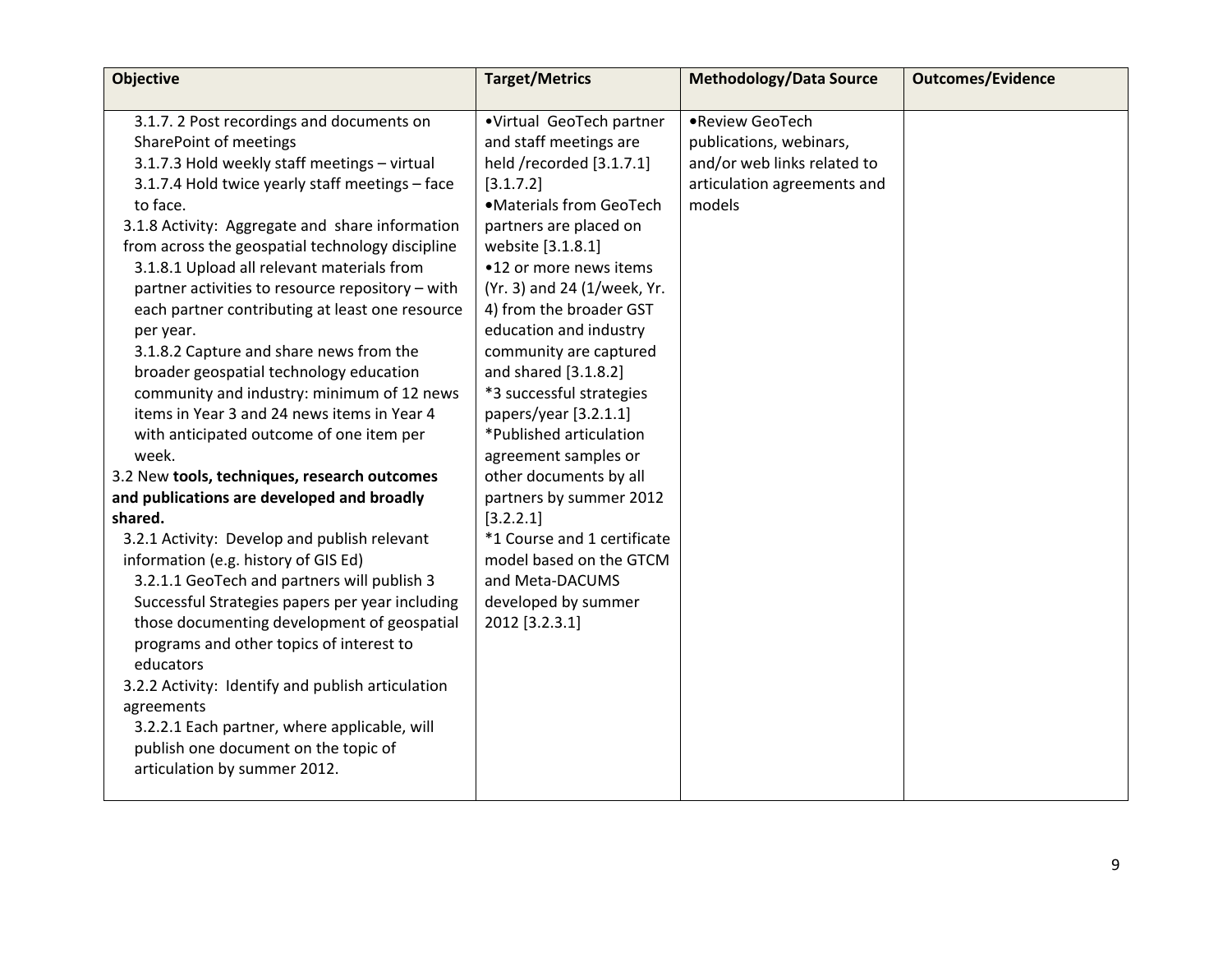| <b>Objective</b>                                  | <b>Target/Metrics</b>     | <b>Methodology/Data Source</b> | <b>Outcomes/Evidence</b> |
|---------------------------------------------------|---------------------------|--------------------------------|--------------------------|
|                                                   |                           |                                |                          |
| 3.2.3 Activity: Collect and publish program       | • Partners publish        | •Review GeoTech                |                          |
| development Models based on the GTCM and          | program examples where    | publications related to the    |                          |
| Meta-DACUMs                                       | applicable [3.2.3.2]      | <b>GCTM</b> and program        |                          |
| 3.2.3.1 Create two Models (course and             | .The GeoTech webinar      | alignment                      |                          |
| certificate program) by summer 2012.              | series includes           |                                |                          |
| 3.2.3.2 Partners, where applicable, publish their | programming each year     |                                |                          |
| programs as examples in the use of the GTCM       | that includes information |                                |                          |
| and Model.                                        | related to articulation   |                                |                          |
| 3.2.3.3 Share the models and examples via         | agreements                |                                |                          |
| webinars and/or web links at least annually       | • 2 GeoTech annual        |                                |                          |
| beginning March 2011                              | newsletters are published |                                |                          |
| 3.2.4 Activity: Collect and publish articles in   | in digital and hard copy  |                                |                          |
| GeoTech newsletters and social media to share     | formats beginning January |                                |                          |
| with geospatial education community and           | 2011 [3.2.4.1]            |                                |                          |
| others.                                           |                           |                                |                          |
| 3.2.4.1 Publish two Newsletters per year in       |                           |                                |                          |
| hardcopy and digital formats.                     |                           |                                |                          |
| 3.3 A regionally distributed network of hardware, |                           |                                |                          |
| software, and IT support is established to        |                           |                                |                          |
| increase accessibility to geospatial technology   |                           |                                |                          |
| education for community and technical colleges    |                           |                                |                          |
| and secondary schools nationally.                 | ·Diffusion of the remote  | •Review GeoTech                |                          |
| 3.3.1 Activity: Identify implementation sites and | access innovation to      | publications on remote         |                          |
| key individuals for support of IT and conduct     | *3 pilot sties by summer  | access technology              |                          |
| pilot studies                                     | 2011 [3.3.1.1]            | • Analyze surveys or other     |                          |
| 3.3.1.1 The GeoTech Synergy project which is      | *10 sites by summer 2012  | evaluation feedback from       |                          |
| focused on remote access will be pilot tested     | [3.3.1.2]                 | remote access pilot sites      |                          |
| on three campuses and recommendations for         |                           |                                |                          |
| updating Logic Model and project outcomes         |                           |                                |                          |
| will be used to create a Successful Practices     |                           |                                |                          |
| document for dissemination by Summer 2011.        |                           |                                |                          |
| 3.3.1.2 Ten colleges will be testing the remote   |                           |                                |                          |
| access technology by Summer 2012.                 |                           |                                |                          |
|                                                   |                           |                                |                          |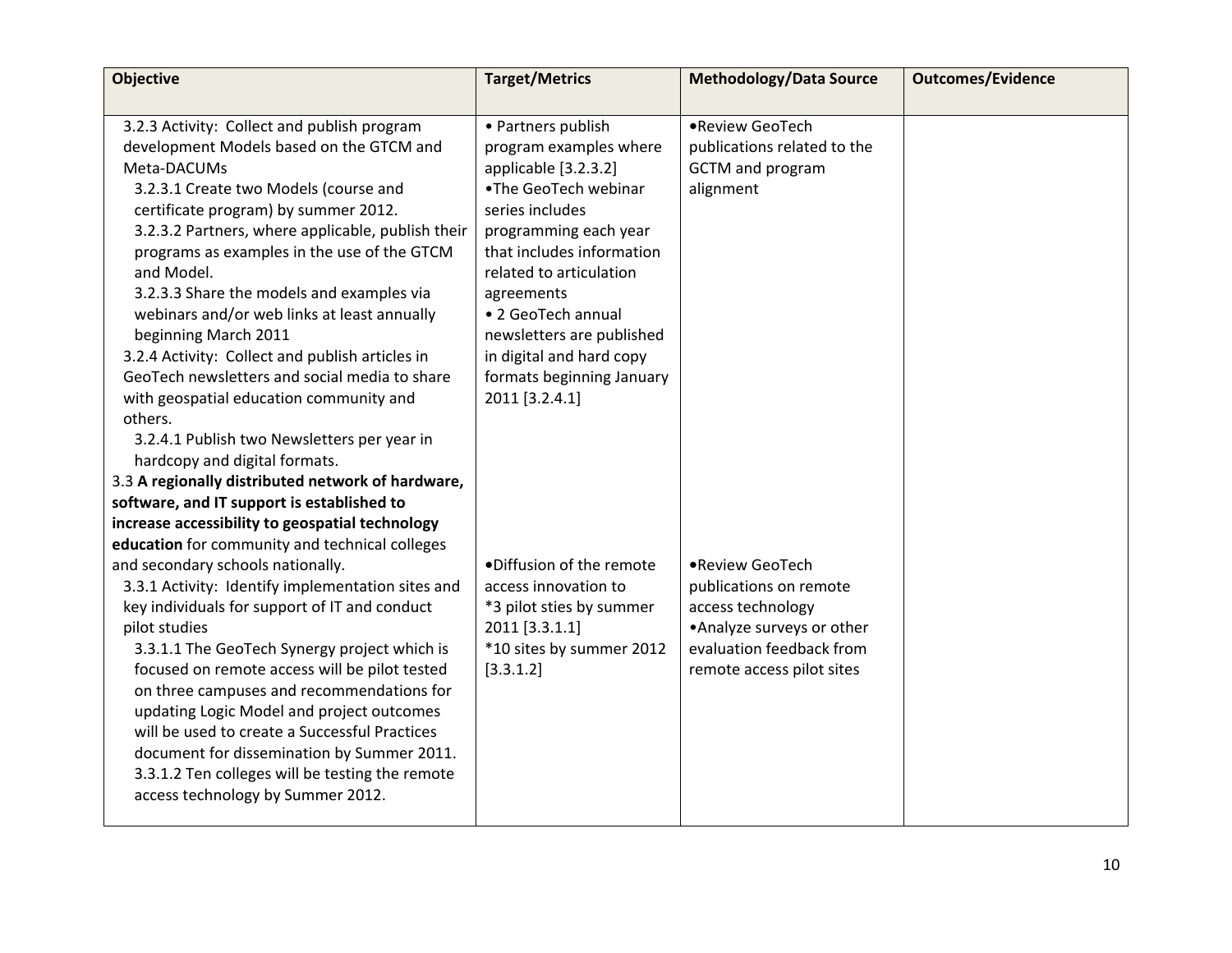| <b>Objective</b>                                                                                                                                                                                                                                                                                                                                                                                                                                                                                                                                                                                                                                                                                                       | <b>Target/Metrics</b>                                                                                                                                                                                                                                                                                                                                                                                                                                                    | <b>Methodology/Data Source</b>                                                                                                                                                                                                                                                                                                                                                                                                    | <b>Outcomes/Evidence</b> |
|------------------------------------------------------------------------------------------------------------------------------------------------------------------------------------------------------------------------------------------------------------------------------------------------------------------------------------------------------------------------------------------------------------------------------------------------------------------------------------------------------------------------------------------------------------------------------------------------------------------------------------------------------------------------------------------------------------------------|--------------------------------------------------------------------------------------------------------------------------------------------------------------------------------------------------------------------------------------------------------------------------------------------------------------------------------------------------------------------------------------------------------------------------------------------------------------------------|-----------------------------------------------------------------------------------------------------------------------------------------------------------------------------------------------------------------------------------------------------------------------------------------------------------------------------------------------------------------------------------------------------------------------------------|--------------------------|
| 3.3.1.3 The GeoTech Synergy Team will attend<br>4 meetings to refine the research process for<br>developing logic models for scaling innovations<br>by Summer 2011.<br>3.3.1.4 The GeoTech Synergy Team will<br>evaluate and disseminate outcomes including<br>cost/benefit analysis and specifically feature<br>secondary school implementations by summer<br>2012.<br>3.3.1.5 The GeoTech Synergy Team will develop<br>and publish a white paper on successful<br>practices for remote desktop application access<br>(RDA) including technical specifications, etc. by<br>fall 2011.<br>3.3.2 Activity: Provide training for new<br>implementers of RDA<br>3.3.2.1 Hold training on RDA at 2 sites by fall,<br>2011. | .Logic model for diffusion<br>of the remote access<br>innovation is updated and<br>the process is refined,<br>published/disseminated<br>by summer 2011 [3.3.1.3]<br>• A cost/benefit analysis<br>for school implementation<br>of remote access is<br>completed by summer<br>2012 [3.3.1.4]<br>. Paper is published on the<br>remote access application<br>by fall 2011 [3.3.1.5]<br>•Training events on<br>remote sensing hosted at<br>2 sites by fall 2011<br>[3.3.2.1] | • Examine project activity<br>related to scaling the<br>innovation of remote access<br>• Interview project personnel<br>regarding the usefulness of<br>the logic model for guiding<br>GeoTech in taking this<br>innovation to scale<br>. Review of publications<br>related to scale up of the<br>remote access innovation<br>•Surveys of RDA training<br>participants at time of<br>training and after time for<br>implementation |                          |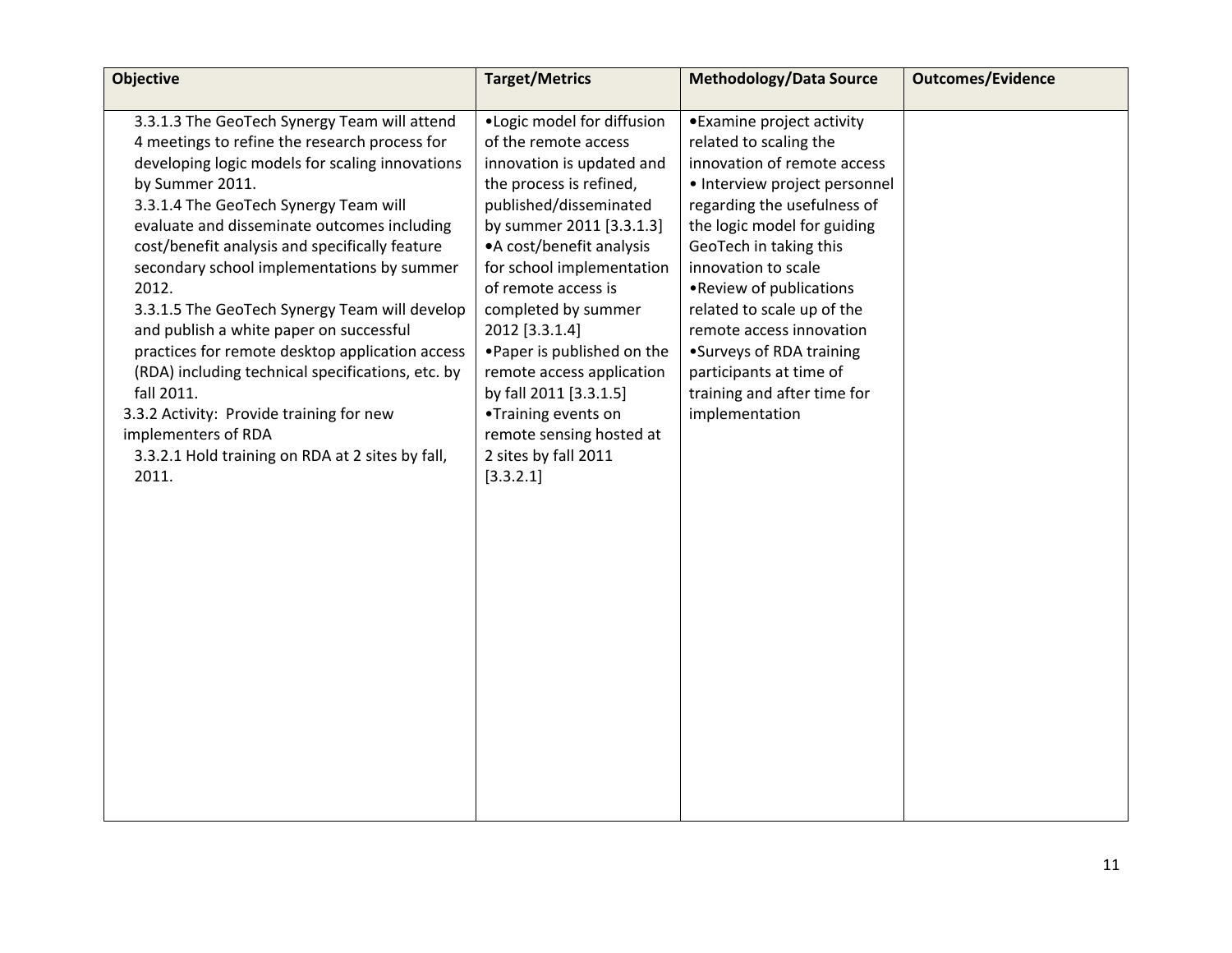### **Goal 4. Faculty Development and Outreach**

**Goal 4:** The GeoTech Center will provide community college and secondary school educators with geospatial technology *professional development, help these educators benefit from geospatial technology education faculty development provided* by others, and guide them in evaluating and accessing geospatial technology professional and academic organizations, user *groups, and geospatial technology certification options.*

| <b>Objective</b>                                                                                                                                                                                                                                                                                                                                                                                                                                                                                                                                                                                                                                                                                                                                                                                                                                                                                                                                                                | <b>Target/Metrics</b>                                                                                                                                                                                                                                                                                                          | <b>Methodology/Data Source</b>                                                                                                                                                                                                                                                                                                                      | <b>Outcomes/Evidence</b>                                                                                                                                                                                                                                                                                                                                                                                                                                                                                                                                                                                                                                                                                 |
|---------------------------------------------------------------------------------------------------------------------------------------------------------------------------------------------------------------------------------------------------------------------------------------------------------------------------------------------------------------------------------------------------------------------------------------------------------------------------------------------------------------------------------------------------------------------------------------------------------------------------------------------------------------------------------------------------------------------------------------------------------------------------------------------------------------------------------------------------------------------------------------------------------------------------------------------------------------------------------|--------------------------------------------------------------------------------------------------------------------------------------------------------------------------------------------------------------------------------------------------------------------------------------------------------------------------------|-----------------------------------------------------------------------------------------------------------------------------------------------------------------------------------------------------------------------------------------------------------------------------------------------------------------------------------------------------|----------------------------------------------------------------------------------------------------------------------------------------------------------------------------------------------------------------------------------------------------------------------------------------------------------------------------------------------------------------------------------------------------------------------------------------------------------------------------------------------------------------------------------------------------------------------------------------------------------------------------------------------------------------------------------------------------------|
| 4.1 Multi-day faculty development events that<br>increase/update/upgrade geospatial technology<br>knowledge and skills are provided to enable<br>teachers to effectively deliver geospatial<br>technology courses or incorporate geospatial<br>technology into existing courses/programs.<br>4.1.2 Activity: Conduct professional<br>development workshops on geospatial<br>technology education<br>4.1.2.1 The GeoTech Center and its funded<br>partners will provide professional development<br>to 500 community college and secondary<br>school educators focused on geospatial<br>technology by August 2012.<br>4.1.2.2 Workshop participants complete<br>evaluations (90% return rate)<br>4.1.2.3 All partners complete evaluation<br>documents for activities they provide (98%<br>reporting rate).<br>4.1.3 Activity: Identify opportunities and<br>stimulate educator participation in geospatial<br>technology professional development events<br>provided by others. | •500 educators are<br>provided with multi-day<br><b>GST</b> professional<br>development by August<br>2012 [4.1.2.1]<br>•90% of participants<br>evaluate the experience<br>[4.1.2.2]<br>.98% of those providing<br>professional development<br>on behalf of GeoTech<br>submit evaluation surveys<br>from their events [4.1.2.3] | •Analyze report forms<br>collected by the GeoTech<br>Center to determine number<br>of professional development<br>events produced by the<br>Center/yr. to establish<br>progress made toward<br>meeting the Center's goals.<br>Data should include format<br>of training, number of<br>participants, target audience,<br>topics, date, and location. | •There is an increase in the<br>number of educators who are<br>aware of opportunities and<br>participate in professional<br>development<br>•There is an increase in<br>professional involvement of<br><b>GST</b> educators<br>• An increase in GST educator<br>capabilities is evidenced by<br>growth in courses, certificate<br>and degree programs<br>nationally [community and<br>technical college geospatial<br>program map and database]<br>•GeoTech partners are<br>nationally visible and exhibit<br>leadership in GST education<br>•There is increased<br>awareness and participation<br>by students and educators in<br>GST activities such at GIS Day<br>and GST skills-based<br>competitions |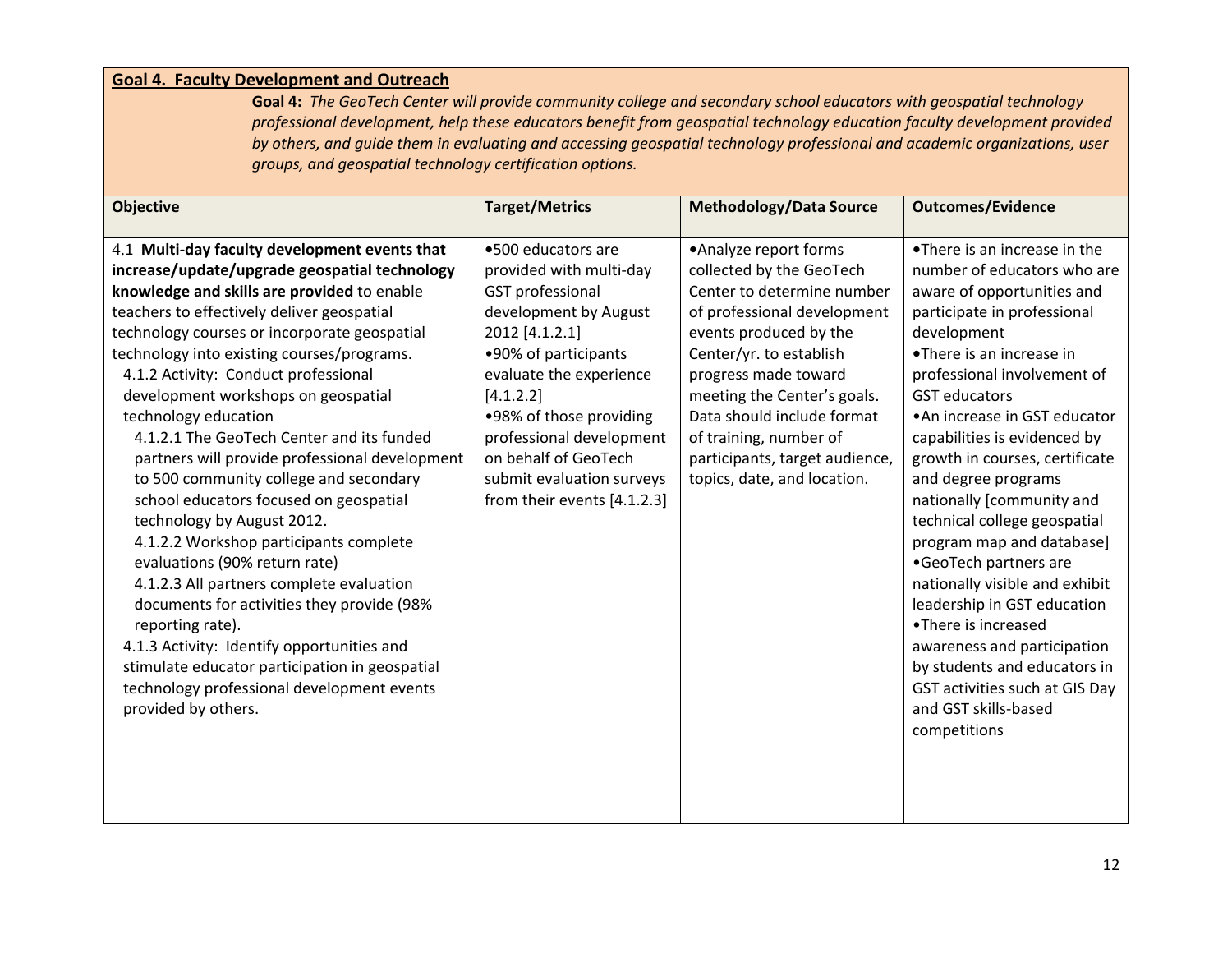| <b>Objective</b>                                                                                                                                                                                                                                                                                                                                                                                                                                                                                                                                                                                                                                                                                                                                                                                                                                                                                                                                                                                                                                                                                                                                                                                                                                                                                                                                                                                                 | <b>Target/Metrics</b>                                                                                                                                                                                                                                                                                                                                                                                                                                                                                                                                                                        | <b>Methodology/Data Source</b>                                                                                                                                                                                                                                                                                                                                                                                                                                                                                                                                                         | <b>Outcomes/Evidence</b> |
|------------------------------------------------------------------------------------------------------------------------------------------------------------------------------------------------------------------------------------------------------------------------------------------------------------------------------------------------------------------------------------------------------------------------------------------------------------------------------------------------------------------------------------------------------------------------------------------------------------------------------------------------------------------------------------------------------------------------------------------------------------------------------------------------------------------------------------------------------------------------------------------------------------------------------------------------------------------------------------------------------------------------------------------------------------------------------------------------------------------------------------------------------------------------------------------------------------------------------------------------------------------------------------------------------------------------------------------------------------------------------------------------------------------|----------------------------------------------------------------------------------------------------------------------------------------------------------------------------------------------------------------------------------------------------------------------------------------------------------------------------------------------------------------------------------------------------------------------------------------------------------------------------------------------------------------------------------------------------------------------------------------------|----------------------------------------------------------------------------------------------------------------------------------------------------------------------------------------------------------------------------------------------------------------------------------------------------------------------------------------------------------------------------------------------------------------------------------------------------------------------------------------------------------------------------------------------------------------------------------------|--------------------------|
| 4.1.3.1 The GeoTech Center will partner with<br>educators and industry to provide specialized<br>geospatial professional development<br>workshops (minimum of 3 by 2012) focused on<br>increasing the number and elevating the quality<br>of teachers and faculty able to offer quality<br>geospatial education programs at all levels.<br>4.1.3.2 The GeoTech Center will specifically<br>support the California-based T3G workshop to<br>increase the number of educators with<br>exemplary skills in education of other<br>educators in geospatial technology for a total of<br>approximately 80 new educator/mentors.<br>4.1.3.3 The GeoTech Center will work with<br>geospatial organizations to increase the<br>number of educators participating in<br>conferences and becoming members of<br>professional and academic organizations<br>(baseline of 11% in 2007). The Center will, as<br>part of its annual educator survey, double<br>those reporting professional engagement by<br>2012.<br>4.2 Geospatial technology awareness activities<br>stimulate career awareness, program/course<br>development and/or inclusion of geospatial<br>technology into existing curricula.<br>4.2.1 Activity: Participate in, present and exhibit<br>at professional and academic meetings and<br>conferences.<br>4.2.1.1 GeoTech partners will be active<br>participants at more than 10 conferences per<br>year. | •Geotech co-sponsors at<br>least 3 GST professional<br>development events with<br>educators or industry by<br>2012 [4.1.3.1]<br>.Co-sponsorship of the<br>California T3G workshop<br>provides professional<br>development for<br>approximately 80 new<br>educators/mentors<br>[4.1.3.2]<br>.The number of GST<br>educators participating in<br>conferences and joining<br>professional and academic<br><b>GST organizations will</b><br>double by 2012 from a<br>2007 baseline of 11%<br>[4.1.3.3]<br>•GeoTech partners<br>actively participate in > 10<br>conferences per year<br>[4.2.1.1] | •Survey GeoTech partners to<br>determine the extent to<br>which they are presenting<br>and exhibiting and<br>participating in academic<br>and/or professional<br>organizations on behalf of<br>GeoTech<br>•Capture GeoTech annual<br>survey results regarding the<br>level of involvement of<br>educators in GST academic or<br>professional organizations.<br>•Capture GeoTech annual<br>survey results regarding<br>memberships and<br>conference participation<br>rates among GST educators<br>. Analysis of partner data<br>reports and associated<br>presentation, exhibits, etc. |                          |
|                                                                                                                                                                                                                                                                                                                                                                                                                                                                                                                                                                                                                                                                                                                                                                                                                                                                                                                                                                                                                                                                                                                                                                                                                                                                                                                                                                                                                  |                                                                                                                                                                                                                                                                                                                                                                                                                                                                                                                                                                                              |                                                                                                                                                                                                                                                                                                                                                                                                                                                                                                                                                                                        |                          |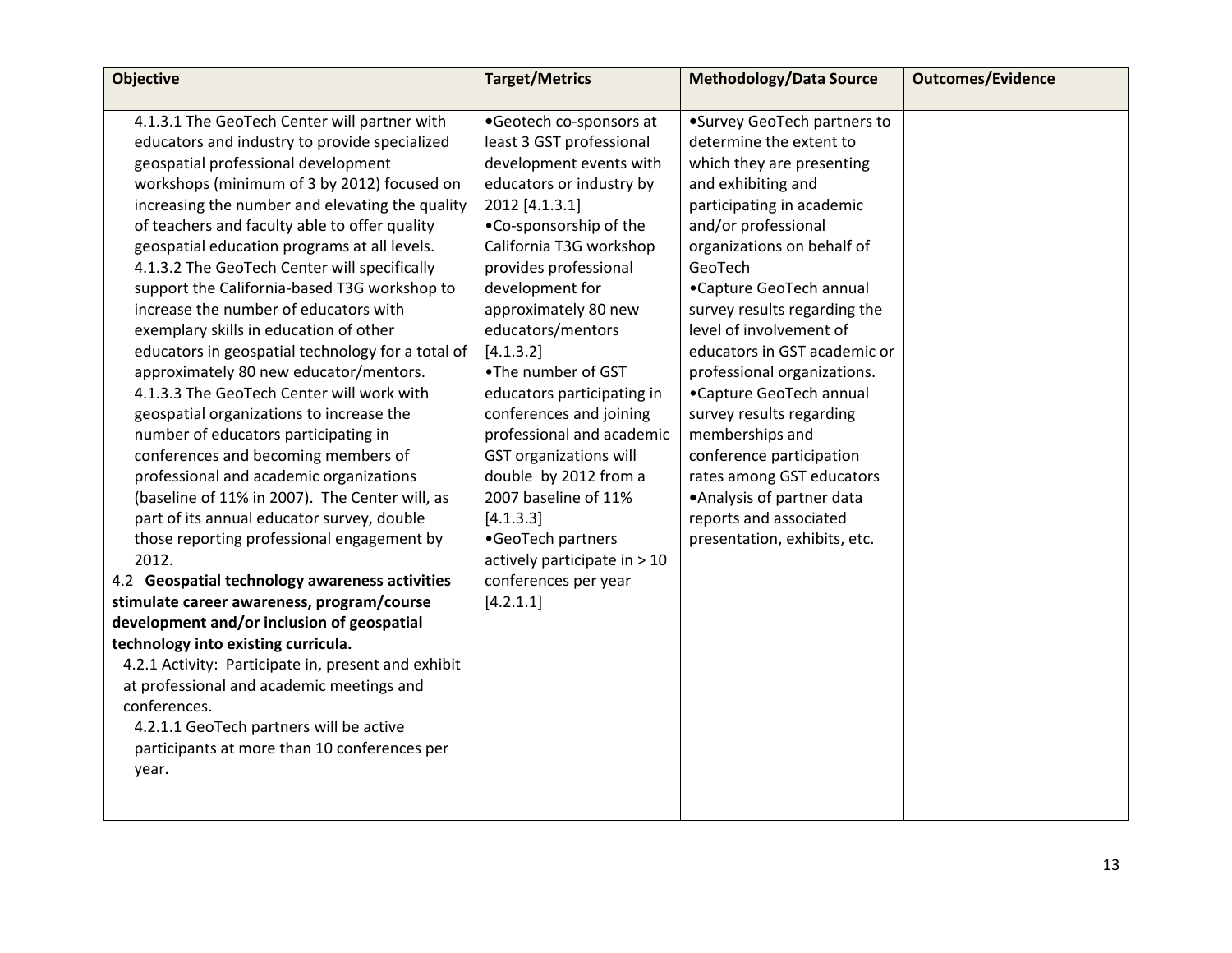| <b>Objective</b>                                                                                                                                                                                                                                                                                                                                                                                                                                                                                                                                                                                                                                                                                                                                                                                                                                                                                                                                                                                                                                              | <b>Target/Metrics</b>                                                                                                                                                                                                                                                                                                                                                                                                                                                                                                                                                                                | <b>Methodology/Data Source</b>                                                                                                                                                                                                                                                                                                                                                                                                                                                                                                                                                                                                                                      | <b>Outcomes/Evidence</b> |
|---------------------------------------------------------------------------------------------------------------------------------------------------------------------------------------------------------------------------------------------------------------------------------------------------------------------------------------------------------------------------------------------------------------------------------------------------------------------------------------------------------------------------------------------------------------------------------------------------------------------------------------------------------------------------------------------------------------------------------------------------------------------------------------------------------------------------------------------------------------------------------------------------------------------------------------------------------------------------------------------------------------------------------------------------------------|------------------------------------------------------------------------------------------------------------------------------------------------------------------------------------------------------------------------------------------------------------------------------------------------------------------------------------------------------------------------------------------------------------------------------------------------------------------------------------------------------------------------------------------------------------------------------------------------------|---------------------------------------------------------------------------------------------------------------------------------------------------------------------------------------------------------------------------------------------------------------------------------------------------------------------------------------------------------------------------------------------------------------------------------------------------------------------------------------------------------------------------------------------------------------------------------------------------------------------------------------------------------------------|--------------------------|
| 4.2.2 Activity: Promote GIS Day activities<br>4.2.2.1 At least 4 partners will sponsor or co-<br>sponsor GIS Day activities and involve 200<br>students per year starting fall 2010.<br>4.2.3 Activity: Stimulate more educators to<br>support GIS Day Activities<br>4.2.3.1 Produce a Webinar in fall 2011 on<br>successful strategies for hosting GIS Day<br>Activities<br>4.2.4 Activity: Identify and annotate a listing,<br>including contact information, of geospatial<br>technology professional and academic<br>organizations and user groups.<br>4.2.4.1 Compile the contact list and place on<br>GeoTech website by Fall 2011.<br>4.2.6 Activity: Compile and disseminate<br>geospatial technology Certification options.<br>4.2.6.1 The GeoTech Center will promote<br>awareness of different professional<br>certification options for faculty by presenting<br>two Webinars that address these options by<br>2012 and creating links to each option on the<br>GeoTech website by January 2011.<br>4.2.7 Activity: Collaborate with academic and | .GIS Day activities will be<br>sponsored or co-<br>sponsored by at least 4<br>partners and reach 200<br>students/year beginning<br>fall 2010 [4.2.2.1]<br>.Webinar provided in fall<br>2011 to share GIS Day<br>strategies [4.2.2.2]<br>•An annotated list,<br>including contact<br>information, is created of<br>GST professional and<br>academic organizations<br>and users groups [4.2.5.1]<br>•2 webinars are provided<br>by 2012 that focus on GST<br>certification options<br>[4.2.6.1]<br>•GST certification options<br>are linked on website<br>January 2011 [4.2.6.1]<br>.By 2011 work with | •Survey of partners to<br>determine the number of GIS<br>Day activities and level of<br>participation<br>•Confirm availability of<br>annotated listing of<br>professional and academic<br>organizations on website and<br>number of webinars provided<br>to share/broadly disseminate<br>this information<br>• Analyze evaluation data<br>from webinars<br>•Confirm that certification<br>options are available on<br>website<br>·Interview Center Director to<br>determine the degree to<br>which collaboration with<br>professional and academic<br>organizations has resulted in<br>agreements that reduce<br>barriers to the involvement<br>of two-year college |                          |
|                                                                                                                                                                                                                                                                                                                                                                                                                                                                                                                                                                                                                                                                                                                                                                                                                                                                                                                                                                                                                                                               |                                                                                                                                                                                                                                                                                                                                                                                                                                                                                                                                                                                                      |                                                                                                                                                                                                                                                                                                                                                                                                                                                                                                                                                                                                                                                                     |                          |
| professional organizations to increase educator<br>access and participation.<br>4.2.7.1 Work with professional (e.g., URISA,<br>GITA, ASPRS) and academic (e.g., NCGE, AAG,<br>UCGIS) organizations to reduce fees or make<br>special arrangements for two year college<br>faculty participation $-2$ new agreements by<br>summer 2011.                                                                                                                                                                                                                                                                                                                                                                                                                                                                                                                                                                                                                                                                                                                       | professional and academic<br>organizations has reduced<br>barriers to two-year<br>college faculty<br>participation/membership<br>[4.2.7.1] [4.2.7.2]                                                                                                                                                                                                                                                                                                                                                                                                                                                 | educators                                                                                                                                                                                                                                                                                                                                                                                                                                                                                                                                                                                                                                                           |                          |
| 4.2.7.2 Create a MOU to build partnerships<br>with other entities by fall 2010.                                                                                                                                                                                                                                                                                                                                                                                                                                                                                                                                                                                                                                                                                                                                                                                                                                                                                                                                                                               |                                                                                                                                                                                                                                                                                                                                                                                                                                                                                                                                                                                                      |                                                                                                                                                                                                                                                                                                                                                                                                                                                                                                                                                                                                                                                                     |                          |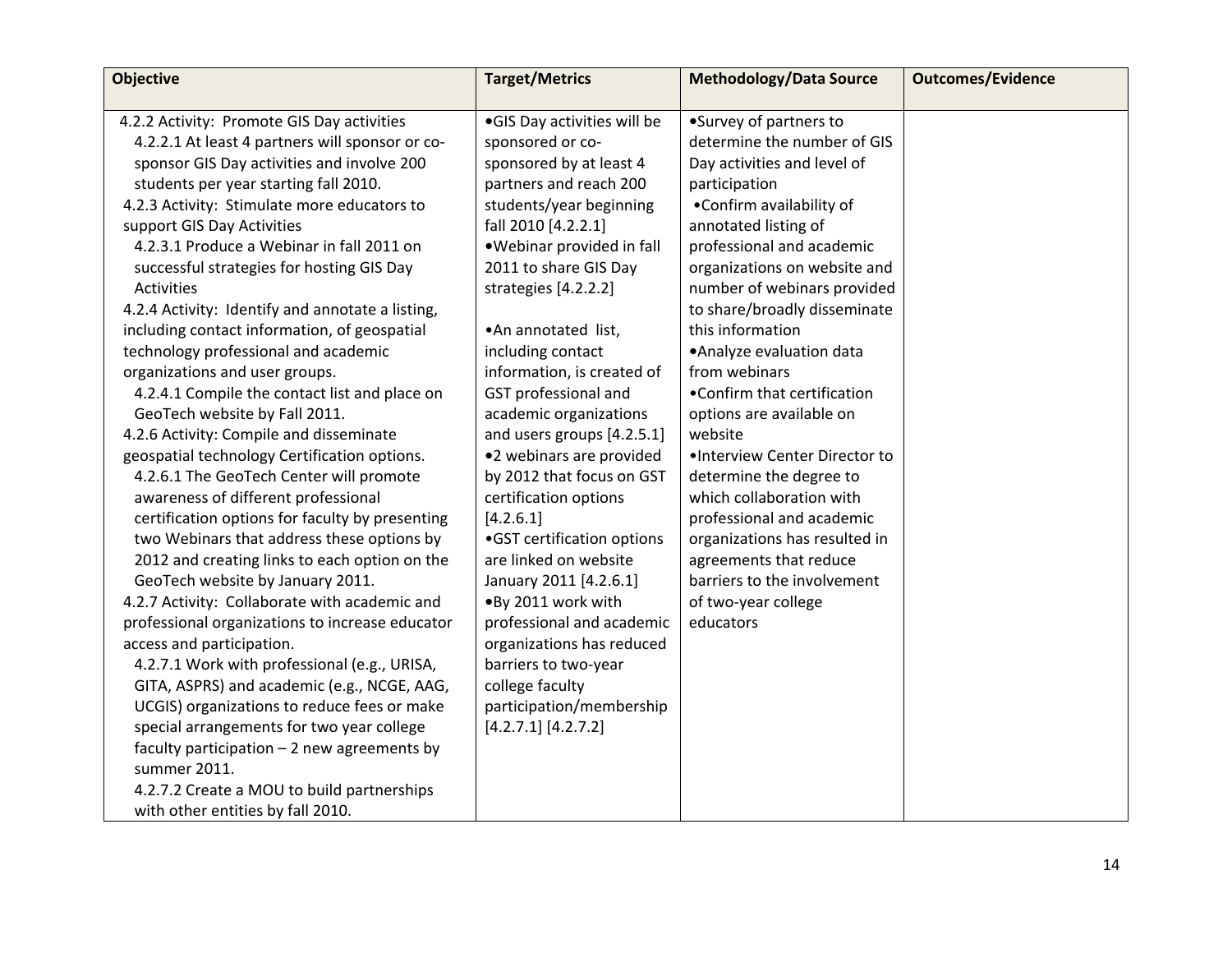| <b>Goal 5. Student Engagement and Outreach</b>                                                                                                                                                                                                                                                                                                                                                                                                                                                                                                                                                   |                                                                                                                                                                                                       |                                                                                                                       |                                                                                                                                          |  |
|--------------------------------------------------------------------------------------------------------------------------------------------------------------------------------------------------------------------------------------------------------------------------------------------------------------------------------------------------------------------------------------------------------------------------------------------------------------------------------------------------------------------------------------------------------------------------------------------------|-------------------------------------------------------------------------------------------------------------------------------------------------------------------------------------------------------|-----------------------------------------------------------------------------------------------------------------------|------------------------------------------------------------------------------------------------------------------------------------------|--|
| Goal 5: The GeoTech Center will encourage and support an increase in the number, diversity and quality of students<br>participating in, and completing geospatial technology courses and programs of study in community colleges and secondary<br>schools.                                                                                                                                                                                                                                                                                                                                       |                                                                                                                                                                                                       |                                                                                                                       |                                                                                                                                          |  |
| <b>Objective</b>                                                                                                                                                                                                                                                                                                                                                                                                                                                                                                                                                                                 | <b>Target/Metrics</b>                                                                                                                                                                                 | <b>Methodology/Data Source</b>                                                                                        | <b>Outcomes/Evidence</b>                                                                                                                 |  |
| 5.1 Resources are provided to<br>educators to stimulate geospatial<br>technology awareness,<br>understanding and career<br>pathways for students.<br>5.1.1 Activity: Develop uniform<br>content about geospatial<br>technology education for use by<br>community college and high<br>school educators and others<br>specifically to raise awareness<br>and understanding among<br>students of the technology, its<br>applications, and career<br>pathways.<br>5.1.1.2 Create a career<br>guidance handout that can be<br>customized by partners to use<br>with their students by Spring<br>2011. | • A central message on GST Career<br>Pathways is developed [5.1.1]<br>• A handout with the GST career<br>guidance central message and<br>options for local adaptation is<br>created by 2011 [5.1.1.2] | .Document review (career<br>guidance central message and<br>handout, Successful Strategies<br>papers, Success Matrix) | An increase in the number<br>diversity and quality of student<br>participating in and completing<br>GST courses and programs of<br>study |  |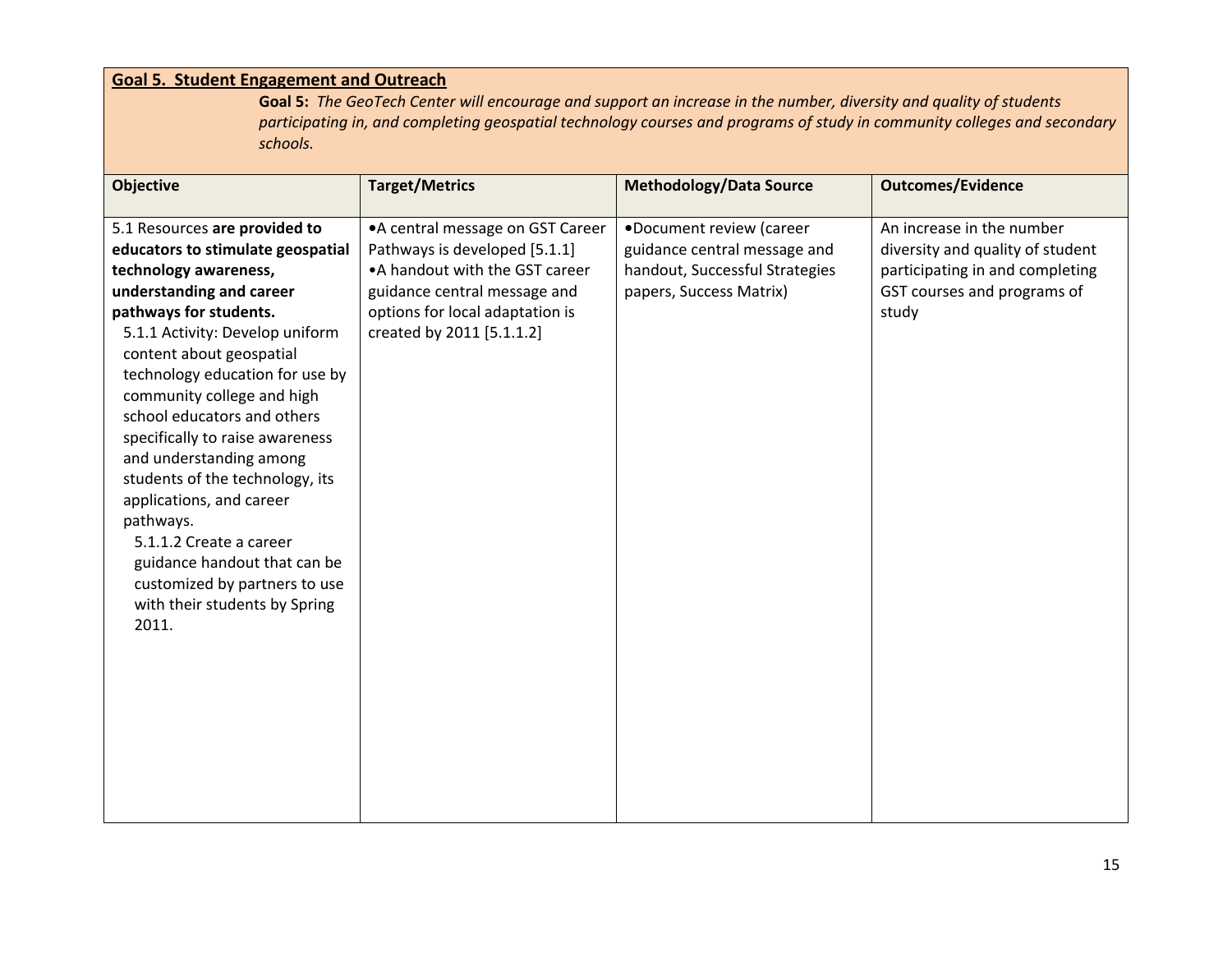| <b>Objective</b>                                                                                                                                                                                                                                                                                                                                                                                                                                                                                                                                                                                                                                                                                                                                                                                                                                                                                  | <b>Target/Metrics</b>                                                                                                                                                                                                                                                                                                                                                                                                                                             | <b>Methodology/Data Source</b>                                                                                                                                                 | <b>Outcomes/Evidence</b> |
|---------------------------------------------------------------------------------------------------------------------------------------------------------------------------------------------------------------------------------------------------------------------------------------------------------------------------------------------------------------------------------------------------------------------------------------------------------------------------------------------------------------------------------------------------------------------------------------------------------------------------------------------------------------------------------------------------------------------------------------------------------------------------------------------------------------------------------------------------------------------------------------------------|-------------------------------------------------------------------------------------------------------------------------------------------------------------------------------------------------------------------------------------------------------------------------------------------------------------------------------------------------------------------------------------------------------------------------------------------------------------------|--------------------------------------------------------------------------------------------------------------------------------------------------------------------------------|--------------------------|
| 5.1.1.3 Identify and highlight<br>professional geospatial<br>technology role models<br>including those from<br>underrepresented populations<br>by spring 2011.<br>5.1.1.4 Create a Successful<br>Strategies paper used by<br>GeoTech partners to increase<br>the number, diversity and<br>quality of student completing<br>geospatial programs and keep<br>up-to-date with revisions each<br>year starting in spring 2011.<br>5.1.2 Activity: Develop and<br>support opportunities for<br>students to participate in<br>national/international<br>geospatial programs<br>5.1.2.1 Participate in at least<br>two international events per<br>year starting with Fall 2010<br>through Summer 2012.<br>5.1.2.2 Select and nominate<br>two students/year from<br>GeoTech partner institutions<br>as nominees for AACC<br>scholarships to attend the<br>annual ATE PI Conference in<br>Washington, DC. | ·GST role models from<br>underrepresented populations<br>are identified and highlighted by<br>spring 2011 [5.1.1.3]<br>.The published successful<br>strategies are updated and the<br>published paper is<br>revised/updated annually<br>beginning spring 2011 [5.1.1.4]<br>.Number of Geotech partners<br>participating in international<br>events/yr. [5.1.2.1]<br>•2 students/yr. participate in the<br>NSF/ATE PI Conference on AACC<br>scholarships [5.1.2.2] | ·Interview Center Director<br>regarding role model activity,<br>participation in international<br>events, and level of student<br>participation at annual ATE PI<br>Conference |                          |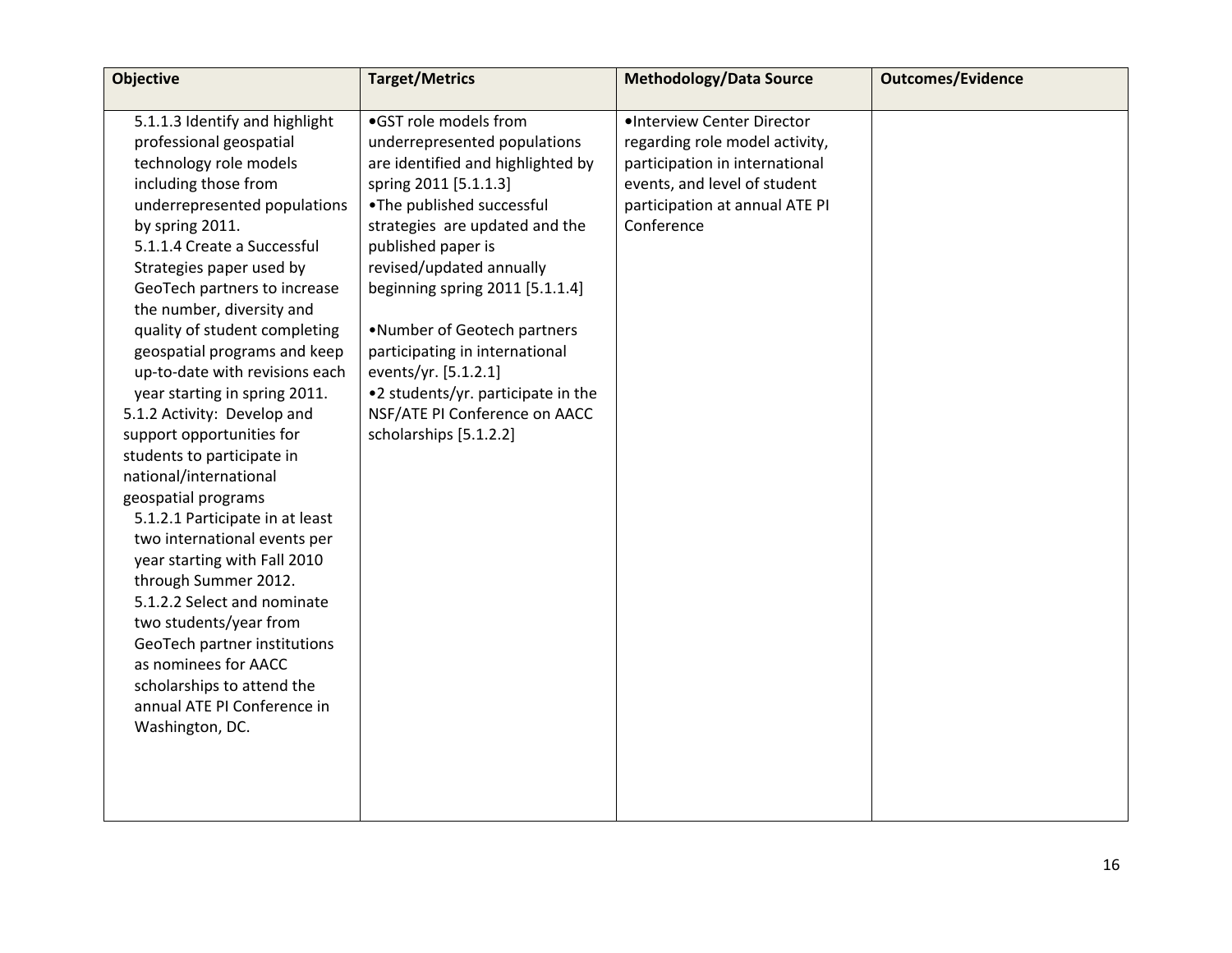| <b>Objective</b>                    | <b>Target/Metrics</b>               | <b>Methodology/Data Source</b>    | <b>Outcomes/Evidence</b>          |
|-------------------------------------|-------------------------------------|-----------------------------------|-----------------------------------|
|                                     |                                     |                                   |                                   |
| 5.1.3 Activity: Create/support      | •GeoTech Bizarre Mapping            | ·Interview Center Director to     |                                   |
| geospatial technology               | competition event completed in      | determine the level of GeoTech    | .The quantity, quality and        |
| competitions that raise awareness   | spring 2010 with winners            | involvement in sponsoring and/or  | diversity of technicians with     |
| and increase geospatial             | recognized at the Esri User's       | promoting GIS competitions,       | geospatial technology skills      |
| technology skills.                  | Conference in summer 2010           | numbers of participating          | increases/improves to meet        |
| 5.1.3.1 Conduct GeoTech             | [5.1.3.1]                           | students, and the perceived       | employer demand                   |
| <b>Bizarre Mapping Competition</b>  | • GeoTech stimulates broad          | value of student competitions to  | . An increasing number of         |
| (BMC) in spring 2010.               | student participation in a national | accomplishing the goals of the    | internships are provided for two- |
| 5.1.3.2 Present winners of          | GIS student competition for         | Center                            | year college GST students that    |
| <b>BMC competition at ESRI user</b> | community college students          |                                   | enhance learning and positively   |
| conference summer 2010.             | [5.1.3.3]                           | • Analysis of data from GeoTech   | contribute to the development of  |
| 5.1.3.3 Promote new national        |                                     | partners on student enrollment,   | a skilled GST/technician          |
| competition for community           | .Number and diversity of            | program completion, and           | workforce                         |
| college students.                   | students enrolling in and           | student/graduate demographics     |                                   |
|                                     | completing GST certificate and      | .Interviews with GeoTech staff    |                                   |
| 5.2 Strategies for broadening       | degree programs at partner          | and partners to assess the degree |                                   |
| participation and increasing        | institutions [5.2]Student Success   | to which their program graduates  |                                   |
| enrollment in geospatial            | Matrix is created by May 1, 2011    | are meeting employer demand       |                                   |
| technology courses/programs are     | [5.2.1.1]                           |                                   |                                   |
| identified and/or developed.        | •20% increase in number of          |                                   |                                   |
| 5.2.1 Activity: Define measures     | nontraditional students             |                                   |                                   |
| of student success for geospatial   | participating in and completing     |                                   |                                   |
| technology studies related to       | GST programs at secondary           |                                   |                                   |
| job attainment.                     | schools and two-year colleges       |                                   |                                   |
| 5.2.1.1 The GeoTech Center          | [5.2.2.1]                           |                                   |                                   |
| will build a new "Success           | .Job placement of GST               |                                   |                                   |
| Matrix" to better define and        | course/program completers (from     |                                   |                                   |
| quantify criteria by which          | participating/partner programs)     |                                   |                                   |
| student success should be           |                                     |                                   |                                   |
| measured for a program              |                                     |                                   |                                   |
| focused on increasing the           |                                     |                                   |                                   |
| quality, quantity and diversity     |                                     |                                   |                                   |
| of the geospatial workforce by      |                                     |                                   |                                   |
| May 1, 2011.                        |                                     |                                   |                                   |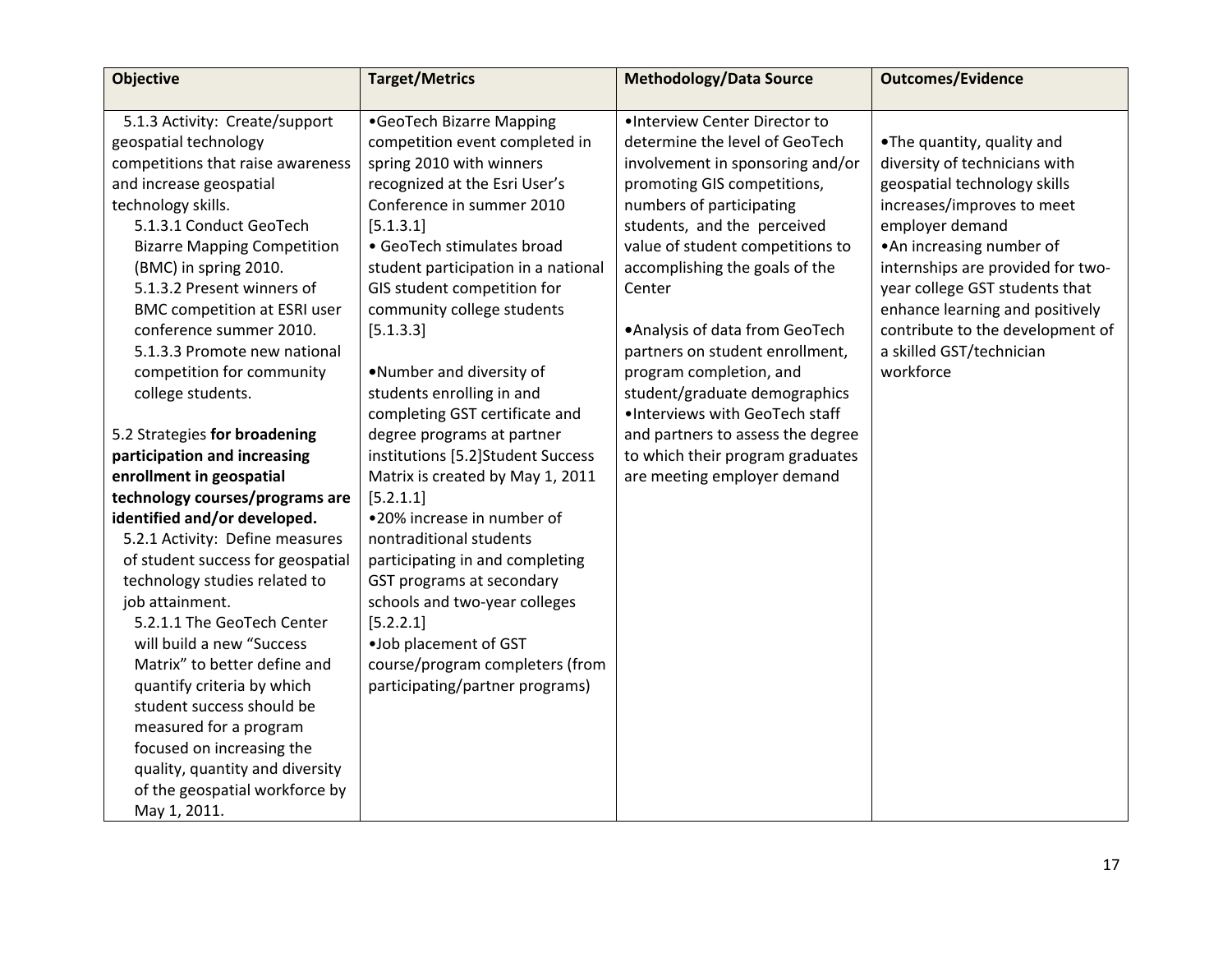| <b>Objective</b>                  | <b>Target/Metrics</b>                | <b>Methodology/Data Source</b>       | <b>Outcomes/Evidence</b> |
|-----------------------------------|--------------------------------------|--------------------------------------|--------------------------|
|                                   |                                      |                                      |                          |
| 5.2.2 Activity: Conduct surveys   | . Data is collected from partners    | .Review GeoTech Center data on       |                          |
| to collect data from current and  | on internships and successful        | internships at partner institutions, |                          |
| former students on job            | practices related to internships in  | activities and internships at tribal |                          |
| placement.                        | GST by August 31, 2011[5.2.3.1]      | colleges, and job placement of       |                          |
| 5.2.2.1 By 2012, increase the     | .Data is collected on GeoTech        | current and former students          |                          |
| number of nontraditional          | activities and internships at tribal |                                      |                          |
| students participating and        | colleges [5.2.4.1]                   |                                      |                          |
| completing geospatial             | • A paper on Successful Practices    |                                      |                          |
| technology courses and            | related to broadening                |                                      |                          |
| programs of study in              | participation is published Spring    |                                      |                          |
| community/ technical colleges     | of 2010 [5.2.4.2]                    |                                      |                          |
| and secondary schools             | • Examples of GST courses that       |                                      |                          |
| nationwide by 20% as defined      | qualify for general education        |                                      |                          |
| using the new baseline data.      | credit are captured and published    |                                      |                          |
| 5.2.3 Activity: Provide data on   | [5.2.5]                              |                                      |                          |
| geospatial related internship     |                                      |                                      |                          |
| opportunities and participation   |                                      |                                      |                          |
| by students.                      |                                      |                                      |                          |
| 5.2.3.1 A survey of Center        |                                      |                                      |                          |
| partners is completed that        |                                      |                                      |                          |
| documents successes and           |                                      |                                      |                          |
| recommended practices and         |                                      |                                      |                          |
| this information is used to       |                                      |                                      |                          |
| update the GeoTech                |                                      |                                      |                          |
| Successful Practices document     |                                      |                                      |                          |
| by August 31, 2011                |                                      |                                      |                          |
| 5.2.4 Activity: Provide resources |                                      |                                      |                          |
| to educators to increase student  |                                      |                                      |                          |
| diversity.                        |                                      |                                      |                          |
| 5.2.4.1 Sponsor activities,       |                                      |                                      |                          |
| including professional            |                                      |                                      |                          |
| development and internship        |                                      |                                      |                          |
| opportunities, at tribal          |                                      |                                      |                          |
| colleges.                         |                                      |                                      |                          |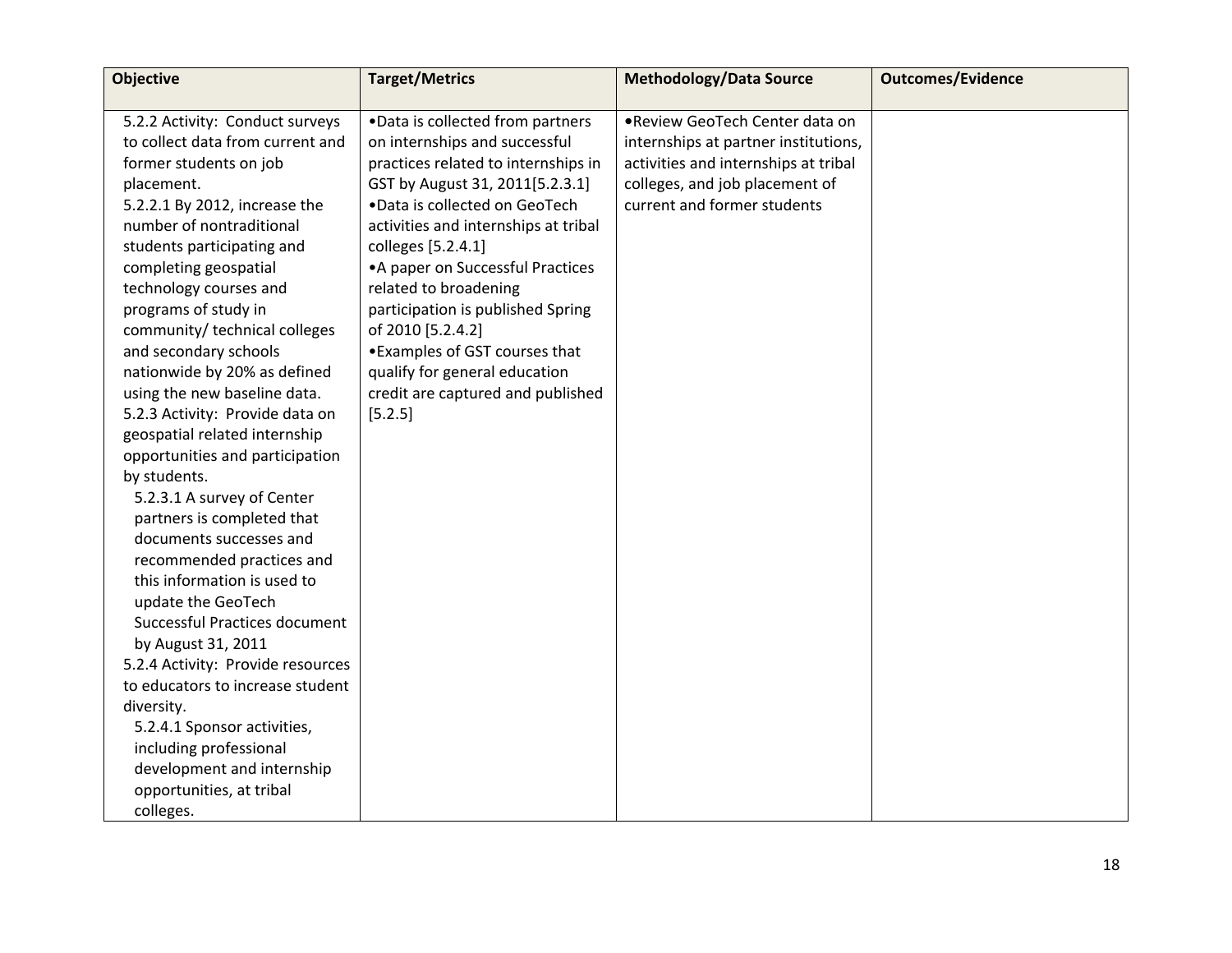| <b>Objective</b>                  | <b>Target/Metrics</b>                  | <b>Methodology/Data Source</b> | <b>Outcomes/Evidence</b> |
|-----------------------------------|----------------------------------------|--------------------------------|--------------------------|
|                                   |                                        |                                |                          |
| 5.2.4.2 Publish Successful        | • A Successful Practices document      |                                |                          |
| Practices related to              | related to degree completion and       |                                |                          |
| broadening participation by       | transfer with examples is written      |                                |                          |
| underrepresented student          | by Spring 2010 and reviewed/           |                                |                          |
| populations by Spring of 2010.    | updated annually by August 31 in       |                                |                          |
| 5.2.5 Activity: Provide           | 2011 and 2012 [5.2.5.1] [5.2.5.2]      |                                |                          |
| examples and resources that       | • A Successful Practices document      |                                |                          |
| have been successfully used to    | with examples and resources for        |                                |                          |
| qualify geospatial courses as     | developing articulation                |                                |                          |
| required general education        | agreements $(2 + 2 + 2)$ is written by |                                |                          |
| credit that may be applied to     | fall 2010 and annually updated         |                                |                          |
| degree completion/transfer.       | [5.2.6.1]                              |                                |                          |
| 5.2.5.1 Write a Successful        | • A Successful Practices document      |                                |                          |
| Practices document on GE with     | with examples and update               |                                |                          |
| examples by Spring 2010.          | annually starting in fall 2011         |                                |                          |
| 5.2.5.2 Review/Update paper       | [5.2.7.1]                              |                                |                          |
| annually beginning 8/3/2011       |                                        |                                |                          |
| 5.2.6 Activity: Provide examples  |                                        |                                |                          |
| and resources for developing      |                                        |                                |                          |
| articulation agreements (2+2+2)   |                                        |                                |                          |
| 5.2.6.1 Write Successful          |                                        |                                |                          |
| Practices articulation            |                                        |                                |                          |
| document with examples and        |                                        |                                |                          |
| update annually starting in fall  |                                        |                                |                          |
| 2010.                             |                                        |                                |                          |
| 5.2.7 Activity: Provide resources |                                        |                                |                          |
| to educators to use to increase   |                                        |                                |                          |
| teaching of geospatial            |                                        |                                |                          |
| technology across the campus      |                                        |                                |                          |
| 5.2.7.1 Write Successful          |                                        |                                |                          |
| Practices document with           |                                        |                                |                          |
| examples and update annually      |                                        |                                |                          |
| starting in fall 2011.            |                                        |                                |                          |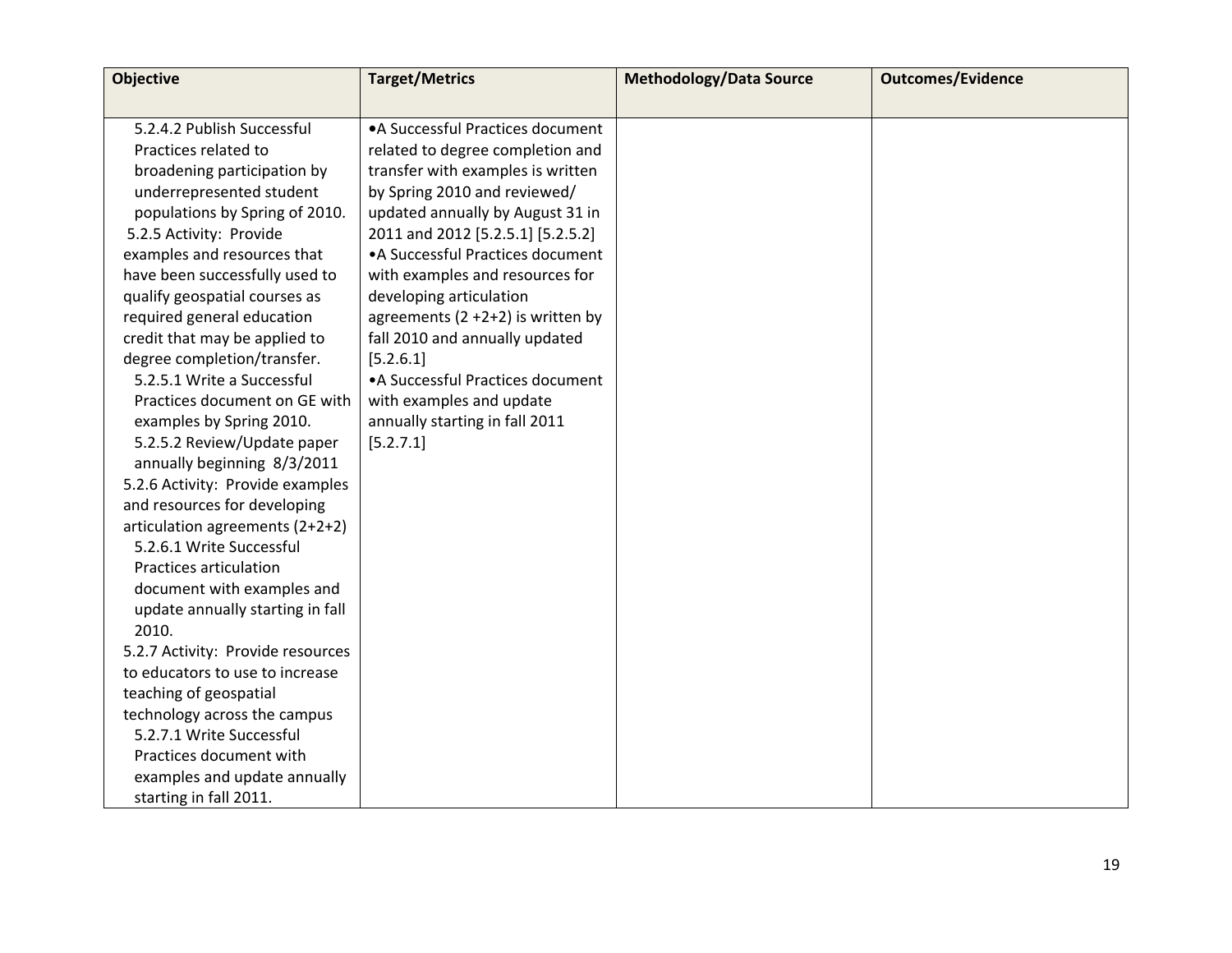### **Appendix B: GEOTECH Data Collection for Project Evaluation (amended 2010)**

•Data Elements Included in the Spreadsheet

•Name of Institution

•Academic Term for Data Reported

•Year

•GIS Degree or Certification offered (Type of Certification, # of Degrees or Certifications)

•GIS Courses offered at the college during the reporting term (course name, course number, credit hours, course student contact hours)

•Student Enrollment Information for Each Course

-Number enrolled at end of non-penalty drop-add period

-Number of males

-Number of females

-Number of Hispanic/Latino

-Number of American or Alaska Native

-Number of Asian

-Number of Black or African American

-Number of Hawaiian or other Pacific Islander

-Number of Multiracial

-Number of White Non-Hispanic/Latino

-Number of students requesting accommodation under the Americans with Disabilities Act

-Number of incumbent workers (individuals employed as technicians at the same time they are taking coursework)

•Number of program completers

-Number of certificate completers

-Number of associate degree completers

-Number of baccalaureate degree completers (only SDSU)

•Articulation Agreements for Geospatial Technology Courses/Programs

-Number of Articulation agreements in place for high school to 2-year college -Number of Articulation agreements in place for 2-year college to 4-year college

-Number of Articulation agreements in place that provide for concurrent matriculation – dual enrollment of student at high school and 2-year college -Number of Articulation agreements in place that provide for concurrent matriculation – dual enrollment of student at 2-year college and 4-year college

•Mentoring Activities in GIS by semester

-Number of one-on-one meetings with another college teacher about GIS education

-Number of contacts with high school teachers about GIS education

-Number of industry contacts About GIS education or students

•Number of visits to industry

•Number of times industry has visited your institution

•Industry partners